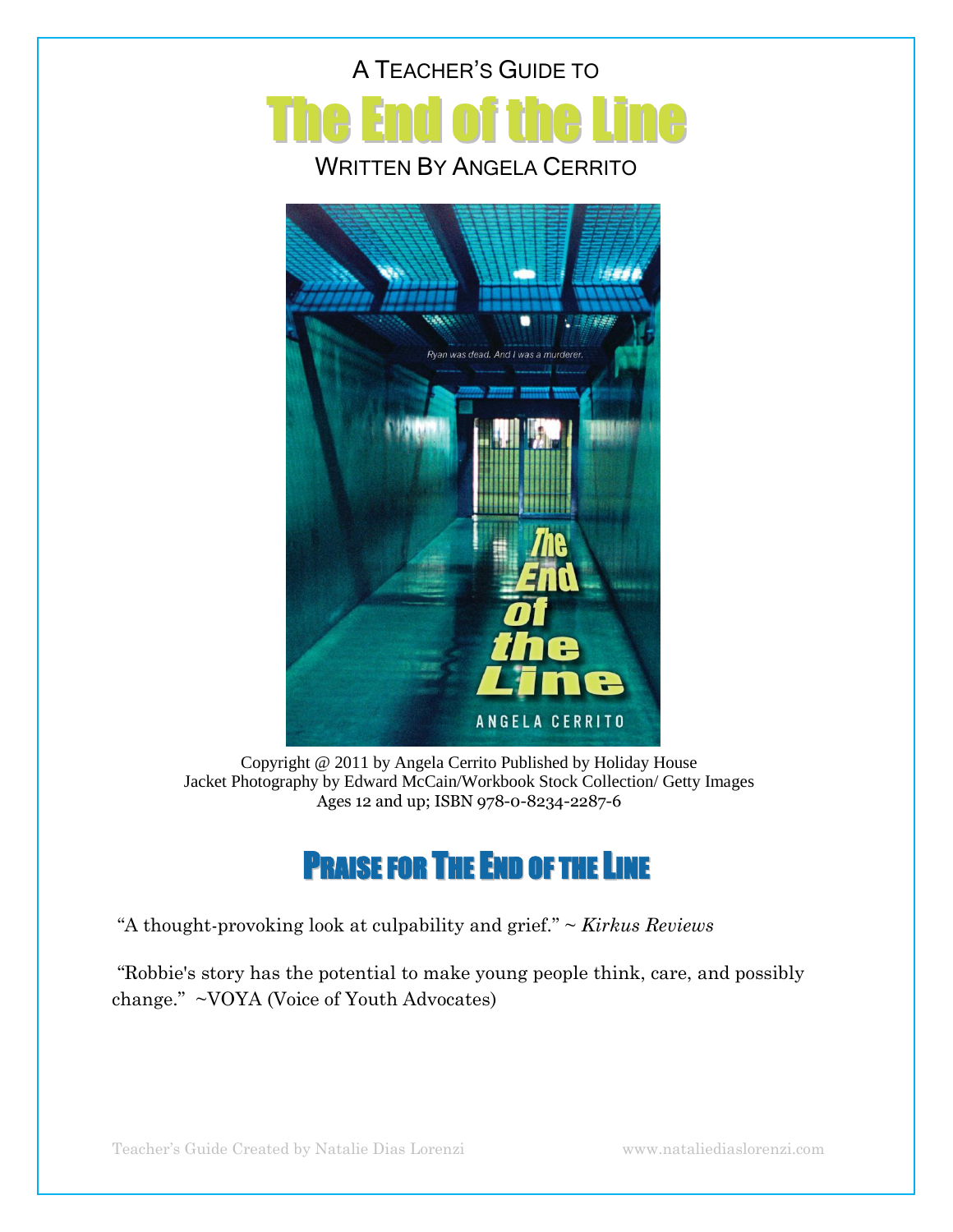# STORY SUMMARY

Robbie is locked in a room with nothing but a desk, a chair, a stack of paper and pencil. No belt, no shoes, no socks. He's starving, but all they give him is water. Robbie has reached The End of the Line, aka Great Oaks School, and at Great Oaks there's no time off for good behavior. All good behavior will get you are points. Enough points and you get something to eat, a bed, bathroom privileges. Thirteenyear-old Robbie's first-person account of his struggles at the school—at times horrifying, at times hilarious—alternates with flashbacks to the events that led to his incarceration. If Robbie is to survive The End of the Line, he must confront the truth: He is a murderer.

# ABOUT THE AUTHOR

#### **ANGELA CERRITO** is

A mother

A daughter and granddaughter A sister, aunt, niece and cousin A graduate of Dearborn High School (Michigan) A graduate of Pacific University (Oregon) An animal lover A world traveler A citizen of the U.S.A. currently living in Europe A physical therapist A first-time novelist (The End of the Line)

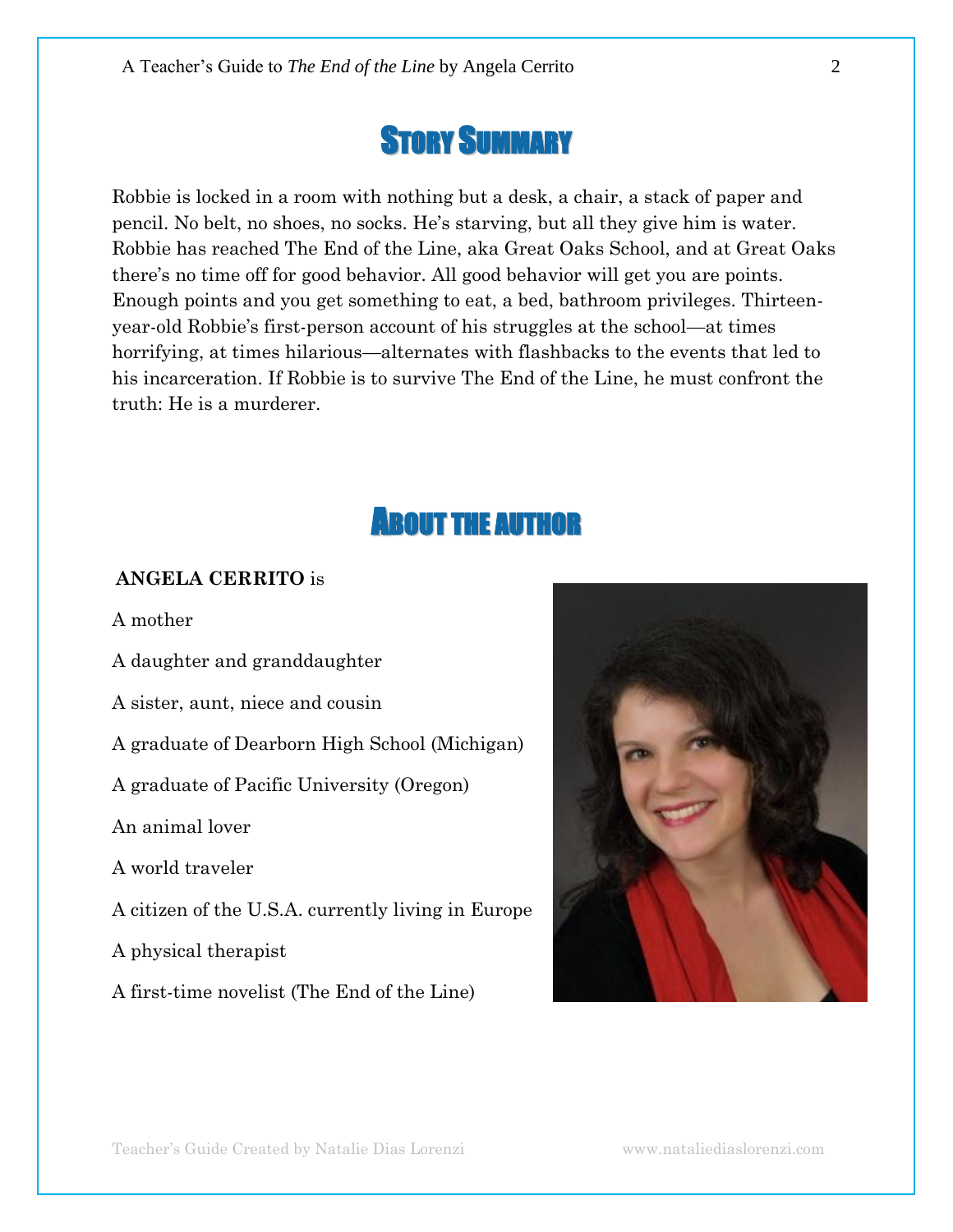# TEACHER'S GUIDE CONTENTS

## **1. Pre-Reading Activities**

Activities and discussion starters to activate students' prior knowledge.

# **2. Chapter Guides**

Chapter guides may be used to encourage whole class discussions, lead teacher-guided reading groups, or to provide structure for students working either in cooperative small groups or independently. **The guide is not meant to be assigned to students in its entirety.**

Each chapter guide includes:

► **Vocabulary** that might be new for your students. Choose a few words from each list and guide students in using context clues to infer meanings.

► **Discussion Starters** inspired by Bloom's Taxonomy that lead students from basic comprehension to higher level thinking skills.

► **Predicting** where students are invited to make predictions based on their analysis of the characters' traits in the story.

#### **The chapter guides address the following curriculum standards:**

#### *Students will:*

 $\sqrt{ }$  use prior knowledge and experience to comprehend text.

 $\sqrt{ }$  use context (within a sentence and in larger sections of text) to determine or clarify the meaning of unfamiliar or ambiguous words.

 $\sqrt{ }$  use questioning to enhance comprehension before, during, and after reading.

 $\sqrt{\ }$  respond actively to texts in both aesthetic and critical ways.

 $\sqrt{\ }$  respond to text through discussion, journal writing, performance, and visual representation.

 $\sqrt{2}$  support responses by using prior knowledge and experience and/or citing textual evidence which may consist of a direct quotation, paraphrase, or specific synopsis.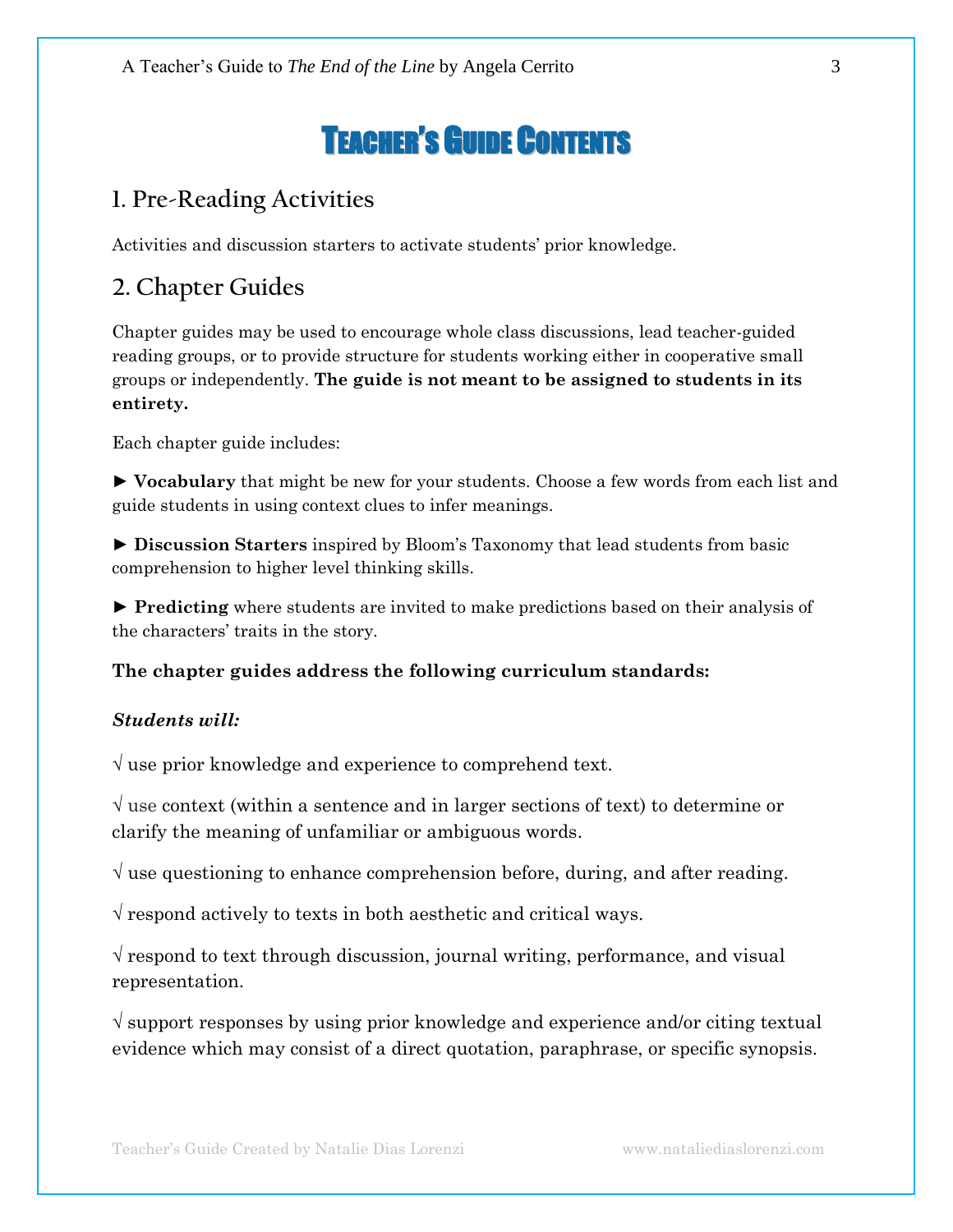$\sqrt{a}$  use appropriate verbal and nonverbal communication skills in interpersonal situations.

 $\sqrt{a}$  use reflective empathic listening skills to respond appropriately in interpersonal situations.

 $\sqrt{\frac{1}{\epsilon}}$  explain the influence of the setting on plot development.

 $\sqrt{ }$  analyze the development of the plot through the internal and external responses of the characters, including their motivations and conflicts.

√ determine the figurative meaning of phrases and analyze how an author's use of language suggests mood.

 $\sqrt{ }$  analyze, make inferences and draw conclusions about the author's purpose in contemporary contexts and provide evidence from the text to support their understanding.

√synthesize and make logical connections between ideas within a text and support those findings with textual evidence.

√ express their ideas and feelings about real or imagined people, events, and ideas.

 $\sqrt{x}$  write about their own experiences.

√write responses to literary texts.

#### **3. Culminating Activities**

Following the chapter guides, you'll find suggested culminating projects that address the eight multiple intelligences identified by Dr. Howard Gardner: Bodily-Kinesthetic, Interpersonal, Intrapersonal, Logical-Mathematical, Musical, Naturalistic, Verbal-Linguistic and Visual-Spatial. Consider having students choose a culminating activity that best matches their learning styles.

#### **4. Author Interview with ANGELA CERRITO**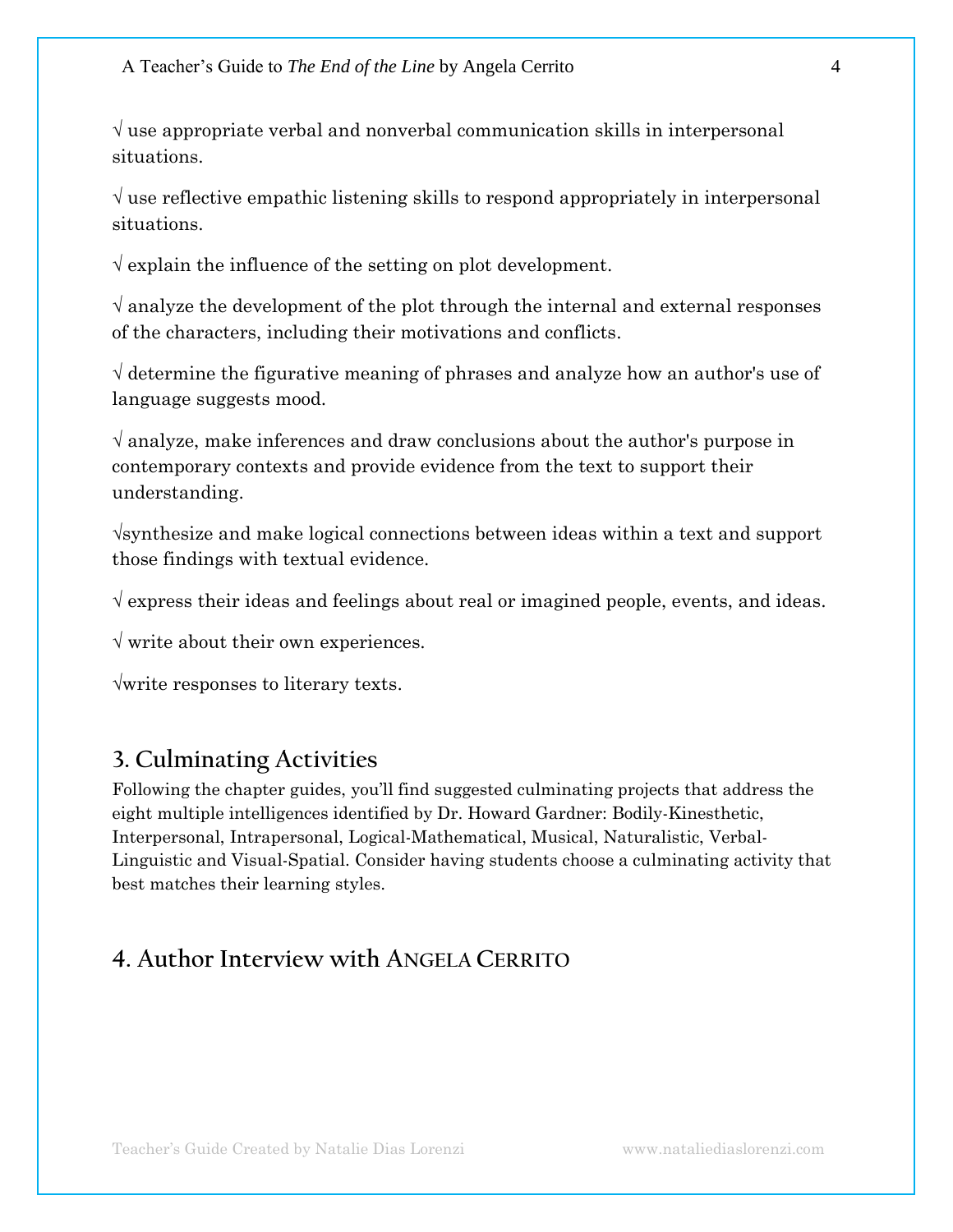

1. Before looking at the book, take out a piece of paper, put your name at the top, and follow these directions from Mr. Lester: "Write me a list. Tell me who you are." Put the list away until you've finished reading the book.

2. Look at the front cover. What does the title mean? Where is the hallway shown in the photo? Who is standing behind the door? Tell how you would feel if you were standing in this hallway.

3. Read the book's cover blurb. What is this story about? Make a t-chart like the one below listing the background knowledge you'll bring to the story and questions you have before reading:

 $\mathbf{I}$ 

| What I know about reform schools: | Questions and predictions I have about Robbie's story: |
|-----------------------------------|--------------------------------------------------------|
|                                   |                                                        |
|                                   |                                                        |
|                                   |                                                        |
|                                   |                                                        |
|                                   |                                                        |
|                                   |                                                        |
|                                   |                                                        |

4. On the front cover, there is a quote that says, "Ryan was dead. And I was a murderer." How does this make you feel about Robbie? Will he be sympathetic? Why or why not? How do you think you'll feel about Ryan?

5. Tell or write about a time when you made a mistake that you wished you could reverse. Did you do to try and make up for it? If so, how? If not, why not?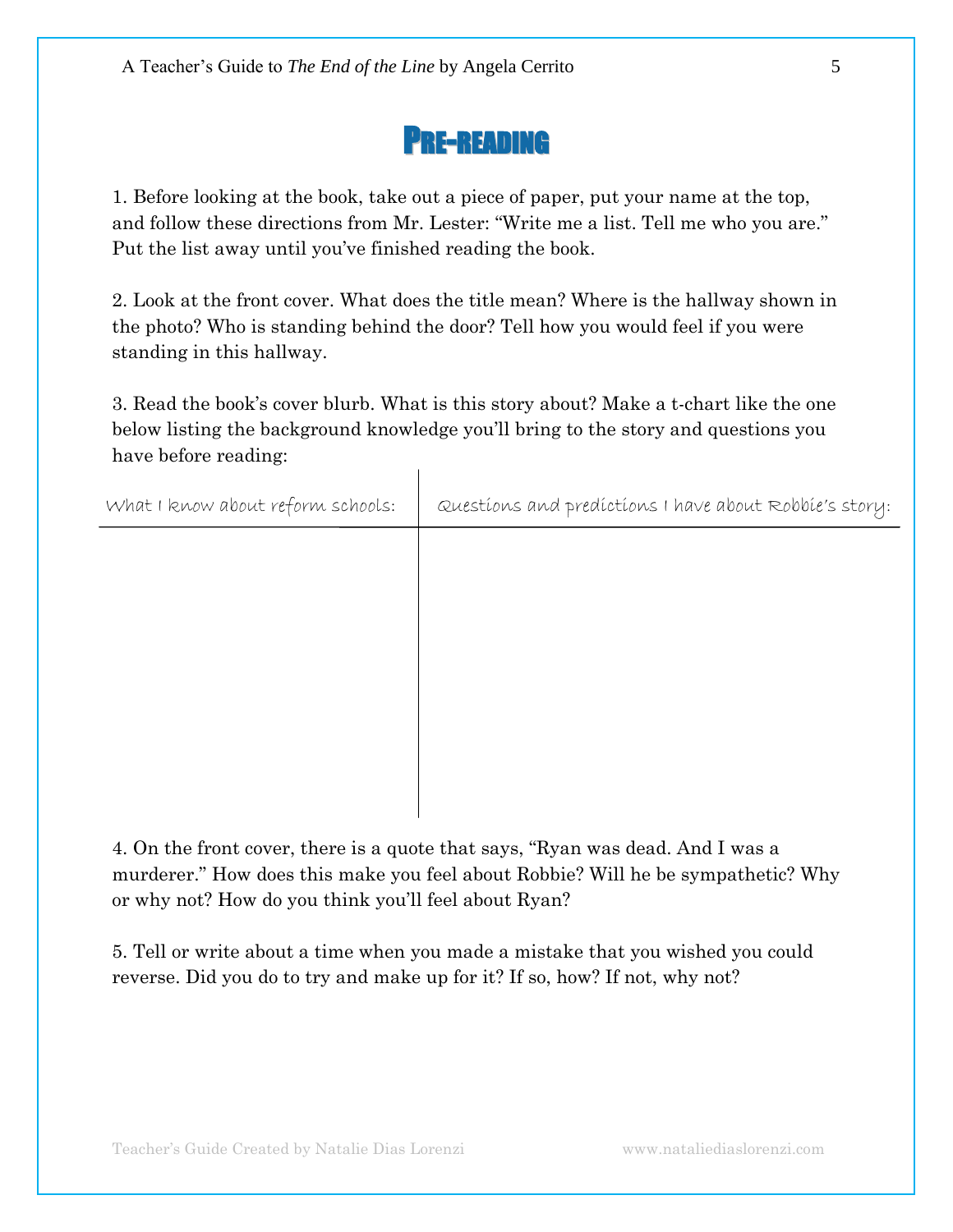

|--|--|

#### **Discussion Starters**

1. What does Mr. Lester ask Robbie to do? (*knowledge*)

2. What is the time line for these first two chapters? How does verb tense reflect this timeline? (*comprehension*)

3. When Robbie joins in the teasing, he thinks, "It's easy to do what everyone else is doing even when it doesn't exactly feel right." Do you agree?

Think about the last time you saw a group of kids teasing someone. Were you a witness? A participant? The target? Jot down your experience—what happened and how you felt—on an index card. Without putting your name on the card, put it in a box along with your classmates' cards. In small groups, read some of the cards and discuss how you might handle the situation. (*application*)

4. How does Robbie react when Mr. Lester enters the room? Why? (*analysis*)

5. What kind of a list do you think Mr. Lester wants from Robbie? Write a list about yourself that would satisfy Mr. Lester. If you already wrote your list (as a prereading activity), take a look at the list again. What would Mr. Lester say? (*synthesis*)

6. When the clank of the metal door confirms that Robbie is in "some sort of jail," he thinks *It's about time*. Why does he think this? Do you think he deserves to be there? Why or why not? (*evaluation*)

## **Predict**

How did Robbie end up at the Great Oaks Sehool Prison? Will he make a list that will satisfy Mr. Lester? Will he ever go back to his school in River Falls?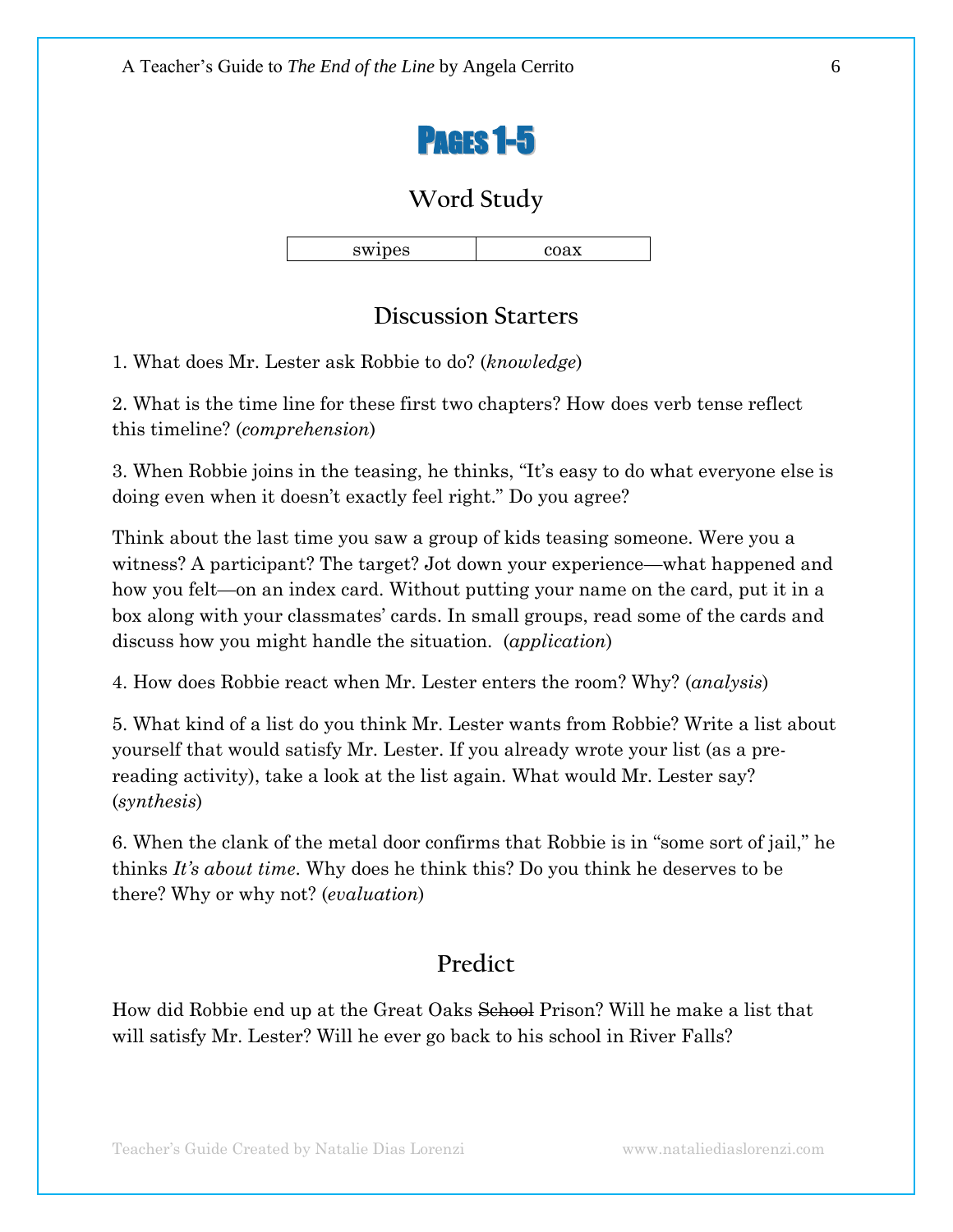

| .<br>--<br>____ |
|-----------------|
|-----------------|

### **Discussion Starters**

1. Why isn't there a bed in Robbie's room? (*knowledge*)

2. Why does Robbie only get a cup of water for his lunch? (*comprehension*)

3. How does Robbie's mom feel as she gets dinner ready? List text clues that show how emotion can be inferred through action (see examples below). (*application*)

| Action (from the text)                                                                                                                  | Emotion     |
|-----------------------------------------------------------------------------------------------------------------------------------------|-------------|
| Mom glared at me.                                                                                                                       | anger       |
| She zipped across the kitchen with choppy steps.                                                                                        | nervous     |
| Mom turned from the counter with a handful of silverware and<br>shook it at me like jingle bells. "Robbie, please. Just set the table." | exasperated |

4. On the walk home from school, Robbie tells Ryan, "Kids at school aren't usually like that. You're just...no one knows you yet, that's all." What do you think Robbie started to say? Why did he say something else?" *(analysis)* 

5. Write a list that Robbie might make to describe himself in River Falls. (*synthesis*)

6. How does Robbie feel about Ryan following him home? How does he deal with it? How would you deal with a similar situation? Evaluate Robbie's character as shown in this scene. (*evaluation*)

## **Predict**

What will be discussed at the family meeting? How will Ryan's grandparents react when Mrs. Thompson calls?

Teacher's Guide Created by Natalie Dias Lorenzi www.nataliediaslorenzi.com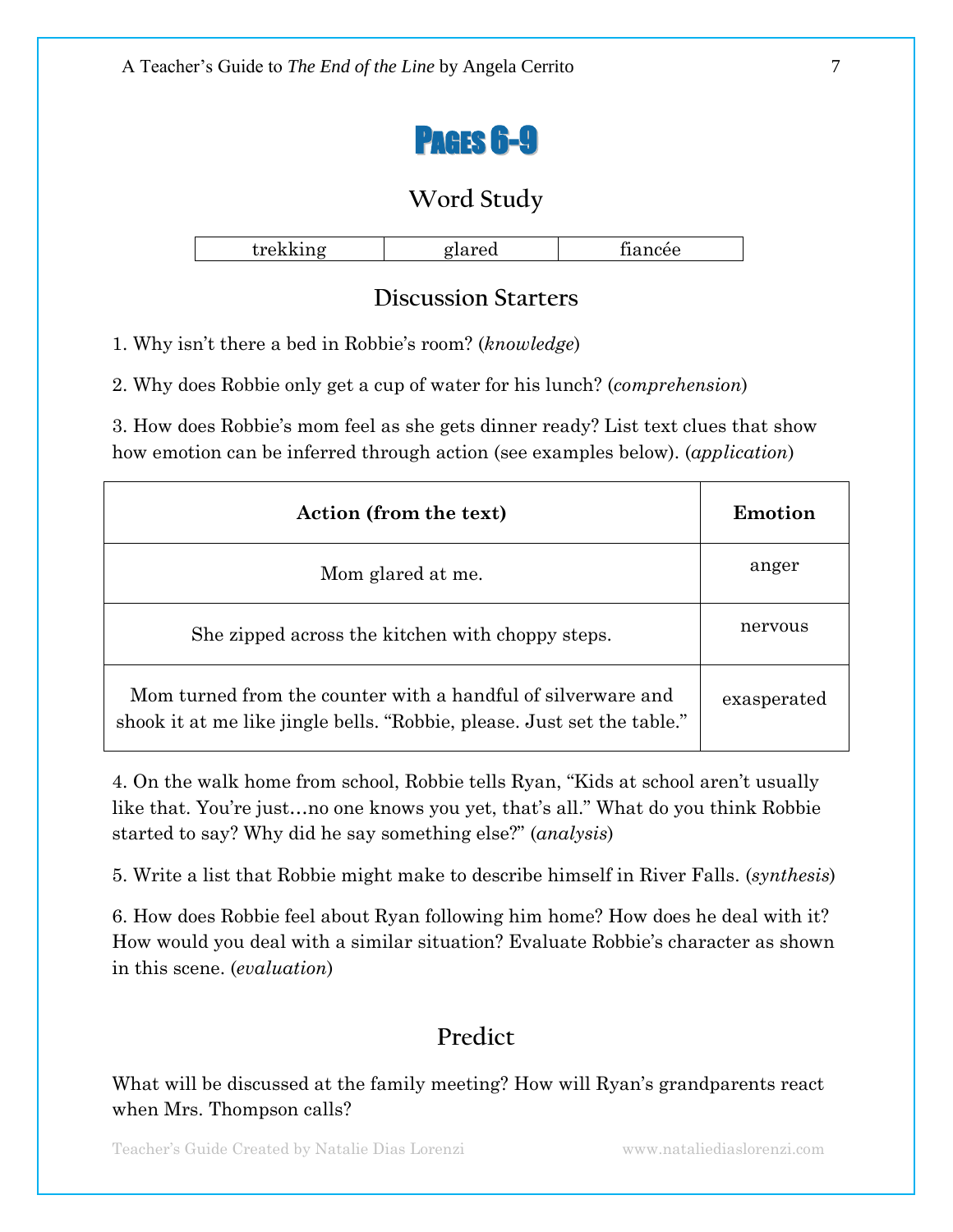

| straining | sliver of light | cross training |
|-----------|-----------------|----------------|
| wolfed    | engaged         | draped         |

#### **Discussion Starters**

1. Where is Uncle Grant going? (*knowledge*)

2. Why does Robbie make a new list for Mr. Lester? (*comprehension*)

3. Robbie thinks of eight foods he wishes he could eat. Make a list of eight foods you would crave if you were in Robbie's situation. (*application*)

4. Describe the way Ryan eats. Why do you think he does this? (*analysis*)

5. Read the list of things Uncle Grant wants Robbie to send him in Iraq. Make a list of what Robbie would say he needs at Great Oaks. How do the lists compare in terms of needs vs. wants? (*synthesis*)

6. Evaluate Robbie's new list. Why does he replace the word *killer* with *murderer*? How is this list different than his first? Why did Mr. Lester give him a bologna sandwich instead of a cup of water? (*evaluation*)

## **Predict**

Knowing how Robbie's dad feels about guns and fighting, how do you think he'll react to Grant going to war? How will Grant's deployment affect Robbie?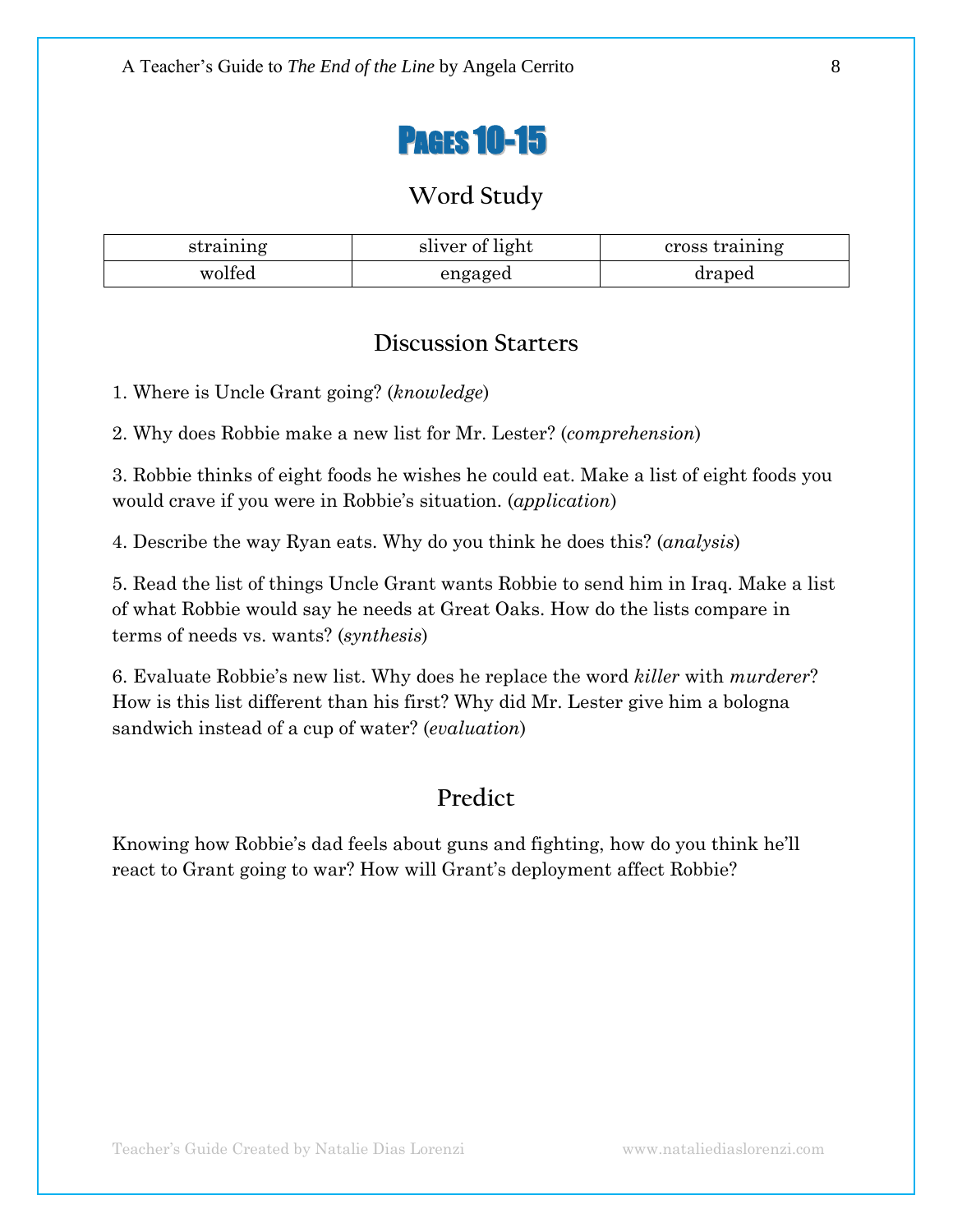

| determined | 1733A<br>$\ln n \sigma$ | gouges    | splotches |
|------------|-------------------------|-----------|-----------|
| groves     | jumpsuit                | unnerving | obliged   |

#### **Discussion Starters**

1. What does Robbie carve in the door? (*knowledge*)

2. On page 16, how does Robbie know that something is "really wrong" this time? (*comprehension*)

3. When is "the perfect time" to ask your parents for something you want? Write an email like Robbie's that you would send to your own parents. (*application*)

4. Why does Robbie think now is the perfect time to ask his dad for a digital camera? (*analysis*)

5. Why does Robbie wish he'd never overheard his parents' conversation about Ryan? Rewrite this last scene as it might have gone if Robbie hadn't have eavesdropped on his parents' conversation. (*synthesis*)

6. Compare and contrast Robbie's dad with Dylan's parents? Which kind of parent would you rather have? Why? (*evaluation*)

## **Predict**

When the old man says to Robbie, "You best not be playing games when you don't know the rules," what does he mean? Will Robbie take his advice?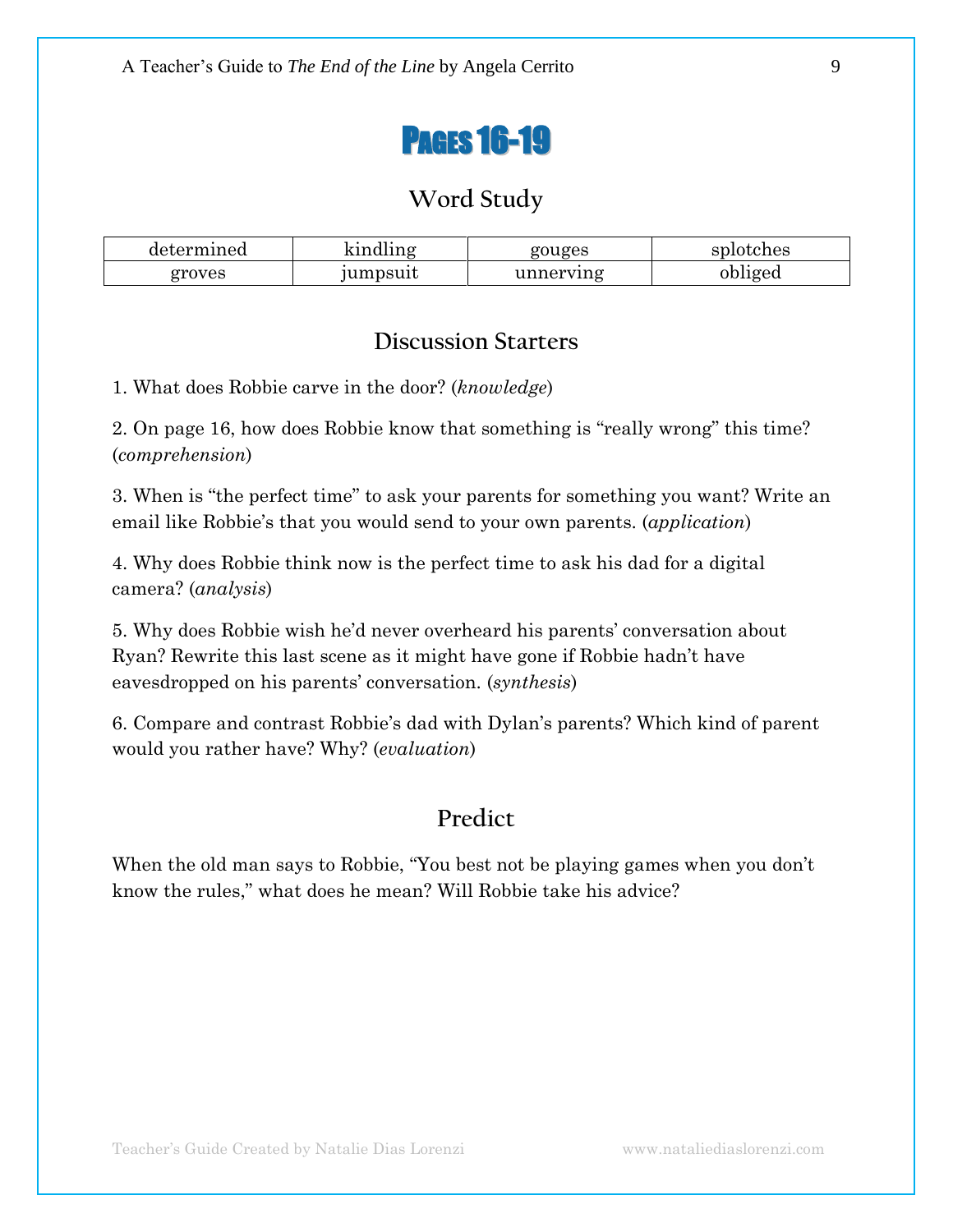

| boarding school | commentary | portion | hunch    |
|-----------------|------------|---------|----------|
| destruction     | waging     | tagging | deployed |
| tarp            | drawbridge | moat    | medieval |

#### **Discussion Starters**

1. What does Robbie do when Uncle Grant offers to show Ryan what's in the basement? (*knowledge*)

2. Why does Mr. Lester cross out some of the words on Robbie's list? (*comprehension*)

3. What are some of the features of Grantville/Robbieland? If you were to build your own model town, what would you name it? What features would it include? Sketch your town and note any moving parts. (*application*)

4. If the old guy with gray hair isn't supposed to talk to Robbie, why does he do so? What does this say about the old man's character? (*analysis*)

5. Compare and contrast how Ryan acts at school with the way he acts when he's with the kids at Mrs. Thompson's daycare. Why do you think he acts so differently? What would happen if his behaviors were switched in the two settings? (*synthesis*)

6. How does the tone of Robbie's list contrast with the actions he describes? (*evaluation*)

## **Predict**

Robbie is worried that Ryan will destroy Robbieland. Will he? What will happen to it while Uncle Grant is away?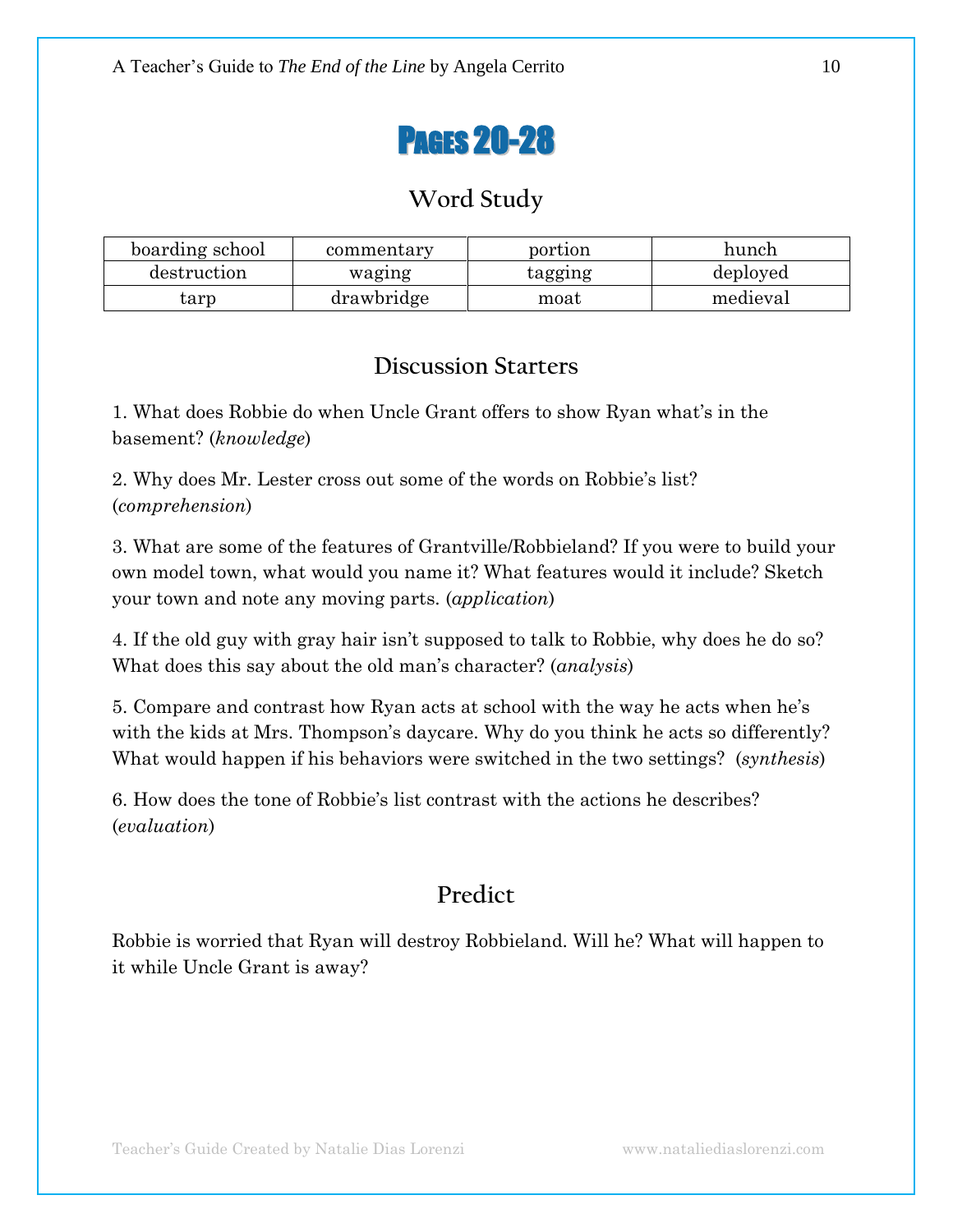

| psychologist | tokens | barges  | acrobat |
|--------------|--------|---------|---------|
| patrolling   | pus    | dodging | nudged  |

#### **Discussion Starters**

1. What does Robbie do when the man comes in to take the bed? (*knowledge*)

2. Why did Robbie's family have a party? (*comprehension*)

3. Take a close-up digital photo of an everyday object, like Robbie did. Zoom in and crop the image so that only a fraction of the subject is magnified. Share the photos with your classmates. Can you all guess the subject of each photo? (*application*)

4. Look at the list of questions on page 29. Why does Robbie answer his own question (#9) with another question (#10)? (*analysis*)

5. Copy each of Robbie's 19 questions onto individual index cards. Have each student choose a card (work in pairs with larger classes). Read the questions and come up with plausible answers. (*synthesis*)

6. What do you think of Grandma's speech? Do you agree with her? Why did Uncle Grant smile at the end? How would you have reacted to her speech if you were Uncle Grant? (*evaluation*)

## **Predict**

Where is Mr. Lester? What will happen if and when he returns? Will Uncle Grant stay safe in Iraq?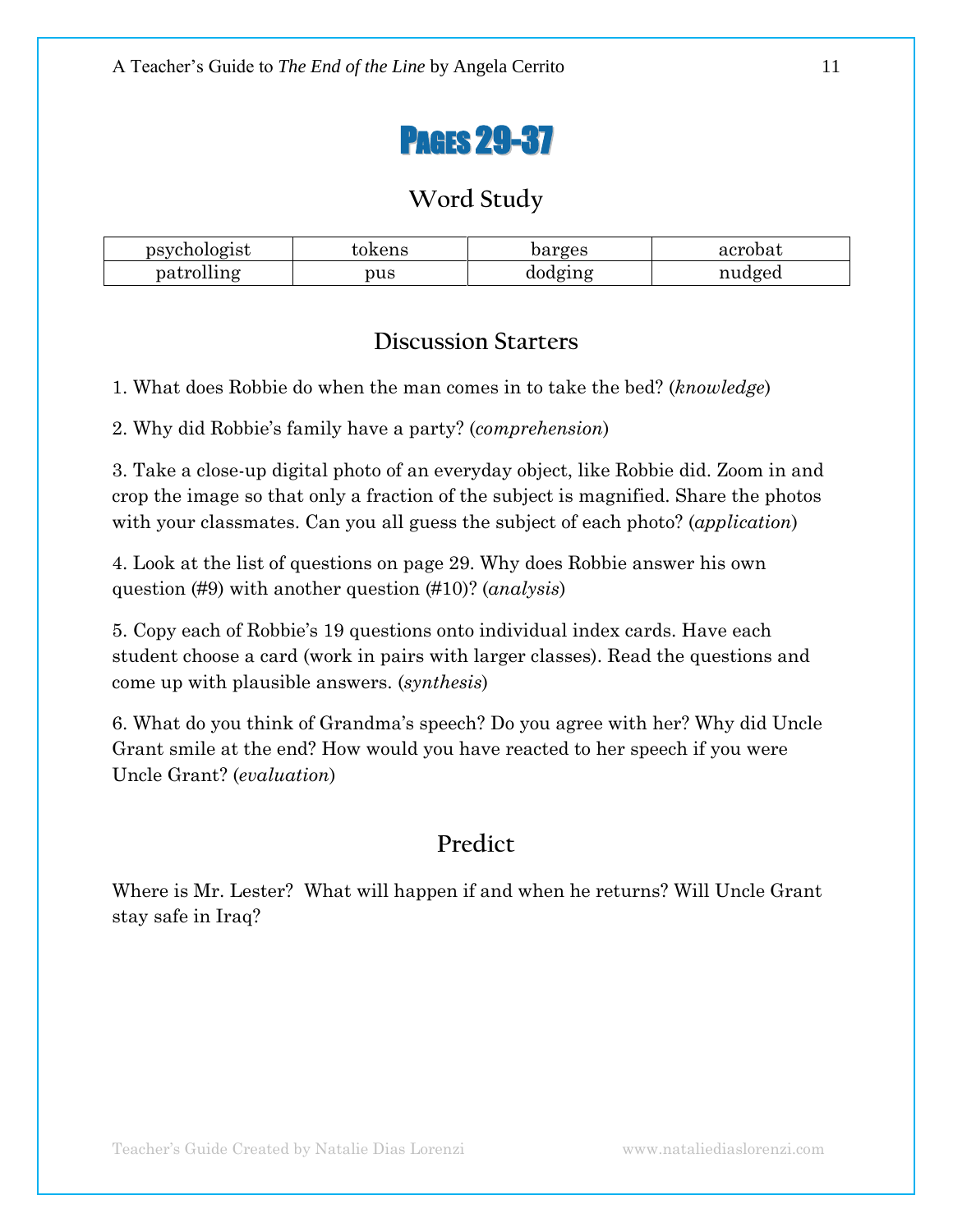

| commentary | horoscopes | zodiac     | composing |
|------------|------------|------------|-----------|
| detour     | abandoned  | strip mall | sludge    |

#### **Discussion Starters**

1. Where does Ryan lead Robbie? (*knowledge*)

2. How does Robbie feel when he comes back to his room and finds Mr. Lester waiting for him? (*comprehension*)

3. How did Robbie diffuse the tension between Dylan and Ryan? (*application*)

4. How has Robbie changed since he entered Great Oaks? What phases has he gone through so far? Give evidence from the text to support your answers. (*analysis*)

5. How has Robbie's opinion of Ryan changed since the day they first met? Write a pro vs. con list that Robbie might make about Ryan now. (*synthesis*)

6. Why do you think Mr. Lester gave Robbie's list a grade of 70%? Is this a fair grade? Why or why not? (*evaluation*)

# **Predict**

Will Robbie and Ryan visit the "haunted house" on Howell Street? If so, what will happen?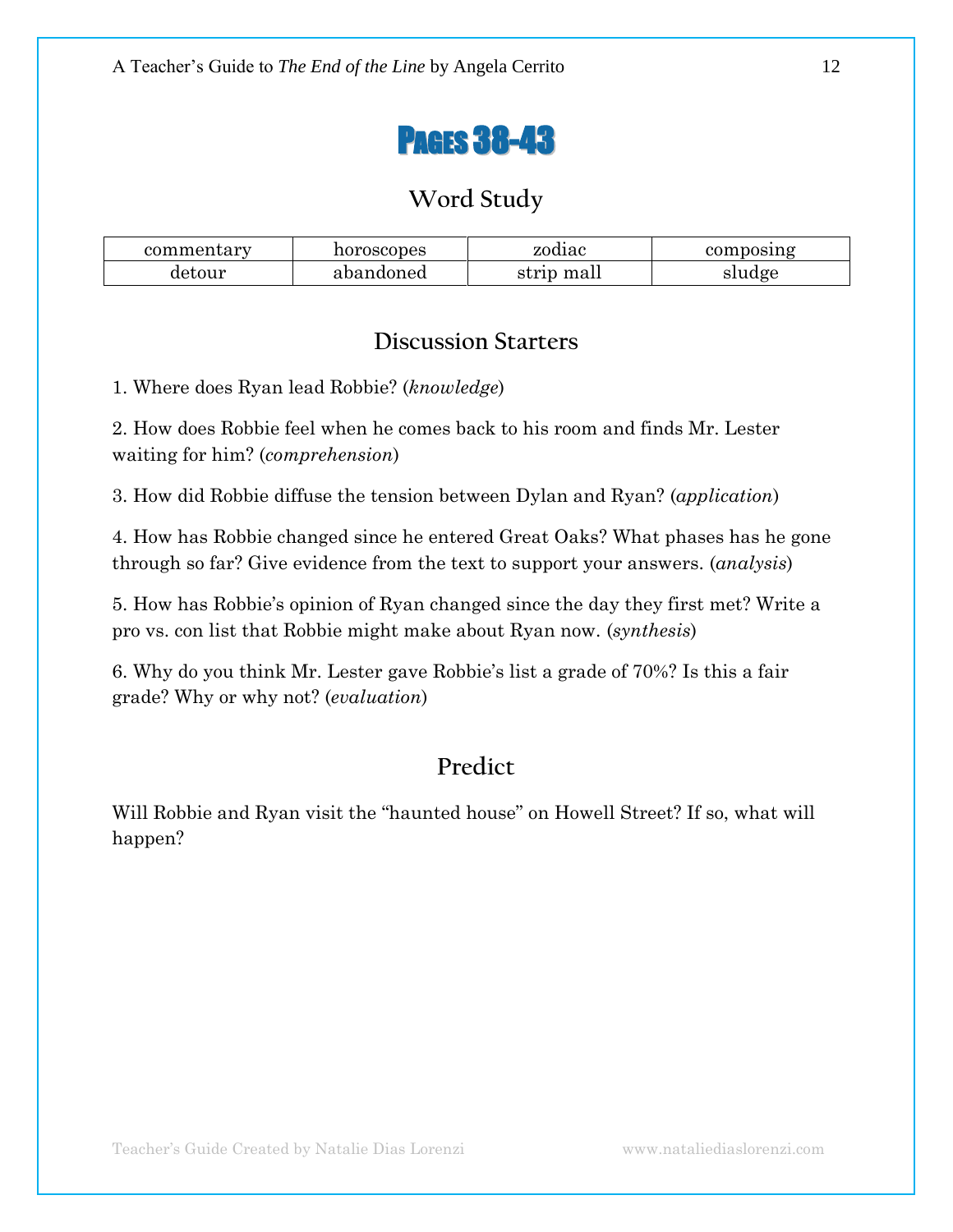

|               |     | --- --          |
|---------------|-----|-----------------|
| $\sim$ $\sim$ | . . | ---<br><u>_</u> |
|               |     |                 |

### **Discussion Starters**

1. What did Robbie have for breakfast? (*knowledge*)

2. Mr. Lester tells Robbie, "You were right!" What is he talking about? (*comprehension*)

3. What special talent does Ryan have? If you had been at the pool that day, what might Ryan have convinced you to do? Write or discuss how he might have talked you into doing something new. (*application*)

4. How does Ryan act around the other kids now? Why do you think his behavior has changed so drastically from the first day of school? (*analysis*)

5. Where does Ryan live? When Robbie talks about the "haunted house" at 111 Howell Street, why doesn't Ryan mention that he lives there? Write or role-play what Robbie might say to Ryan the next time he sees him. (*synthesis*)

6. What is Robbie's assessment of girls in general? Do you agree? Why or why not? Do you think Robbie agrees with his own assessment? Explain your answer. (*evaluation*)

## **Predict**

Robbie says, "The things I want are too big for one page, too big for a million pages." What do you think Robbie writes on his paper in answer to the question: "What do you want?"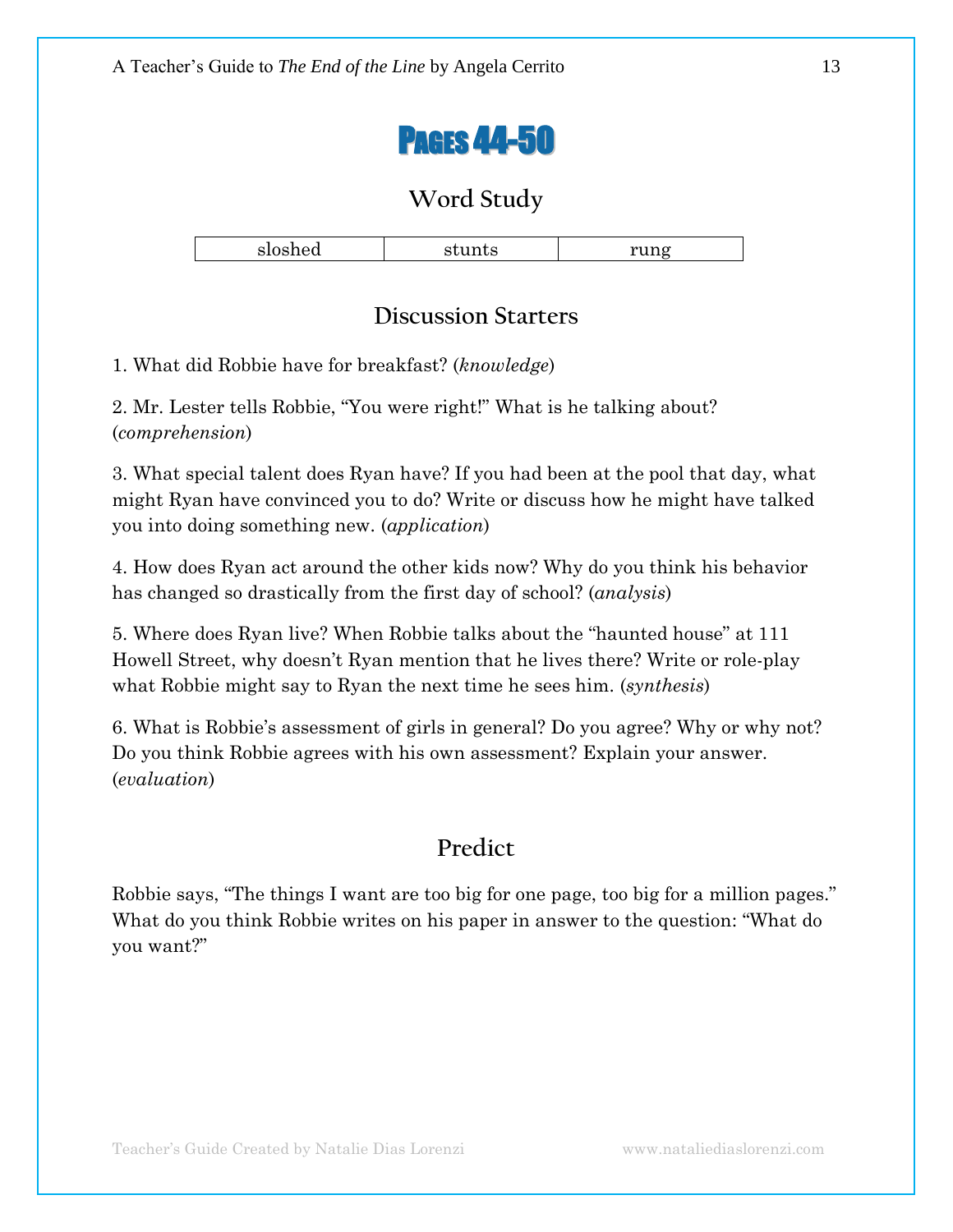

| crunches | $\theta$<br>$\mathbf{r}$ | unges   | gobs               |
|----------|--------------------------|---------|--------------------|
| tolerate | recited                  | recture | miscalcu<br>uation |

#### **Discussion Starters**

1. What does Robbie wish he would have added to his list? (*knowledge*)

2. What did Uncle Grant give Robbie for his birthday? (*comprehension*)

3. Read the list of things Robbie wants. Rank them according to how likely it is that he will get these things. (*application*)

4. Why do you think Robbie waited to open the gift from Uncle Grant? Why did he decide to open it in the middle of the night? (*analysis*)

5. If Robbie could send a gift that was not on Uncle Grant's list, what might he send? (*synthesis*)

6. Robbie's dad says that they shouldn't worry about Uncle Grant. Do you think he believes this? Does Robbie? Do you? Explain your answers. (*evaluation*)

## **Predict**

Will Robbie make it to the race? Will his father be there? If not, how will the conversation go between Robbie and his dad afterwards?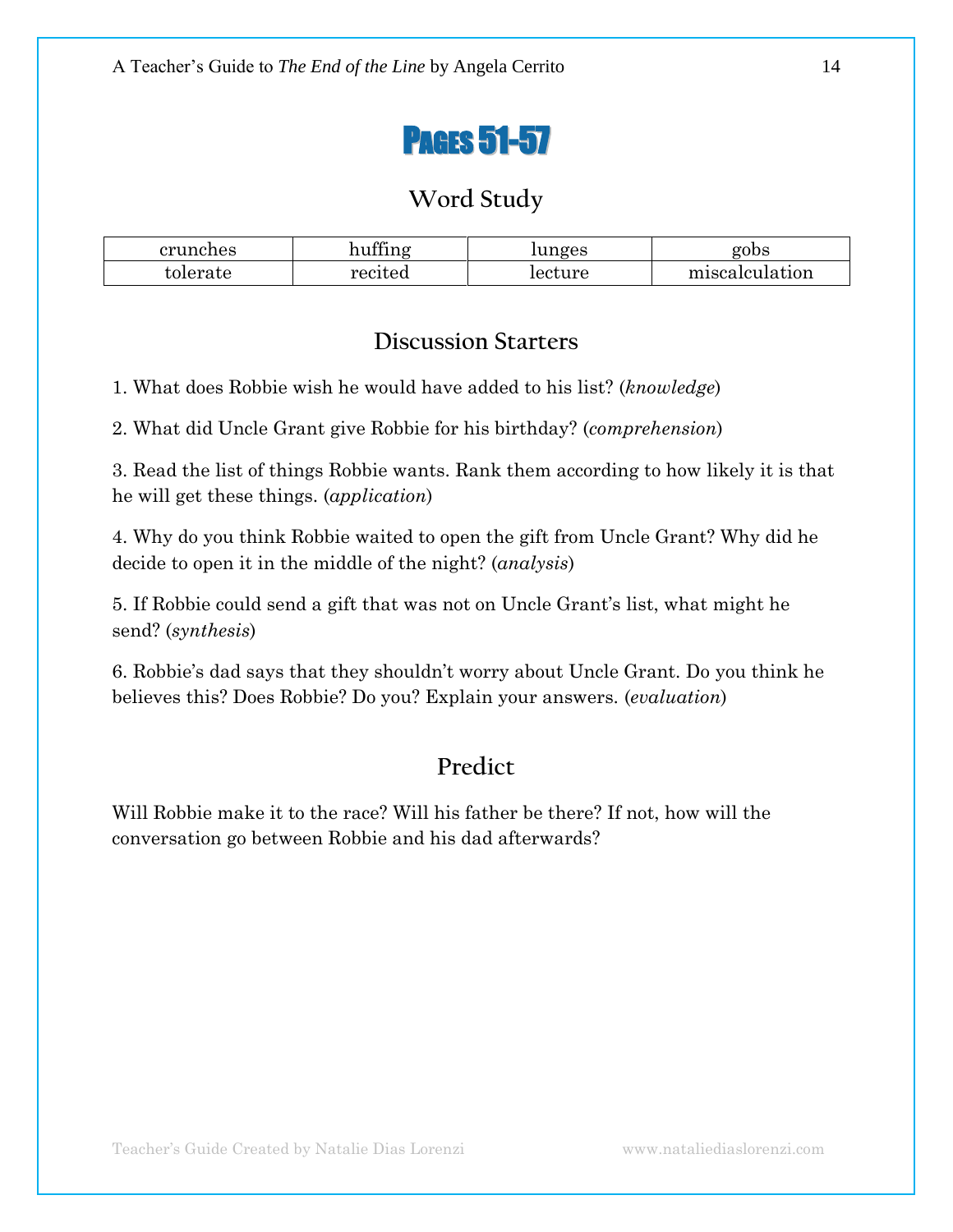

| accumulation | vandalized | peers      | productive |
|--------------|------------|------------|------------|
| levers       | broadcast  | profession | blistered  |

#### **Discussion Starters**

1. Which things from Robbie's list will Mr. Lester allow? (*knowledge*)

2. How does Ryan get into the construction site? (*comprehension*)

3. Why do you think Ryan is so interested in the construction site? If Ryan returns to the construction site, how will he get in? Brainstorm possible scenarios. (*application*)

4. Mr. Lester tells Robbie that he can't have music or a computer, "Because I need you here, that's why. No escaping into la-la land with all that electronic crap." What does he mean by this? (*analysis*)

5. Pair up with another student. Set the timer for five minutes and discuss any part of this book so far. When the timer goes off, reset it and continue the discussion, this time while playing a card game. When the timer goes off, discuss the differences in how you felt during both conversations. What do you think Mr. Lester hopes to accomplish with Robbie as they talk over a game of cards? (*synthesis*)

6. Robbie doesn't believe Ryan when he says his father was a drug dealer and is now dead. Why do you think Robbie doesn't believe him? Do you? Why or why not? (*evaluation*)

## **Predict**

What do you think Mr. Lester and Robbie will talk about as they play cards? Will Ryan try to sneak back into the construction area? If so, what will happen? Will Robbie follow?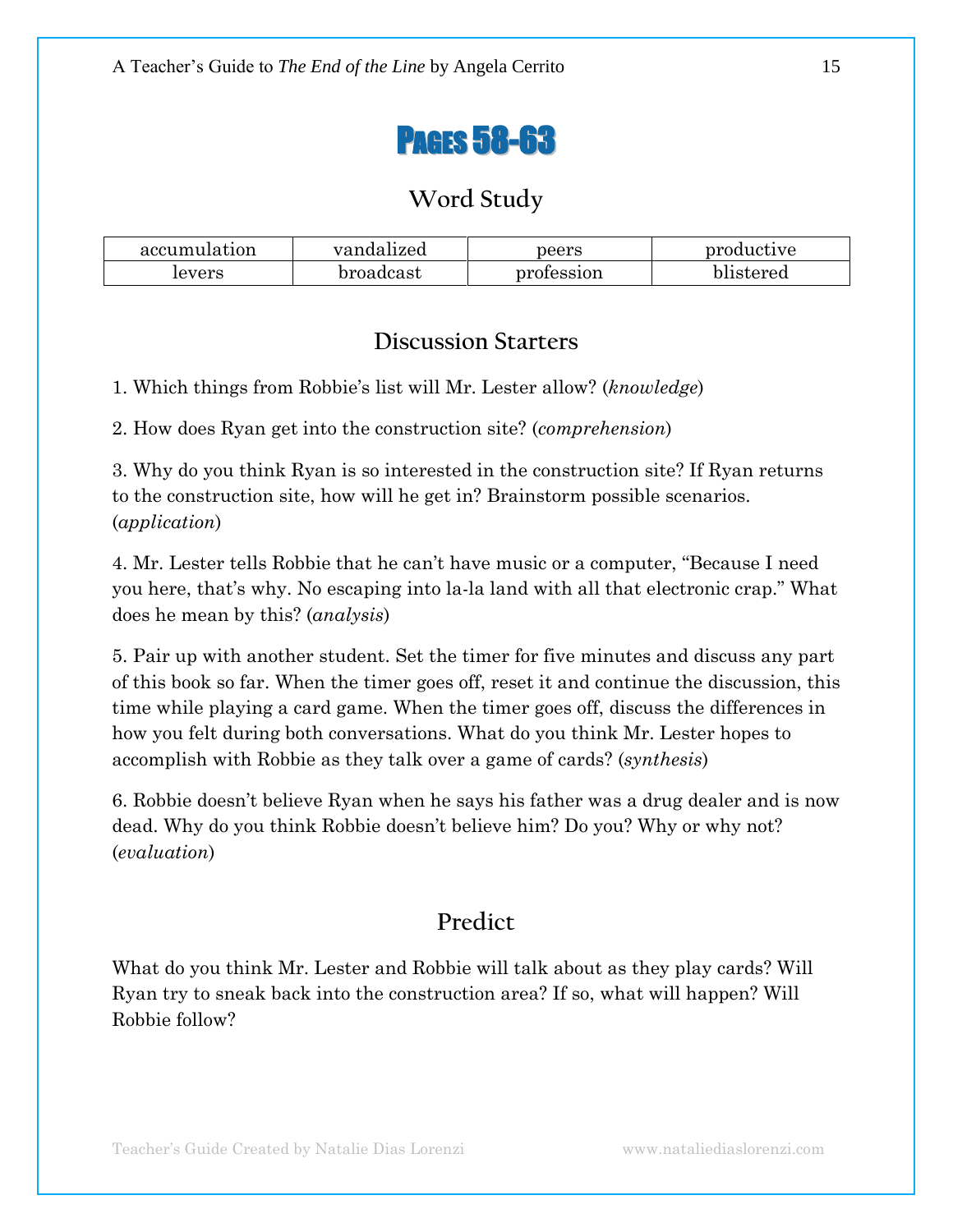

| rate<br>uer | $\sim$      | 0.32301 |
|-------------|-------------|---------|
| slug        | roned<br>ul | exes    |

### **Discussion Starters**

1. Which card game does Robbie choose to play with Mr. Lester? (*knowledge*)

2. How does Uncle Grant encourage Robbie to keep running farther and farther? (*comprehension*)

3. What techniques does Robbie use to keep going during the race? How could similar techniques help you? Write down something that is challenging for you, then make a list of how Robbie's techniques might help you to accomplish your goal. (*application*)

4. Mr. Lester points out that Robbie didn't write "go home" on the list of things he wants. Robbie says he forgot. What do you think? (*analysis*)

5. Robbie says of the race, "Uncle Grant would have been proud." Write an email from Robbie's point of view describing the race, and another email from Uncle Grant in response. (*synthesis*)

6. Would Robbie have finished the race without "Wrinkle Woman"? Why or why not? (*evaluation*)

## **Predict**

What will Robbie say to his father when he sees him? How will his father respond?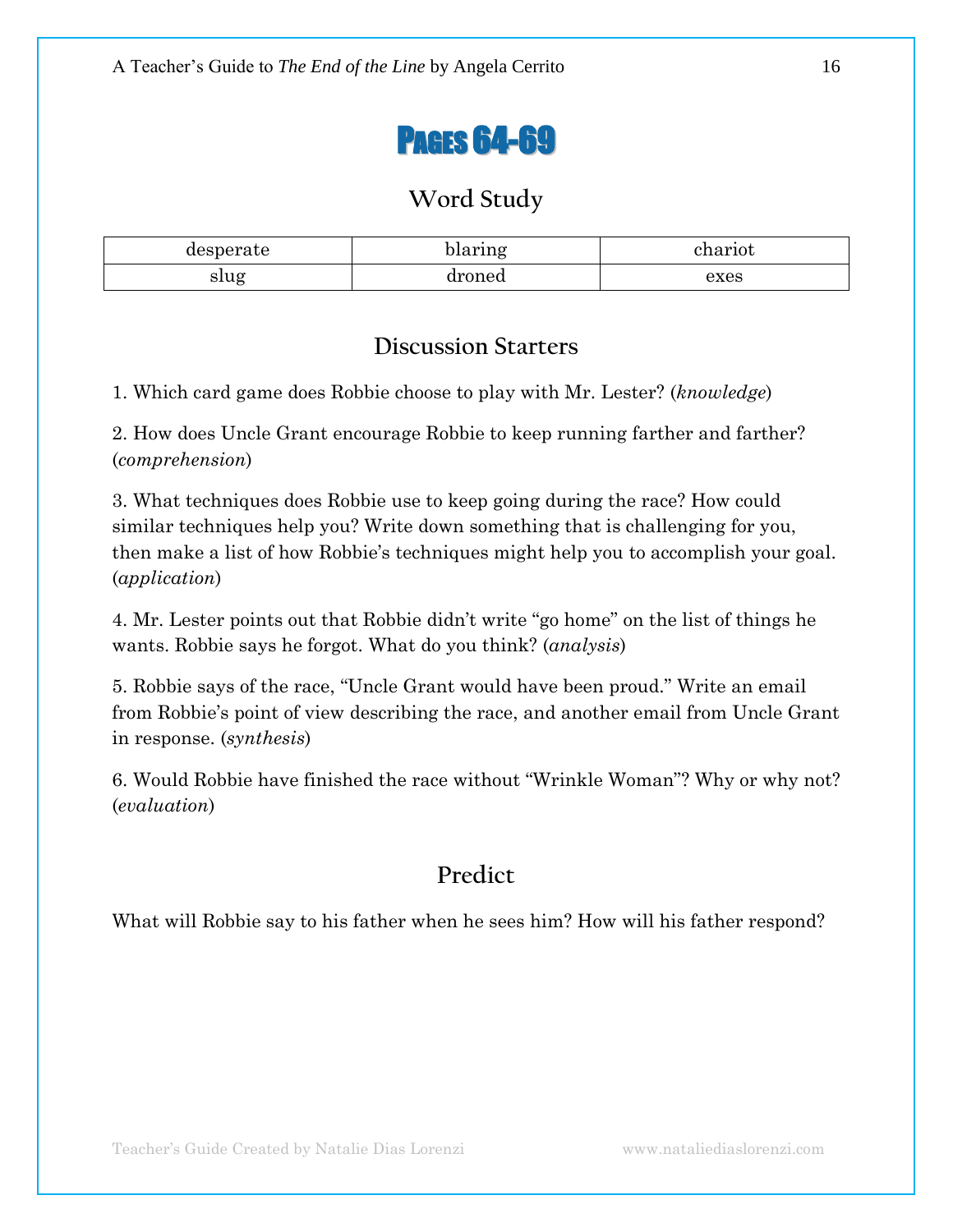

| attempted         | armed robbery | entrepreneur | hacker |
|-------------------|---------------|--------------|--------|
| mistaken identity | jaywalking    | serial       | curtew |
| reins             | indulge       | lopsided     | draped |

#### **Discussion Starters**

1. Where does Mr. Lester take Robbie? (*knowledge*)

2. How does Robbie react when Ryan asks if he wants to spend the night at his house? (*comprehension*)

3. How did the boys get their nicknames? What nickname might they choose for Robbie? Which one would he choose for himself? (*application*)

4. Why do you think Ryan asks Robbie to tell him something about himself that no one else knows? Why does Robbie agree so quickly? (*analysis*)

5. What criteria are the boys using to measure Robbie up? How do they measure up? Come up with a scale they might use to measure the worth of another person. Where do they fall on this scale? Where does Robbie fall when he first meets them? Where does he fall after he tells them he's murdered someone? (*synthesis*)

6. What do 76, Nelson, and Big think of Robbie? Do they have an accurate impression of him? (*evaluation*)

## **Predict**

What is the "really big lie" that Robbie told? What will be in the photo album?

Teacher's Guide Created by Natalie Dias Lorenzi www.nataliediaslorenzi.com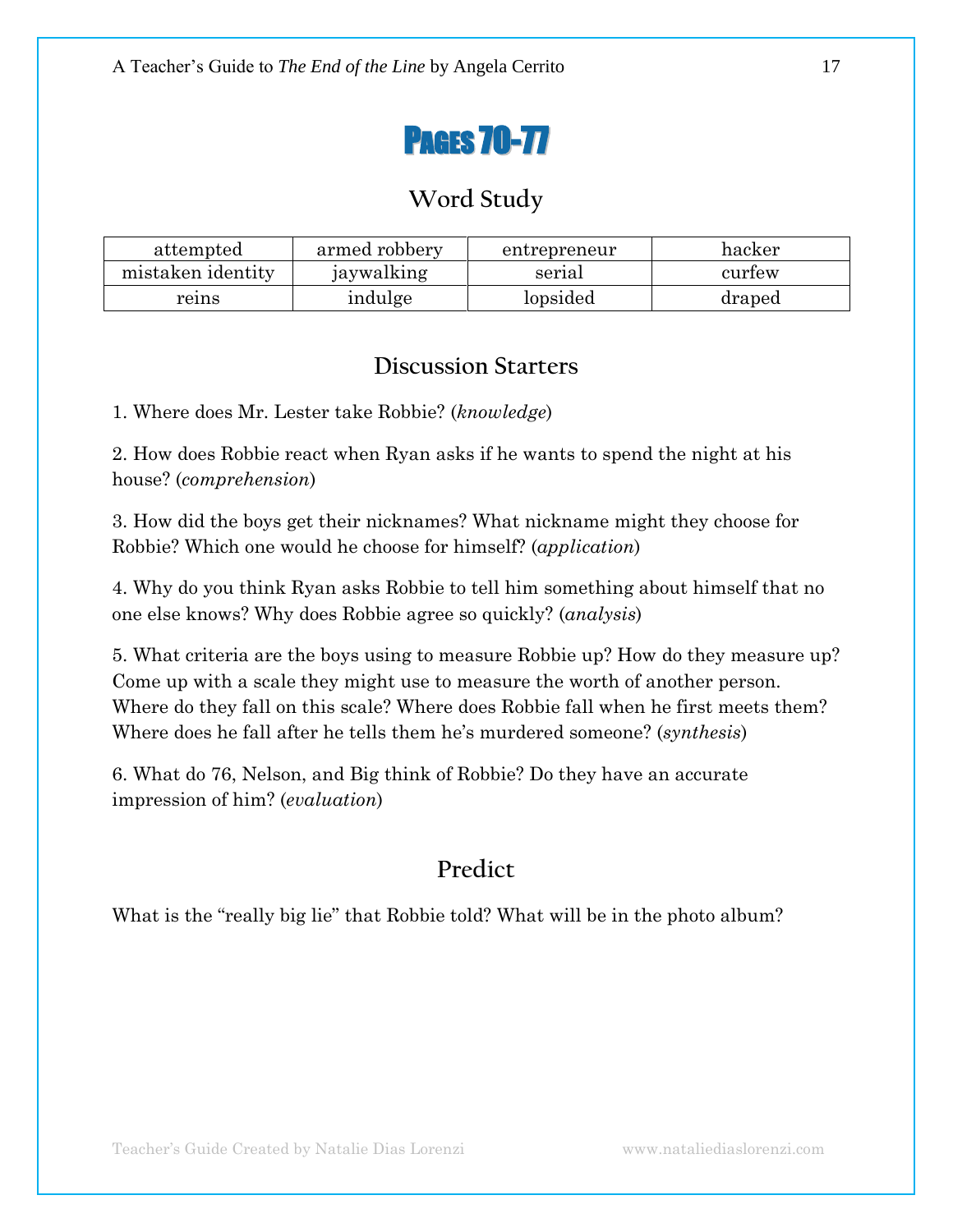

subdivision dumpster

## **Discussion Starters**

1. What do the ―voices‖ in Robbie's head say? (*knowledge*)

2. What is Robbie's big lie? (*comprehension*)

3. Tell or write about a time you told a lie and got away with it. Do you still worry you'll be discovered? If you had it to do over again, would you change anything? Why or why not? (*application*)

4. Robbie wonders why Mr. Lester made him "...talk to a bunch of older kids." Why do you think Mr. Lester did this? (*analysis*)

5. With masking tape, mark off an area of the classroom 14 steps wide and 30 steps long. Mark off an area for Robbie's bed and desk. Try spending an hour in this space with only a piece of paper and pencil. What do you think is the worst part for Robbie staying alone in a small, windowless room? (*synthesis*)

6. Is Ryan is telling the truth about his mother? Do you think Robbie will believe him? Why or why not? (*evaluation*)

### **Predict**

What effect will this incident have on Robbie's friendship with Ryan?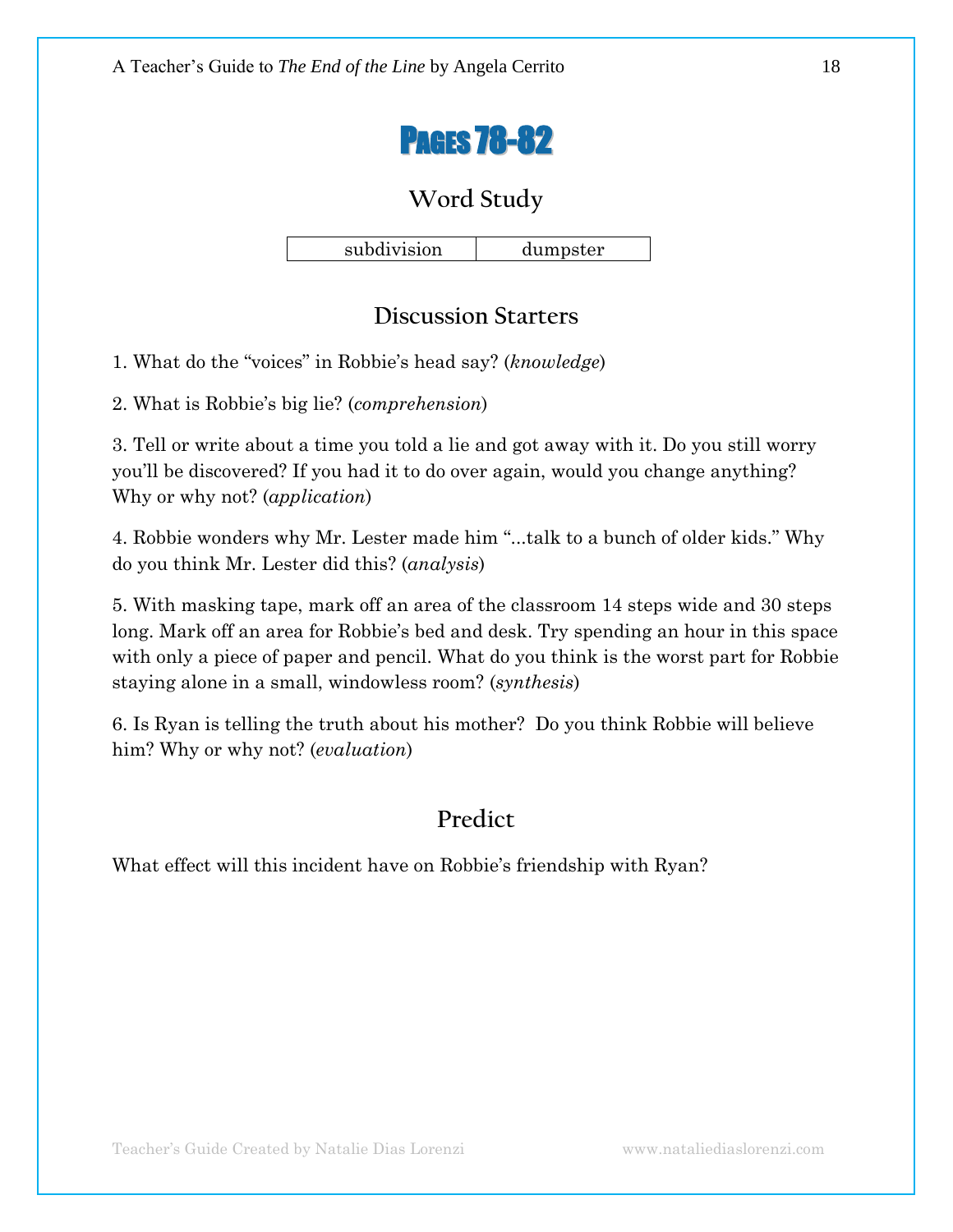

| dodge                | maniac   | hugs   | potential |
|----------------------|----------|--------|-----------|
| œ.<br><b>fidgets</b> | slouches | hurled |           |

#### **Discussion Starters**

1. Who barges into the room when Robbie is meeting with Mr. Lester and the group? (*knowledge*)

2. Why does Ryan tell Robbie not to touch the kittens? (*comprehension*)

3. When Mr. Lester says, "...everyone knows what it takes to get out of here. All you have to do is do it," Robbie replies, "I don't know what it takes for me to get out of here or to have visitors or use the phone." Why don't you think Robbie knows? Make a list of three things you think he'll have to do to get out. (*application*)

4. How did Robbie feel about Ryan when he first challenged Buckley West? How did he feel afterwards? (*analysis*)

5. When Robbie goes back to check on the kitten, he wonders if the mother cat came back for her kitten. If so, Robbie thinks the kitten may have a chance. How might this scene be a metaphor for one of the characters in this book? (*synthesis*)

6. Review the three rules of the Group. Which one will be the most difficult for Robbie to follow? The easiest? Which ones would be the easiest and hardest for you to follow? (*evaluation*)

## **Predict**

What is a *five-one*? What will happen with The Beef?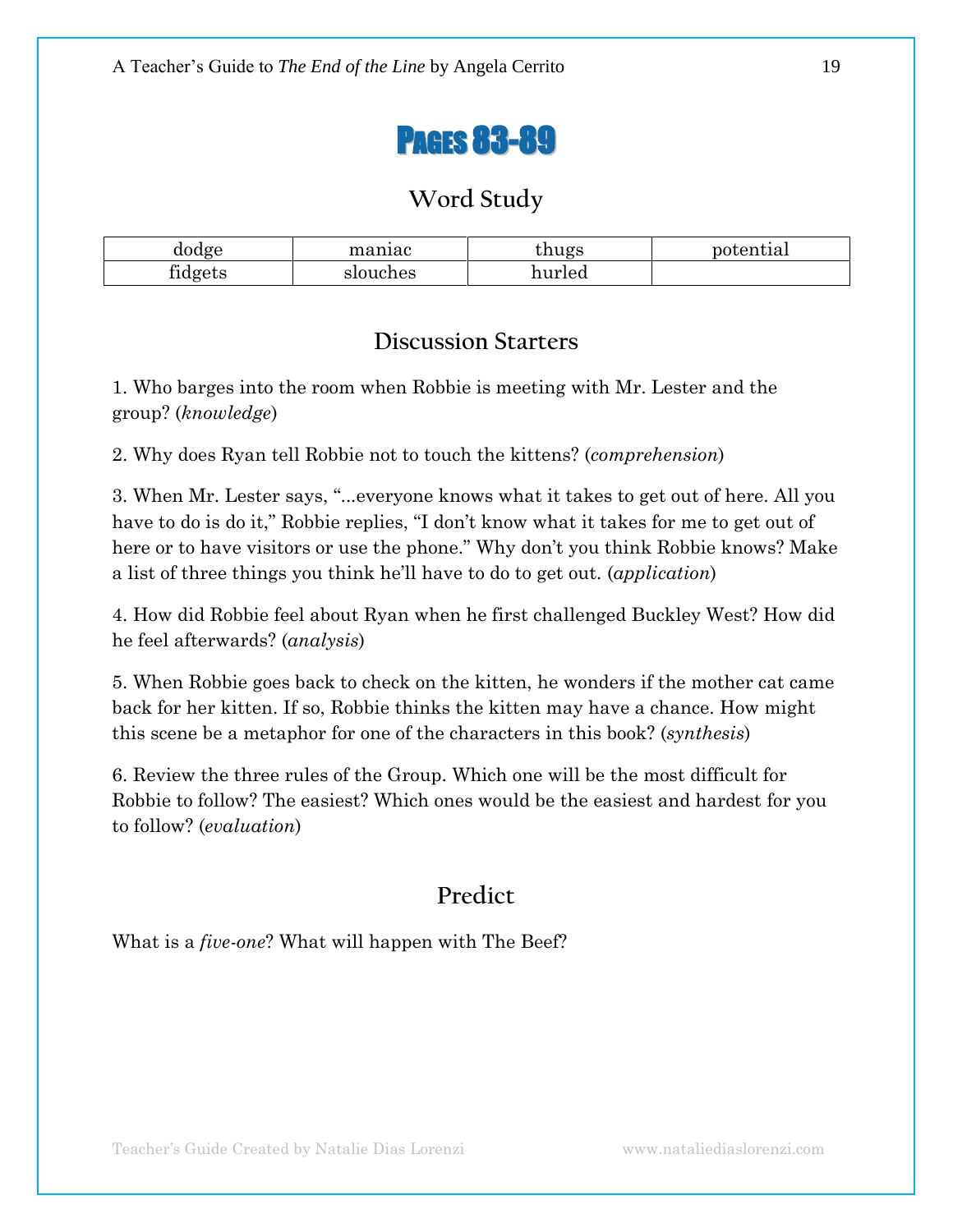

| covera.<br>$\mathbf{H}$<br>станэ | <b>Sheassan</b><br>unscascu | nvet<br>vı |
|----------------------------------|-----------------------------|------------|

### **Discussion Starters**

1. Where did Robbie go with Ryan? (*knowledge*)

2. How is a *five-one* carried out? (*comprehension*)

3. What will happen to The Beef once Robbie and the group leave the room? If you were Mr. Lester, what would you do to help The Beef get back on the right path? (*application*)

4. How does The Beef react to his punishment? How do Robbie and the group react? How might this scene change Robbie? Robbie says that this is worse than being kept alone in a room. Do you agree? Why or why not? (*analysis*)

5. Why do you think Ryan is obsessed with the construction site? Why doesn't he have a plan for getting in? What will Robbie say if Ryan asks him to go back another time? Act out this conversation with a classmate. (*synthesis*)

6. Why do you think Robbie's dad gave Ryan another chance at spending the night? (*evaluation*)

## **Predict**

Will Robbie see The Beef again? If so, what will happen? Will Ryan attempt to sneak into the construction site again?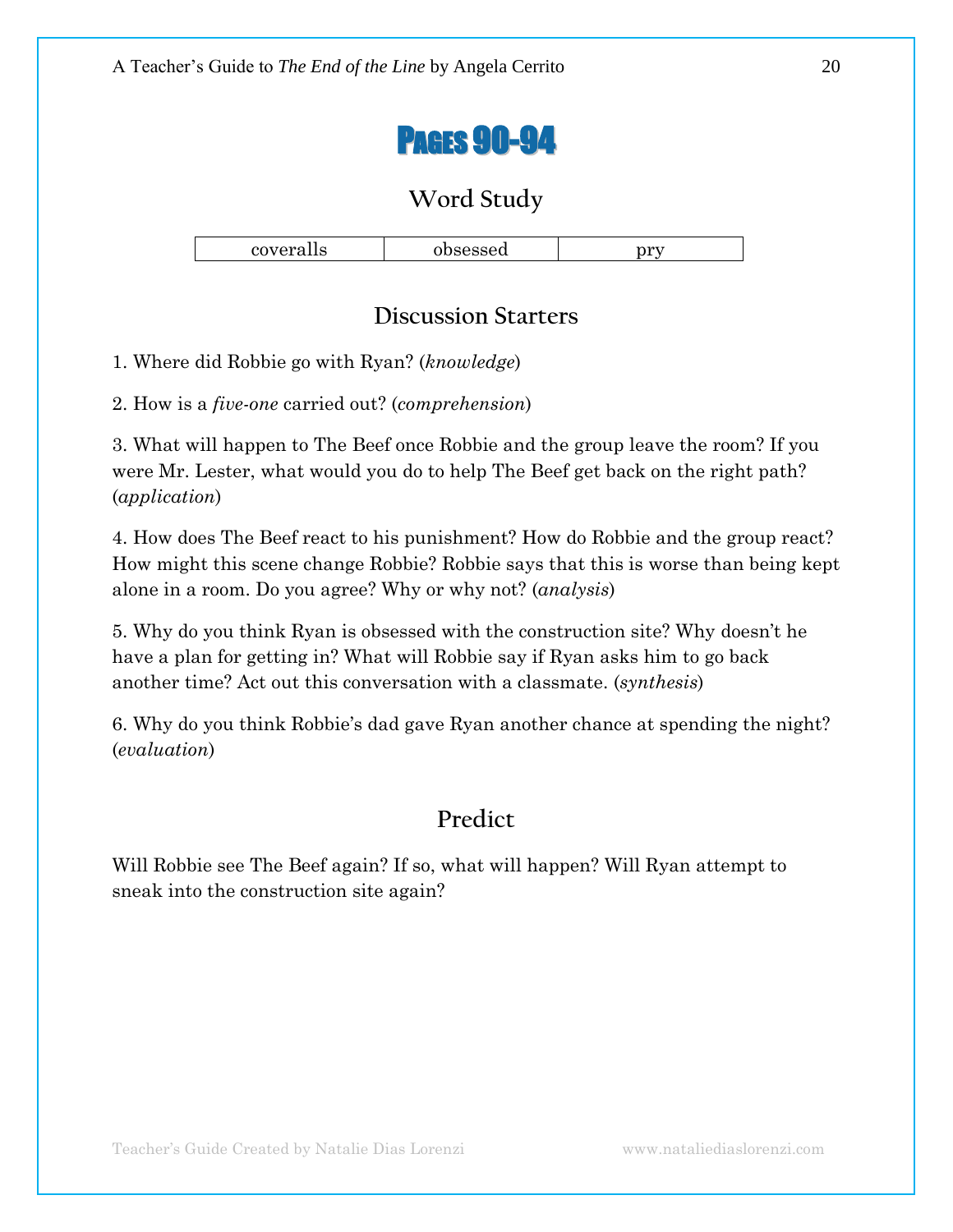

#### **Discussion Starters**

1. What does Ryan bring with him to the construction site? (*knowledge*)

2. Why doesn't Robbie go to the site with Ryan? (*comprehension*)

3. Robbie tells the group that Ryan stole things from him. Make a list of three things Ryan might have taken that would have made Robbie this furious. If someone stole from you, what are the top three things you'd be most upset about losing? (*application*)

4. Robbie says to Mr. Lester and the group, "Every single person in this room is a liar. Including me." Reread Robbie's explanation of why he's at Great Oaks. What do you think he's lying about? (*analysis*)

5. Robbie thinks that if Uncle Grant were there, Ryan wouldn't feel the need to sneak out to the construction site. What would Uncle Grant do and say if Ryan wanted to sneak out anyway? (*synthesis*)

6. Ryan tells Robbie, "You should have come with me...because that's what friends do. They help each other." Do you agree that this is always true? Why or why not? (*evaluation*)

## **Predict**

What happened when Ryan tried to sneak into the construction site this time? Where are the gardening shears?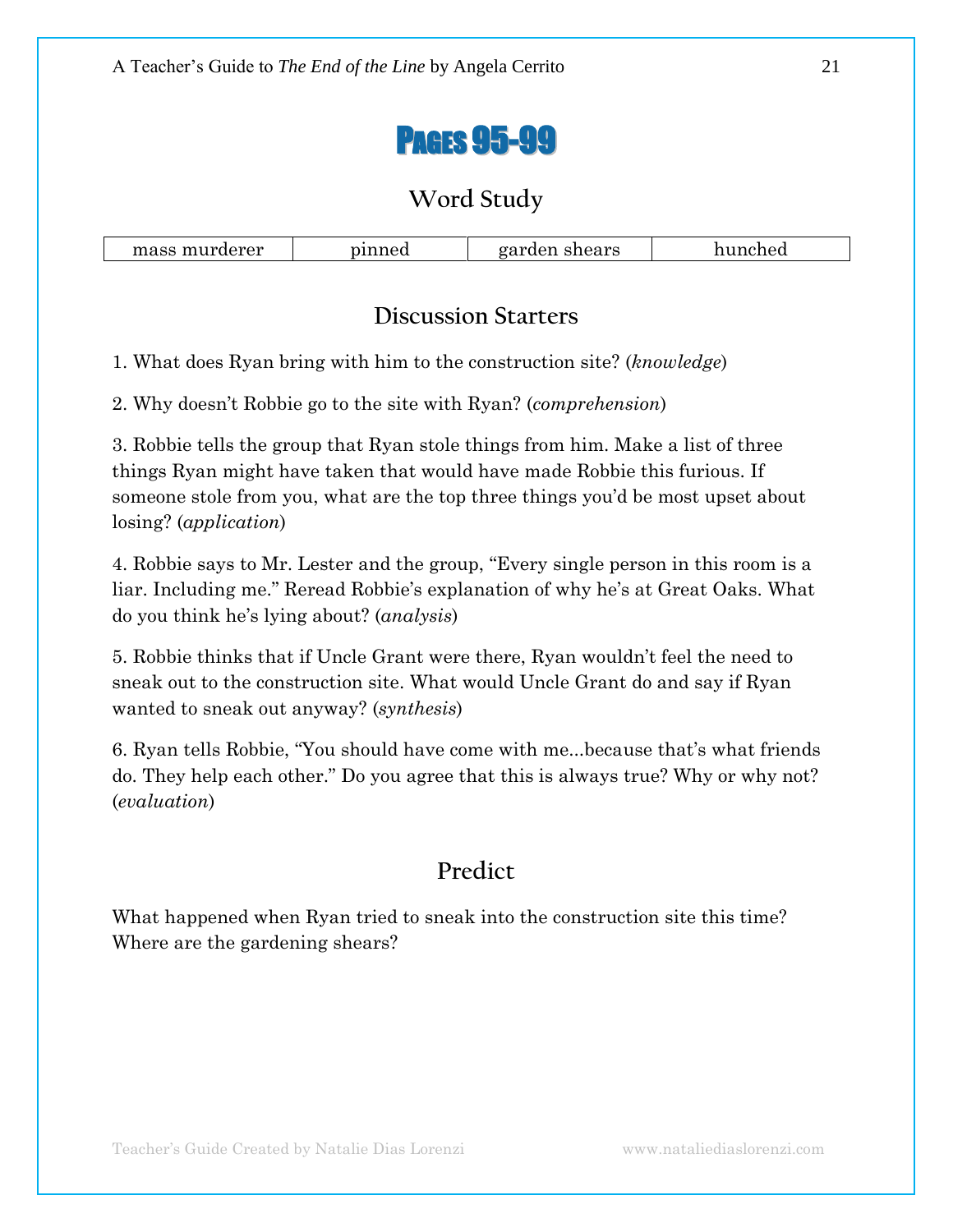

|        | $\sim$ |   |
|--------|--------|---|
| $\sim$ | ᄉ      | ື |
|        |        |   |

### **Discussion Starters**

1. What does Mr. Lester give to Robbie? (*knowledge*)

2. Why can't Robbie's dad promise that he'll come to the race? (*comprehension*)

3. Robbie doesn't want to go back to the construction site with Ryan. Come up with an argument Robbie could use that might convince Ryan to stay away from the site. (*application*)

4. When Robbie asks, "What can I do?" Mr. Lester smiles and says, "Now we're talking.‖ Why does Mr. Lester say this? (*analysis*)

5. Write a letter that Robbie's mother might have written to him. Write another letter that his father might have written. How do the letters differ? How does each one reflect what you know about these characters? (*synthesis*)

6. What effect will the letters have on Robbie? Do you think he's ready for them, as Mr. Lester suggests? (*evaluation*)

## **Predict**

How will Robbie do in the race? Will his father be there? Will he go to the construction site with Ryan? Why or why not?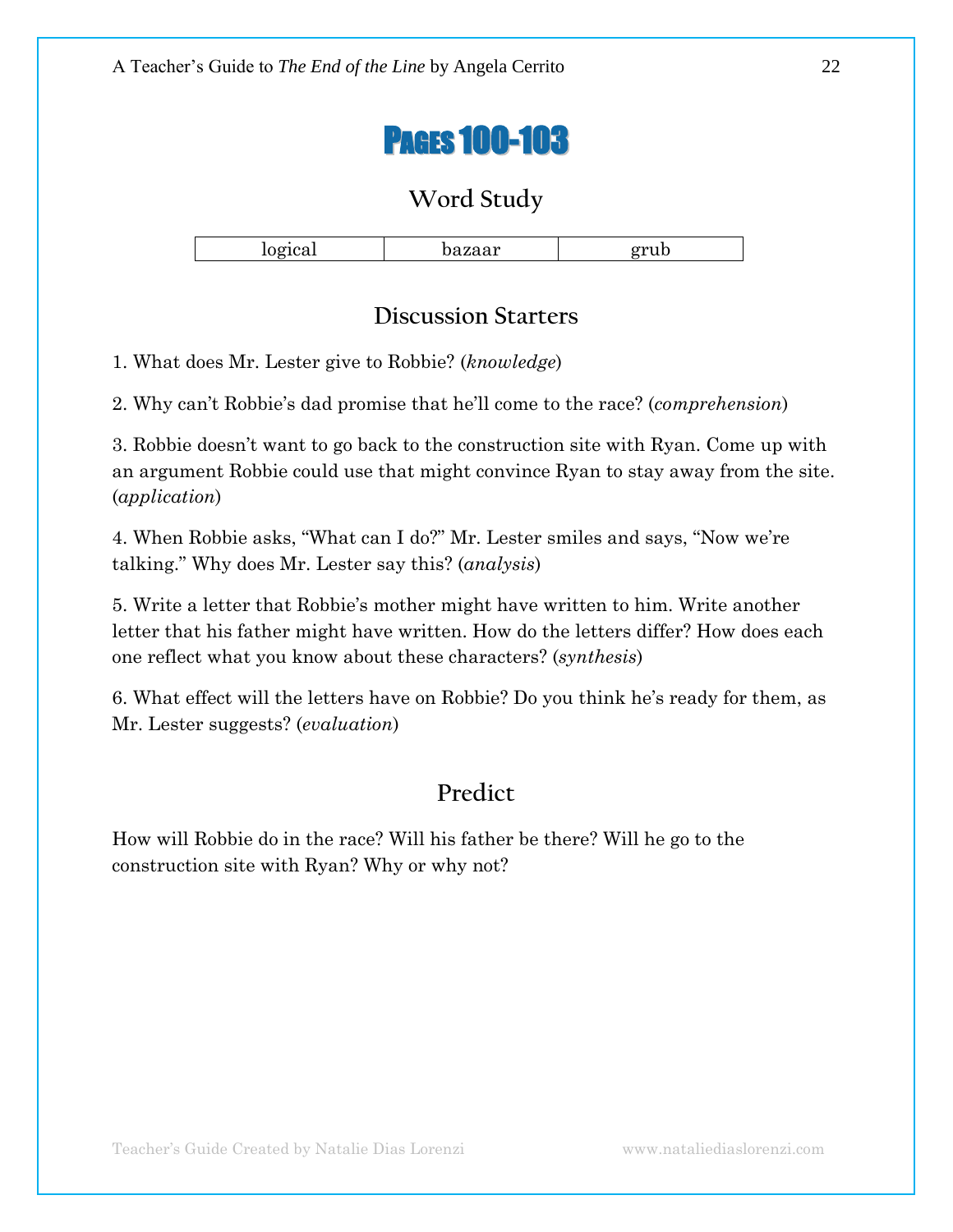

| uvenīle-delinguent | ertere <sup>.</sup><br>unter. | privileges | elined<br>____ |
|--------------------|-------------------------------|------------|----------------|
|--------------------|-------------------------------|------------|----------------|

#### **Discussion Starters**

1. What news does Robbie's mom deliver in her last letter? (*knowledge*)

2. How does Robbie react to this news? (*comprehension*)

3. Once Robbie pours all the letters into a pile, he says, "I want to read them. And I don't want to read them." Tell or write about a time when you both wanted and didn't want to do something. (*application*)

4. Grandma sends a fortune cookie riddle that says, "What does a smart person do in an impossible situation? The impossible." Robbie says this now makes perfect sense to him. Why? What do you think it means? (*analysis*)

5. Write an email that Robbie might send to Uncle Grant about the race. (*synthesis*)

6. Did the presence of Robbie's friends at the race make up for his father not being there? Why or why not? (*evaluation*)

## **Predict**

Will Robbie send the note he wrote to his mom? Will he make a list of complaints to Mr. Lester? Explain your answers.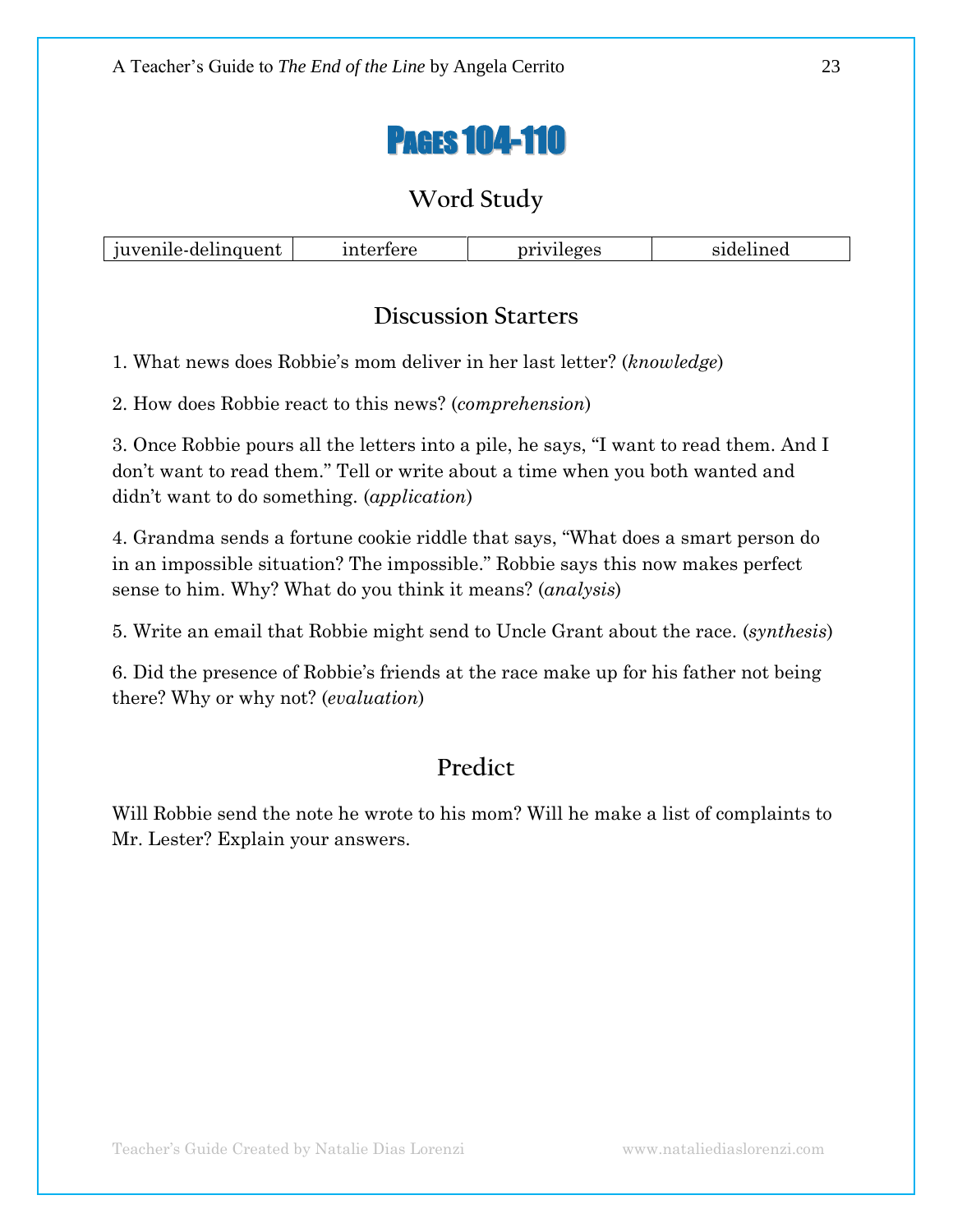# PAGES 111-115

## **Word Study**

| debate | procedures | rehabilitation | persuade | breaking and<br>entering |
|--------|------------|----------------|----------|--------------------------|
|--------|------------|----------------|----------|--------------------------|

## **Discussion Starters**

1. How did Ryan get the other kids to come to Robbie's race? (*knowledge*)

2. Why did Robbie agree to go to the construction site with Ryan this time? (*comprehension*)

3. When Ryan cuts his arms yet continues to dig, Robbie asks why he doesn't stop. Ryan responds by saying, "Your legs hurt but you ran the race anyway, right?"

Write or tell about a time when you persevered through pain or discomfort. Why did you keep going? How did you feel afterwards? (*application*)

4. Mr. Lester says that Robbie is not a murderer. If this is true, why would Robbie claim to be one? (*analysis*)

5. Mr. Lester tells Robbie that, "Admitting what you have done and taking responsibility for your actions is an important part of rehabilitation." Has Robbie done this? Why is he still on the first floor? What does he need to do to get moved to another floor? (*synthesis*)

6. Why do you think Robbie refers to Ryan as "that kid," and why does Mr. Lester insist that he refer to Ryan by name? (*evaluation*)

## **Predict**

What will happen when The Beef rejoins the group? Will Robbie and Ryan get into the construction site?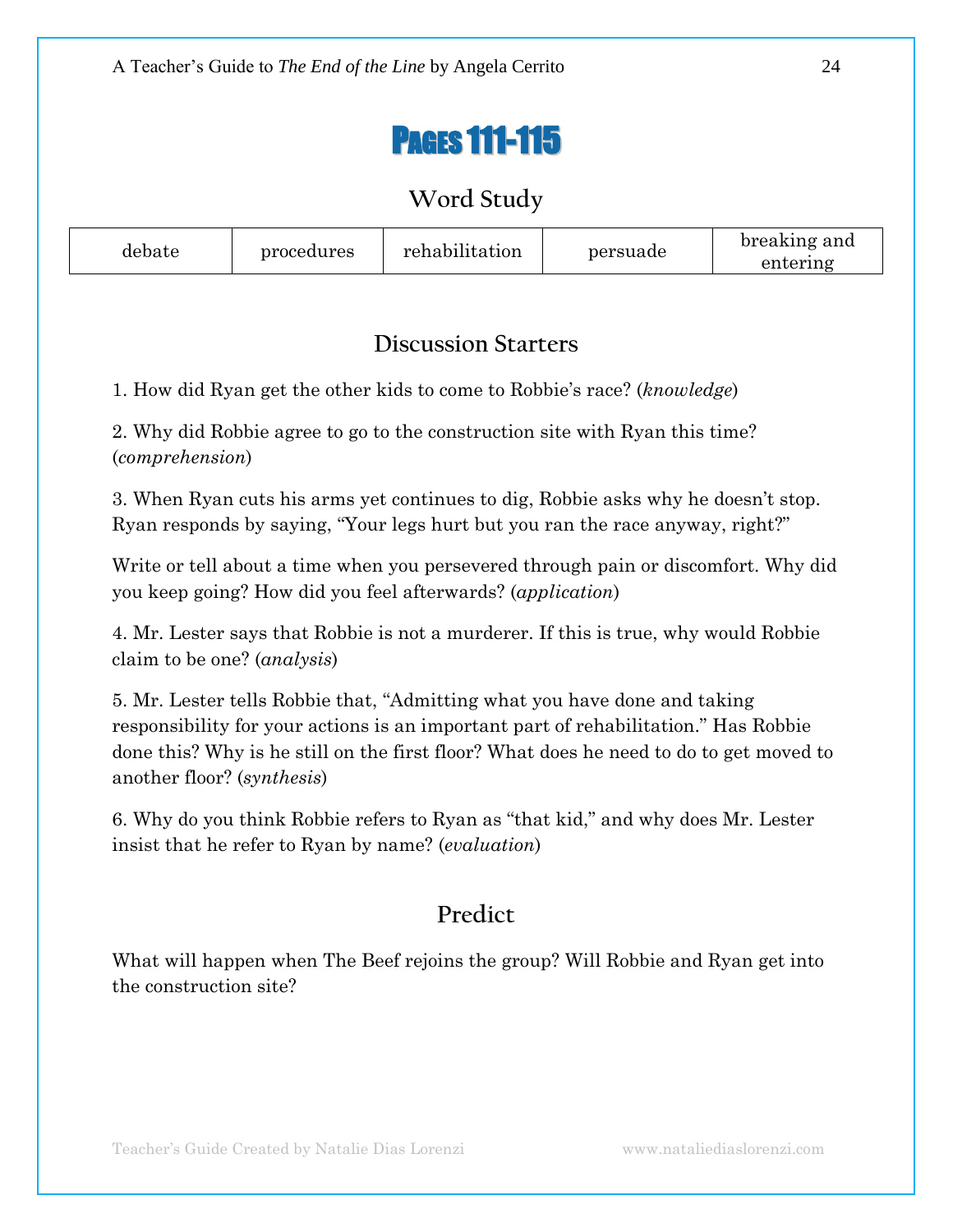# PAGES 116-120

## **Word Study**

| $\sim$<br>. | uus<br> | $P\Omega T$<br>$\sim$ $\sim$ $\sim$ |
|-------------|---------|-------------------------------------|

### **Discussion Starters**

1. What group rule does Robbie break? (*knowledge*)

2. What happens at the construction site? (*comprehension*)

3. Robbie says, "Outrunning the police was amazing in an unreal, impossible kind of way. But I wasn't going to tell Ryan that."

Tell or write about an incident that was scary at the time, but seemed fun afterwards. Would you do it again? Why or why not? (*application*)

4. Why do you think Robbie kept making fun of The Beef's name? (*analysis*)

5. Why didn't Robbie admit to Ryan that the night's adventure was partly amazing? What does this say about Robbie's character and his friendship with Ryan? (*synthesis*)

6. As far as Robbie is concerned, being chased by the police equates with getting into trouble. Ryan disagrees, saying, "Only if you get caught." Who is right? Explain your answer. (*evaluation*)

## **Predict**

What will The Beef do to Robbie? Will Robbie and Ryan return to the construction site?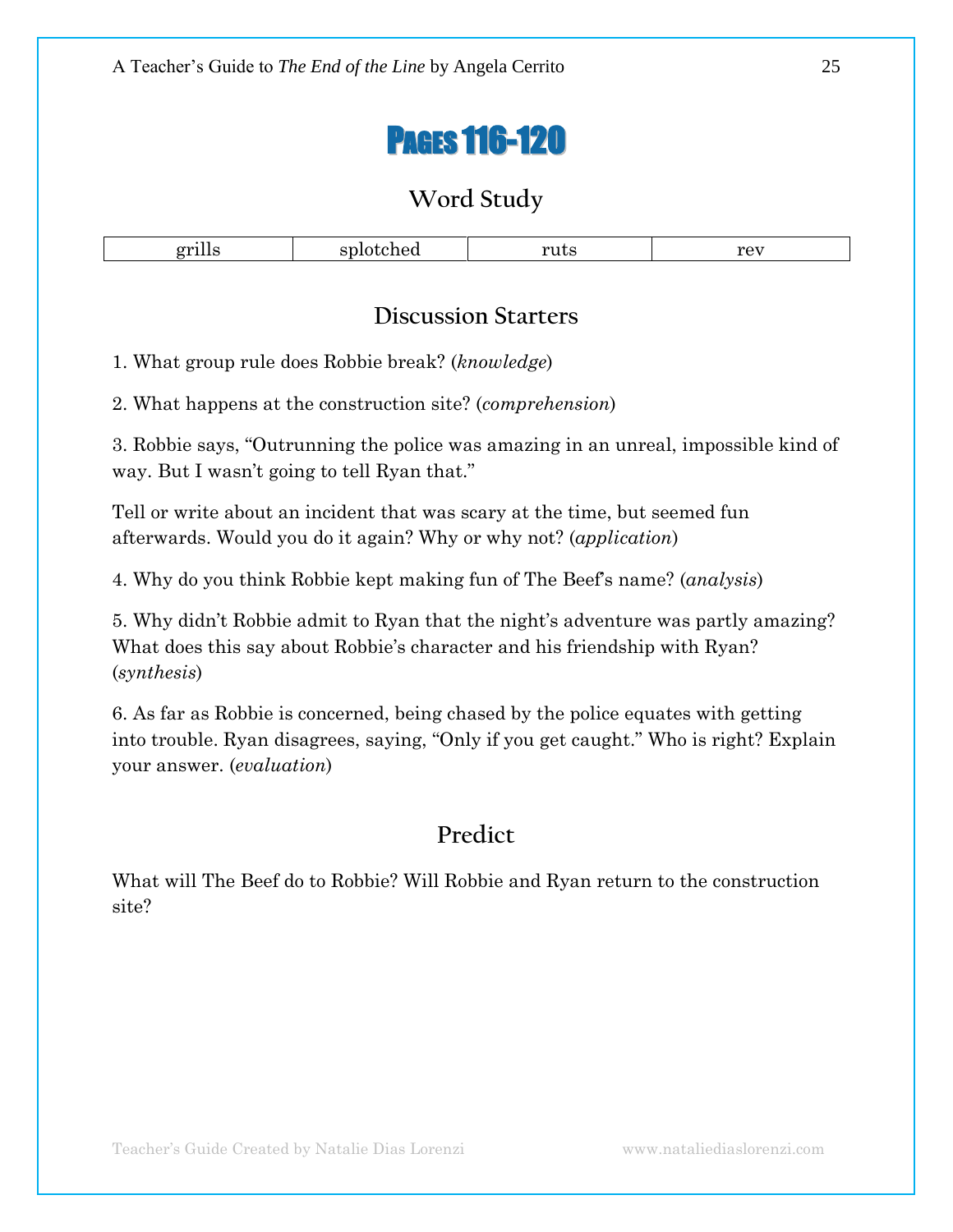

stalked

### **Discussion Starters**

1. Where did Robbie find himself when he woke up? (*knowledge*)

2. Why did Mr. Michaels say that Anna Beth and Robbie were troublemakers? (*comprehension*)

3. Mr. Lester tells Robbie, "Make me a list of how you got into this place." Write a list that Robbie might make. (*application*)

4. Who do you think is crying at the end of this chapter? Why does Ryan react so strongly? (*analysis*)

5. Come up with three things that Robbie might do or say if Ryan were the one crying. Put a star next to the one you think is most likely to happen. Compare your responses with those of your classmates. What do they have in common? (*synthesis*)

6. Mr. Lester says that once Robbie makes the list, ―...we'll both figure out a way to get you out." How does Mr. Lester feel about Robbie? Explain your thinking. (*evaluation*)

## **Predict**

What will happen the next time Robbie goes to Mr. Michael's class? Will Mr. Lester help Robbie get out of the room?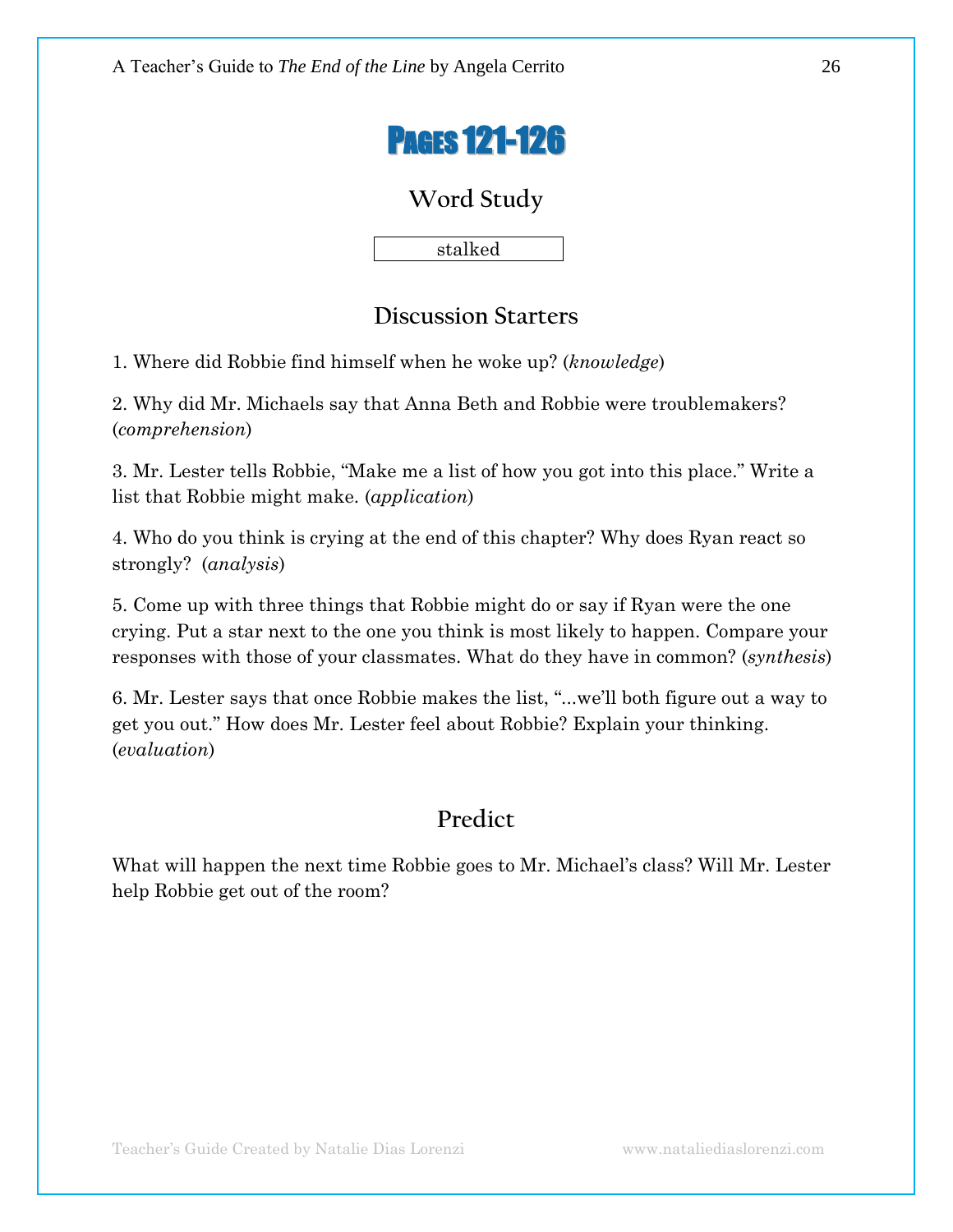# PAGES 127-129

### **Discussion Starters**

1. How does Ryan help Wynn stop crying? (*knowledge*)

2. Why do you think Wynn's mother couldn't soothe him? (*comprehension*)

3. Robbie had no idea that Ryan was so good with babies. Tell or write about something you can do well that might surprise your friends. (*application*)

4. How is this list different from others Robbie has written? Do you think he deserved the lunch that was left for him? Explain your answer. (*analysis*)

5. Ryan doesn't want to talk about Star to Robbie. Piece together Ryan's story and fill in what's missing. What do you think happened to his sister and his parents? (*synthesis*)

6. When Robbie presses Ryan to tell his story, Ryan tells Robbie to leave him alone. Does he mean it? Why or why not? (*evaluation*)

## **Predict**

Will Robbie return to the group? What has happened to The Beef? Will Ryan tell Robbie what really happened to his family?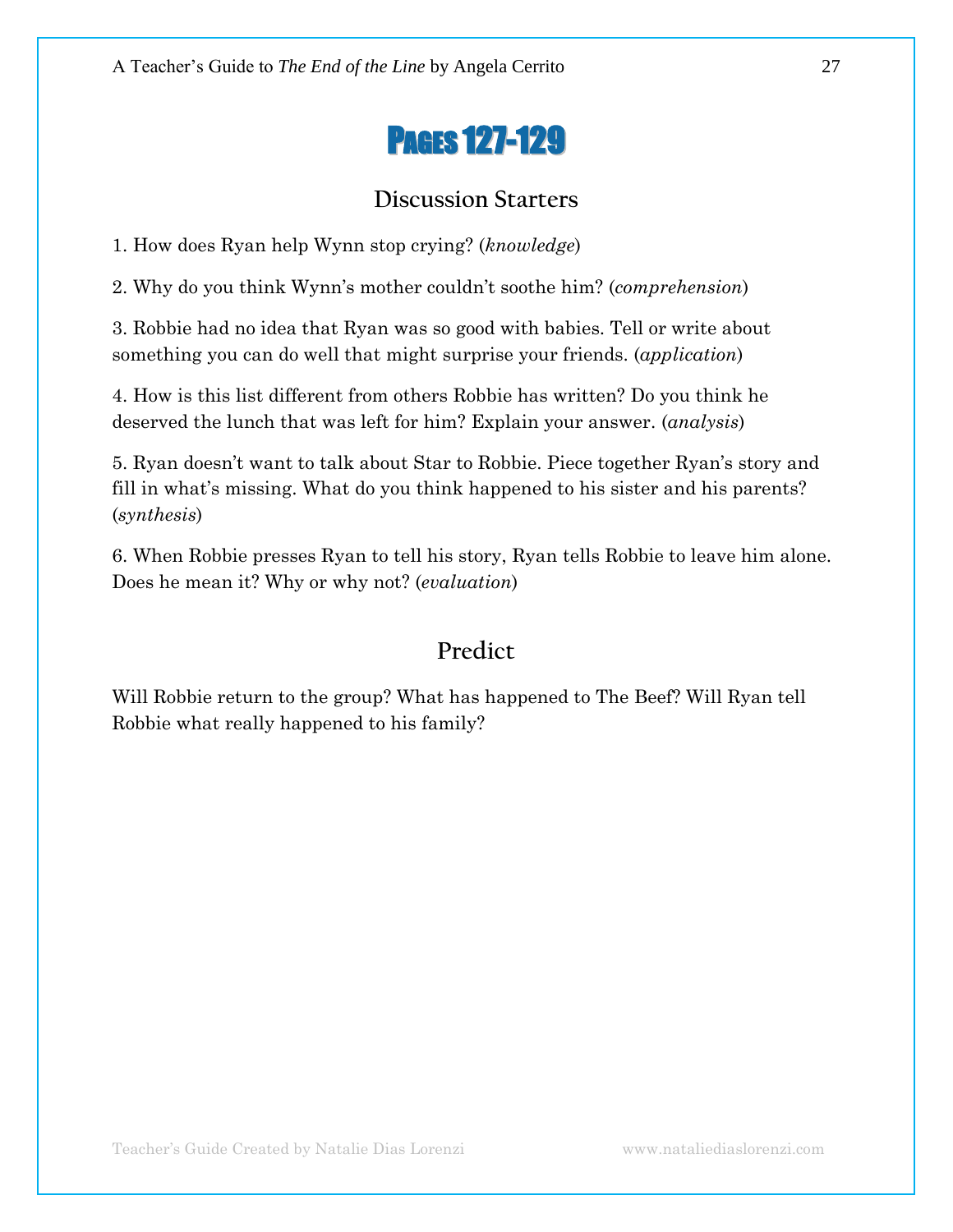# PAGES 130-136

## **Word Study**

| heaves  | 7.1<br>deliberately | provoked |
|---------|---------------------|----------|
| canteen | linebacker          | tumble   |

### **Discussion Starters**

1. Why is Ryan avoiding Robbie? (*knowledge*)

2. What happens when Anna Beth writes a note to Robbie? (*comprehension*)

3. Why does Robbie say Uncle Grant's email is stupid? Rewrite the email that reflects Uncle Grant's reality in Iraq. Would Robbie have preferred that email or the original one? Why? (*application*)

4. How do you think Robbie feels when he realizes that The Beef is the one who's been pounding on the door and crying for help? (*analysis*)

5. Set up a graphic organizer like the one below for Robbie's 500-word essay. In one color, write what Mr. Michaels wants to see. In another color, write what Robbie really wants to say. (*synthesis*)



6. Robbie tells Mr. Lester that he'll do anything to get back home. Do you believe him? Why or why not? Will he do what it takes? Explain your thinking. (*evaluation*)

## **Predict**

Will Robbie follow his mother's advice to find someone sadder than he is? Will it make him feel better? Explain.

Teacher's Guide Created by Natalie Dias Lorenzi www.nataliediaslorenzi.com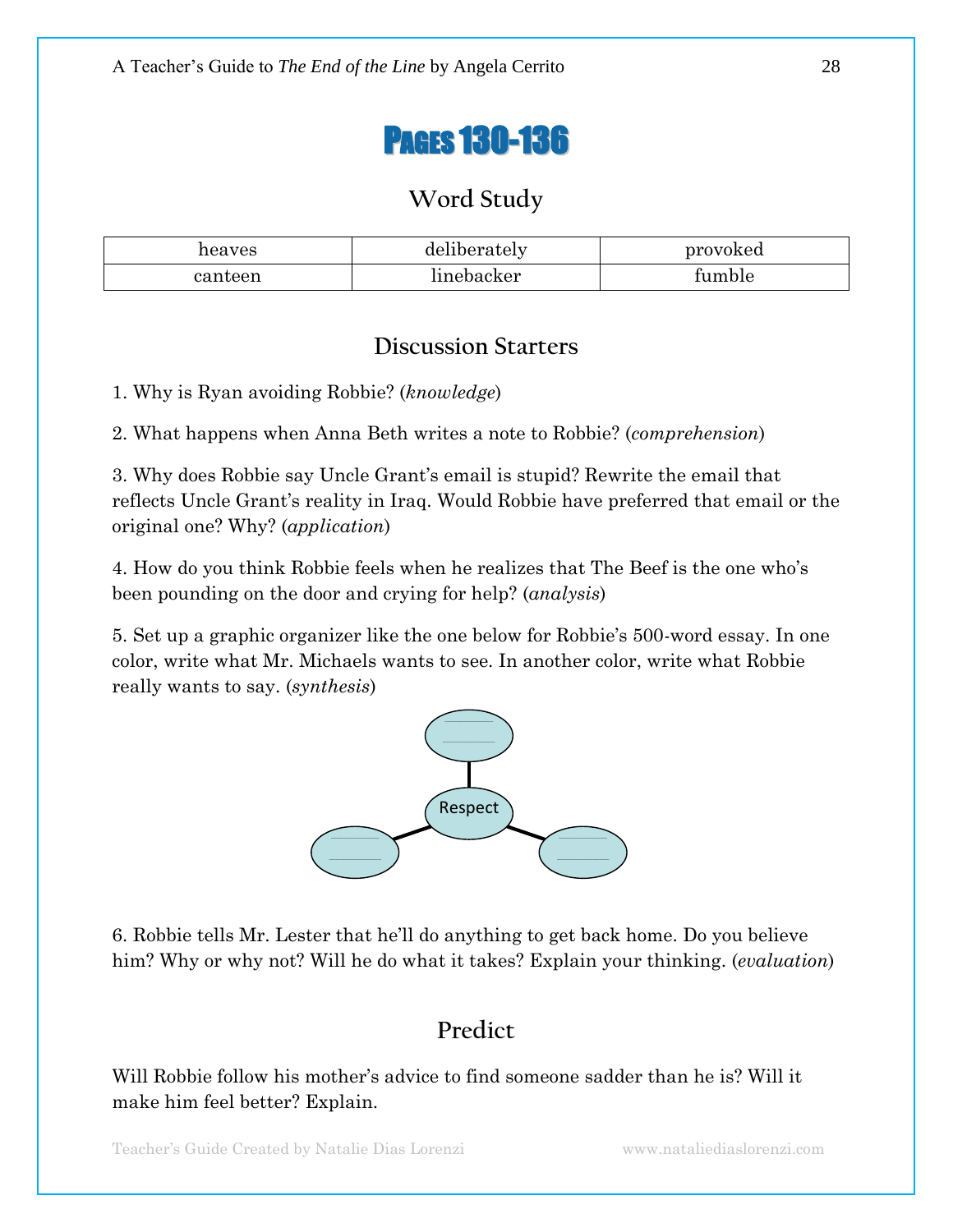# PAGES 136-141

## **Discussion Starters**

1. What do Ryan's grandparents call him? (*knowledge*)

2. How does Robbie finally get Ryan to interact with him? (*comprehension*)

3. Follow Ryan's "recipe" for dinner (minus the dirty bowl). Are you able to eat it? Would you be able to eat it if there were an odor of cat dung in the room? How does this activity affect your opinion of Ryan? How will it change Robbie's opinion? (*application*)

4. Why do you think Robbie tries to exercise in his room even though he's injured? (*analysis*)

5. This section hints at more of Ryan's story regarding his mother and sister. Do you think his grandparents are his maternal or paternal grandparents? Why? (*synthesis*)

6. Now that Robbie knows how Ryan lives, should he tell someone? Can he help Ryan? If so, how? If not, why not? (*evaluation*)

## **Predict**

What is on Mr. Lester's list? What supplies will Earl bring? What will happen now with the dynamics of Robbie's and Ryan's friendship?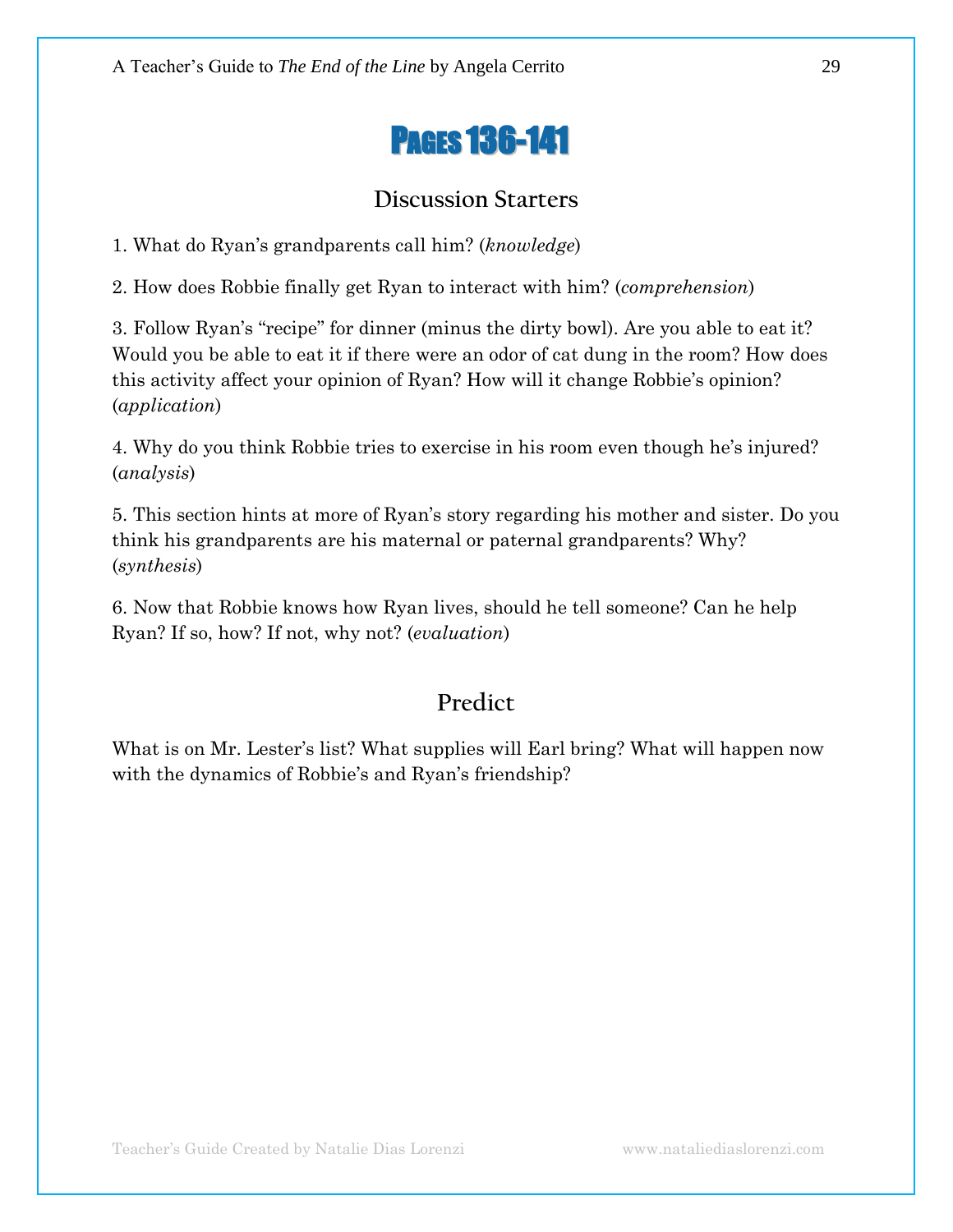

unspecified extremities

### **Discussion Starters**

1. Why did Christy come over to the Thompson's house? (*knowledge*)

2. What happened to Uncle Grant? (*comprehension*)

3. Robbie has no idea what he'll write for his plan to go home. Write a plan for him. (*application*)

4. When Ryan says that Uncle Grant, "...can tell us about being in a real war," Robbie feels like punching him. Why does Robbie feel this way? Why doesn't he punch Ryan? (*analysis*)

5. If Uncle Grant sent an email now to Robbie, what might it say? (*synthesis*)

6. Robbie says, ―Grandma and Christy decided to fly to Germany. They couldn't even sit next to each other at the dinner table. Now they were flying on the same plane and sharing a room. I felt even sorrier for Uncle Grant.‖ Why does Robbie feel even sorrier for Uncle Grant? Do you? Why or why not? (*evaluation*)

## **Predict**

What will happen when Uncle Grant comes home? How will he have changed? How will his relationship with Robbie change?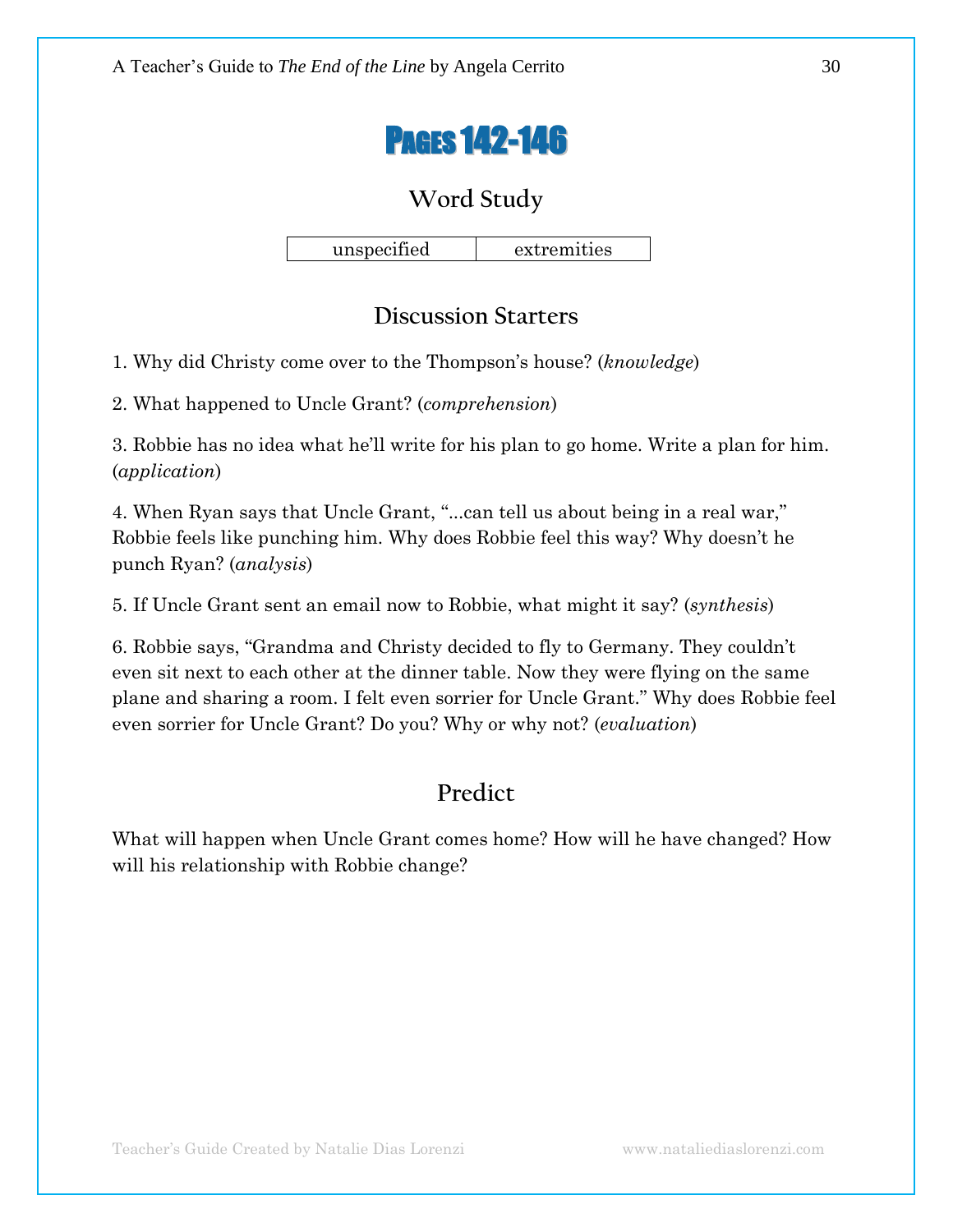

transportation service disruptive amputation

## **Discussion Starters**

1. What is the extent of Uncle Grant's injuries? (*knowledge*)

2. How does Robbie get his note to The Beef? (*comprehension*)

3. Robbie writes on his t-shirt in support of Uncle Grant. Create your own t-shirt design in support of something or someone. (*application*)

4. What effect does the run have on Robbie? What do you do to calm down when you're upset? (*analysis*)

5. Compare and contrast Mr. Michaels and Ms. Lacey. With a classmate, role-play a conversation they might have about Robbie. (*synthesis*)

6. Robbie says, "Same old Mr. Michaels, he really didn't want me to talk to him. He just wanted me quiet during class." Do you agree with Robbie? Why or why not? (*evaluation*)

# **Predict**

How will The Beef react to Robbie's note? How will Uncle Grant adjust to life with his injuries?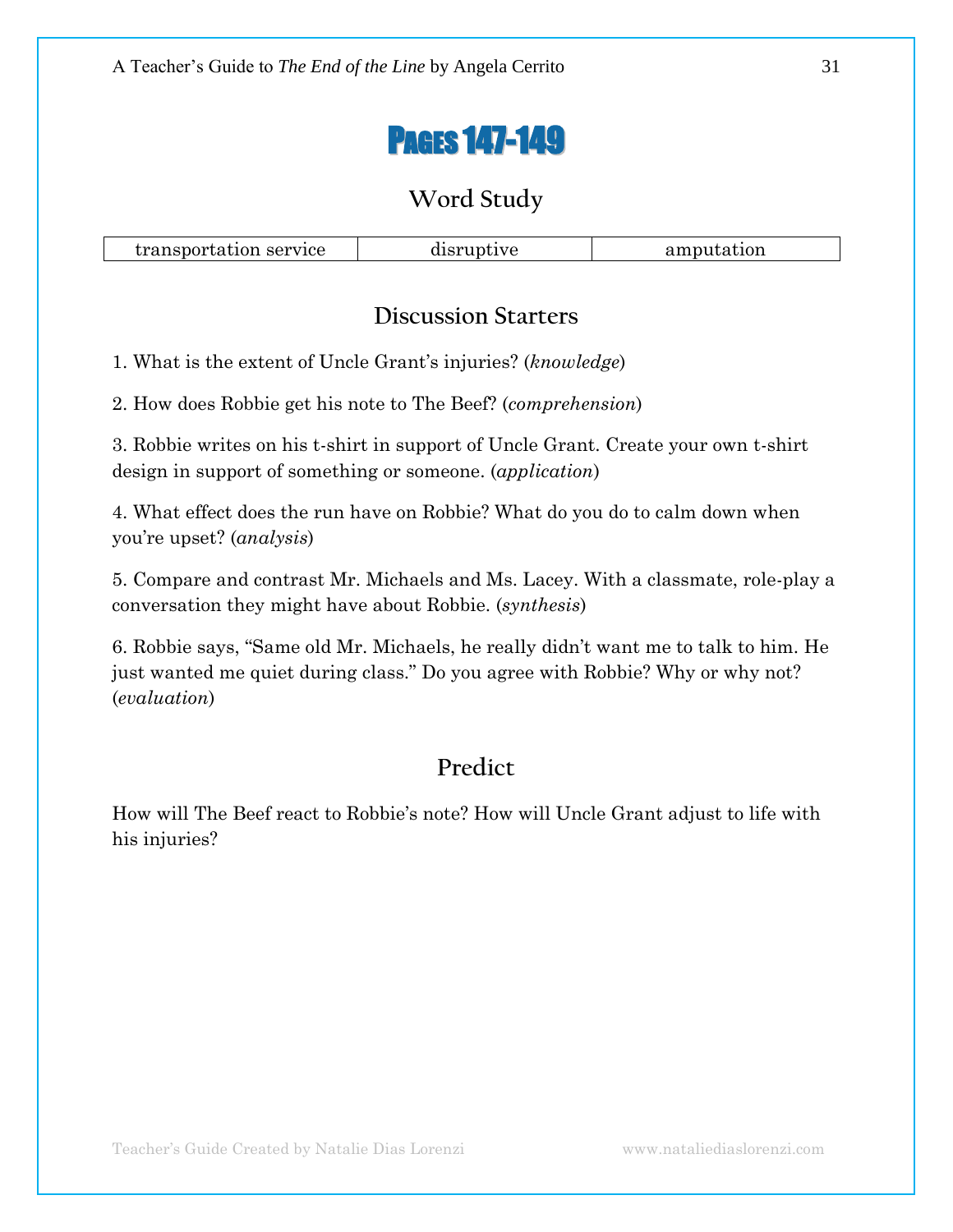

negative balance

### **Discussion Starters**

1. Who came to Robbie's race? (*knowledge*)

2. Why does Robbie have -114 tokens? (*comprehension*)

3. Write down the opinions that other runners express (verbally and non-verbally) about the war. Place their reactions on a scale. Where does your opinion fall? If you ran alongside Robbie in the race, how would you react? (*application*)

4. Mr. Lester doesn't explain why Robbie is only at level two. Look at the data above the boys' beds. What might be the criteria for the different levels? (*analysis*)

5. When Robbie finishes the race, his mom says, "I had no idea you were...that you would run for...such a long race. Wow." What did she intend to say? Why didn't she say it? (*synthesis*)

6. When Robbie's parents describe Uncle Grant's injuries, Robbie calls it "stupid" grown-up talk.‖ Do you agree? Why or why not? (*evaluation*)

## **Predict**

How will things go when Robbie rooms with Vincent and Curtis? What will Robbie and his father say to each other?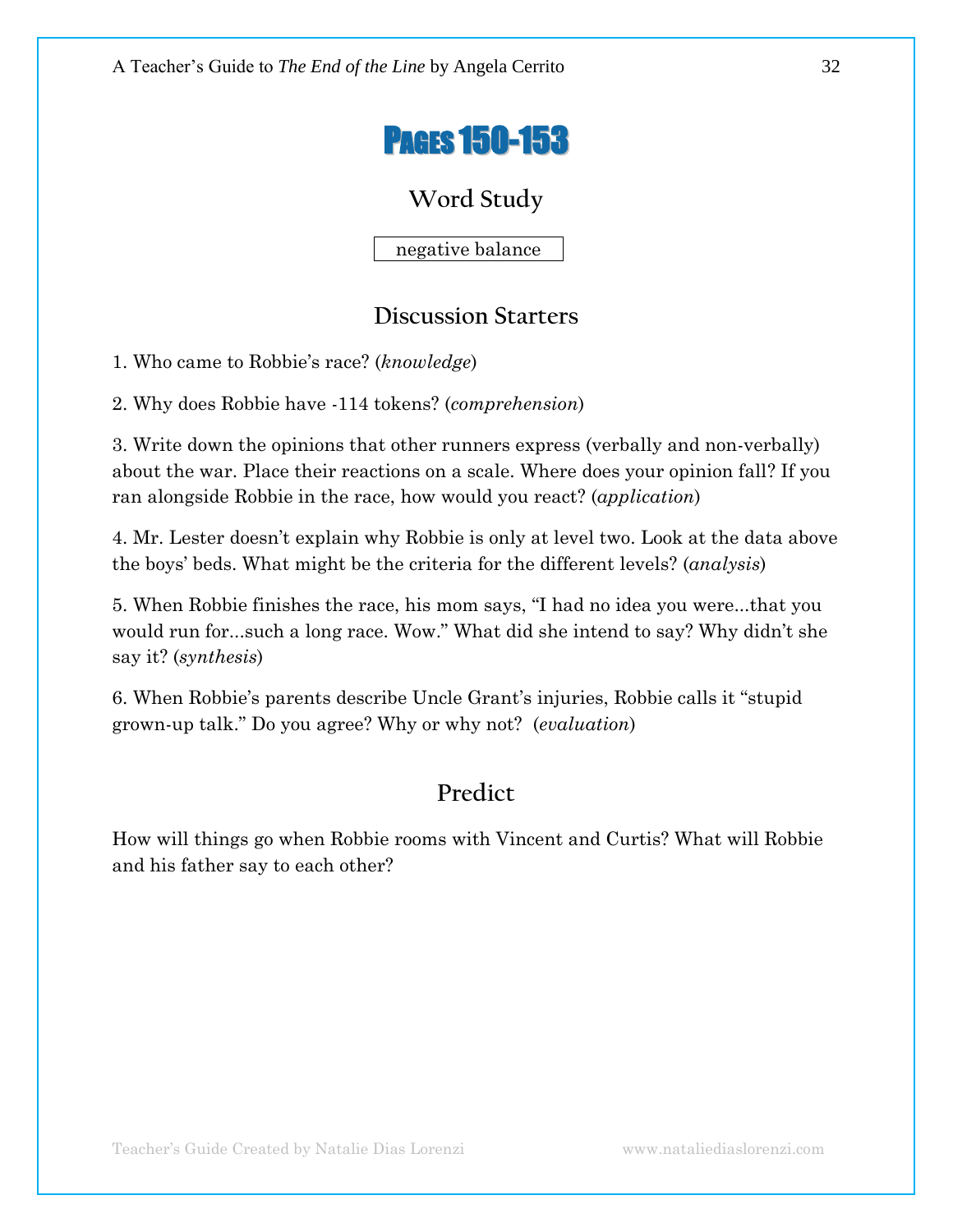

jabbering genuine

## **Discussion Starters**

1. What is Grandma's good news? (*knowledge*)

2. What surprises Robbie about eating in the cafeteria? (*comprehension*)

3. Robbie wasn't expecting a camel saddle in the mail! Tell or write about a surprising gift that you have either given or received. (*application*)

4. Why do you think Uncle Grant sent the saddle? What does it reveal about his character and the relationship he has with Robbie? (*analysis*)

5. Write a thank you note that Robbie might write to Uncle Grant. Write two versions—one that Robbie might have written if the package had arrived a month earlier, and one that Robbie might write now. How do the two compare? (*synthesis*)

6. Why does Robbie take the saddle to his room, and not the photo of Uncle Grant? What does this say about how Robbie might deal with Uncle Grant's homecoming? (*evaluation*)

## **Predict**

How will Robbie cope now that he's able to spend time with other kids at Great Oaks? Will he become friends with 76 and Big?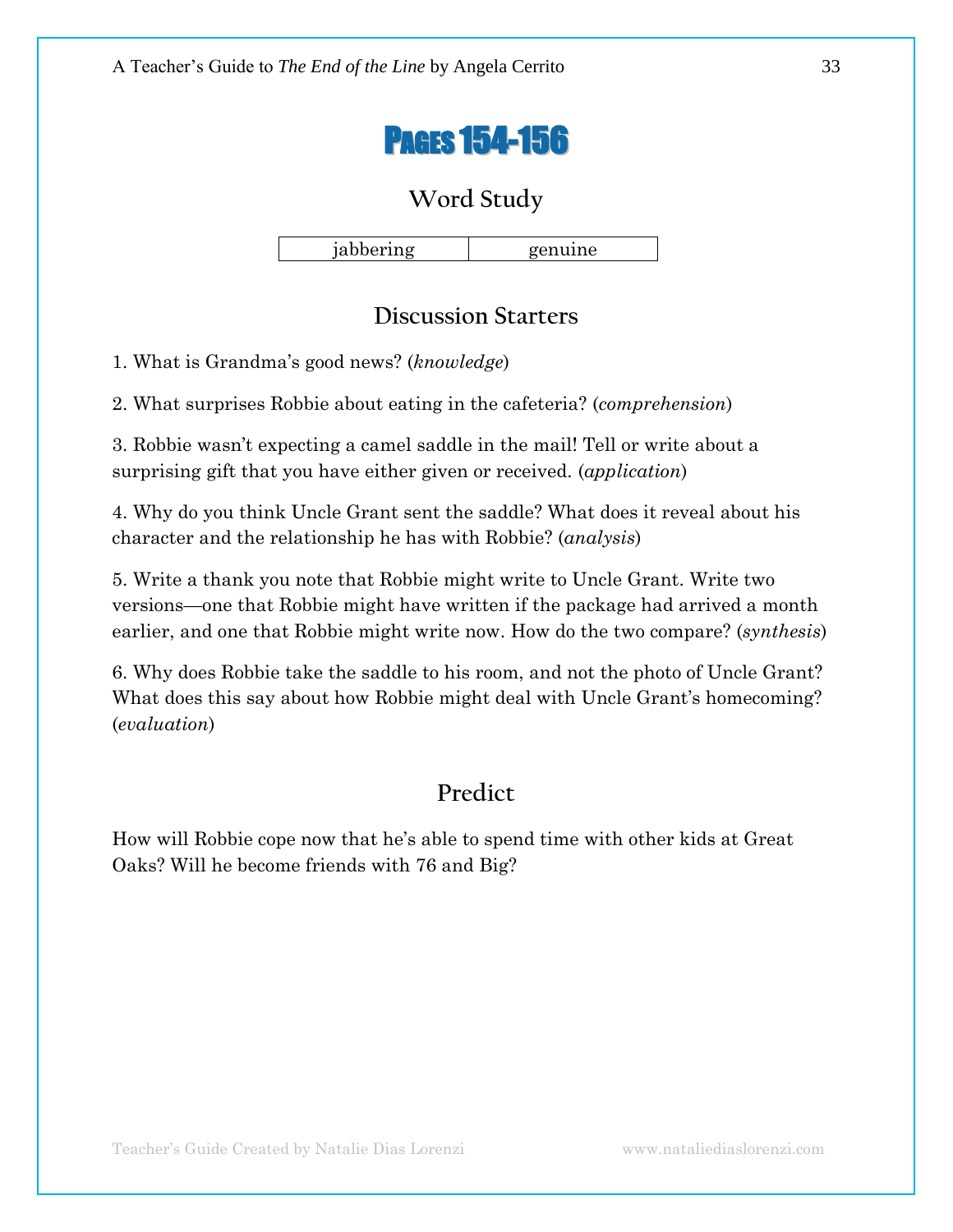

rage uttered

## **Discussion Starters**

1. What happens when Robbie walks into the cafeteria? (*knowledge*)

2. What do Robbie, Ryan, and Mr. Thompson build for Uncle Grant? (*comprehension*)

3. Ryan had to take on many adult responsibilities when his mother was ill. List some adult responsibilities that you have. How do yours compare with Ryan's? (*application*)

4. Mr. Lester tells Robbie that he moved him from level one to level four because: ―I'm not lookin' to give you opportunities to get into trouble, so you're not going to level two or three." Is Mr. Lester telling the truth? Why or why not? What is Robbie's theory? Do you agree? Explain your thinking. (*analysis*)

5. When Ryan explains why his mom is in the hospital, Robbie says that he doesn't understand. Explain things to Robbie as if you were a friend who had been in the room as Ryan told this part of his story. (*synthesis*)

6. Robbie wonders why he got into trouble in the cafeteria when the boys who taunted him did not. Do you think the others should have been punished, as well? Why or why not? (*evaluation*)

## **Predict**

What will happen when Mr. Lester finds out about Robbie's behavior in the cafeteria? How will Uncle Grant react to the ramp when he sees it?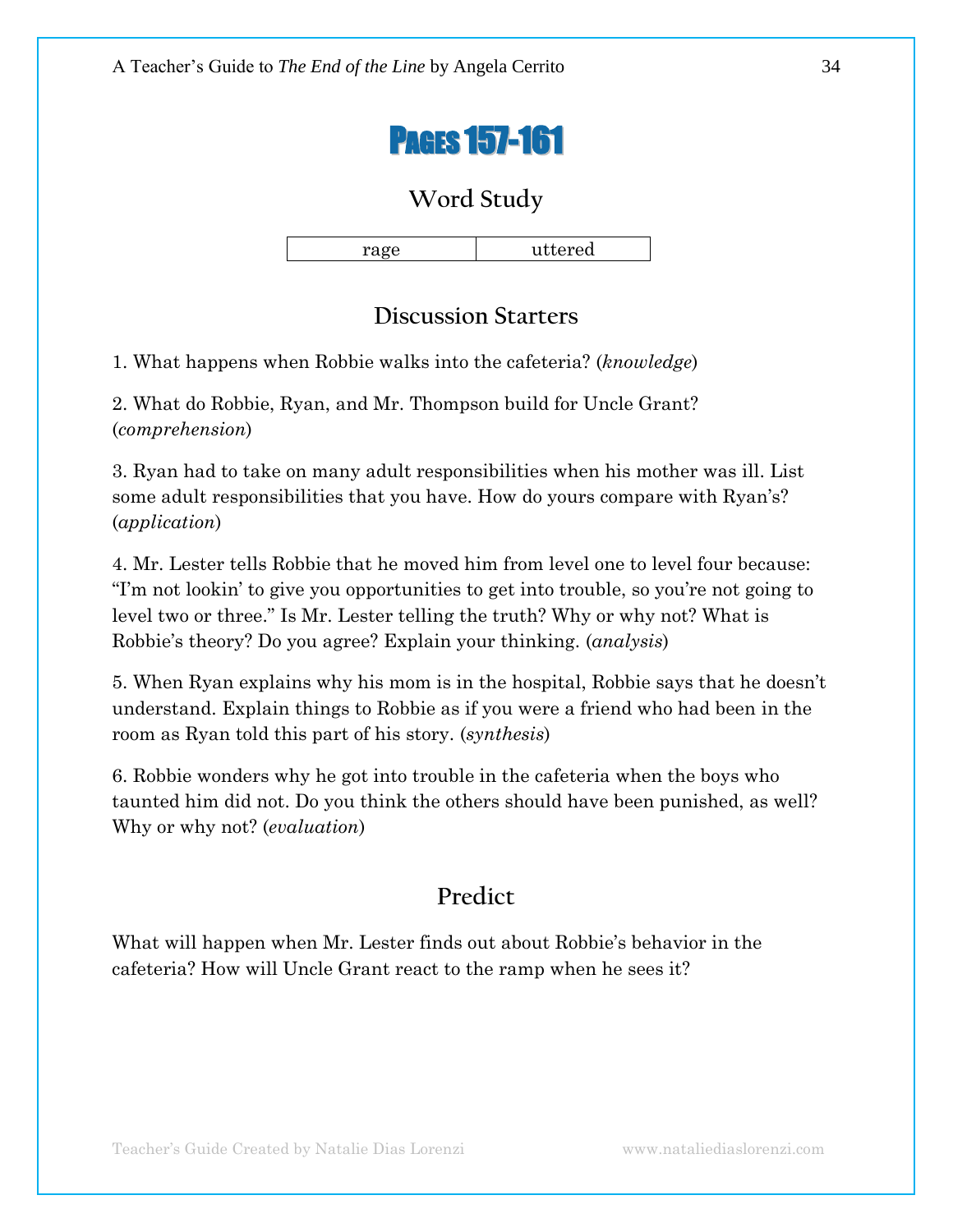# PAGES 162-164

## **Word Study**

| ıar | ------------ | $- - - - -$<br>. |
|-----|--------------|------------------|

#### **Discussion Starters**

1. What did Ryan add to Grantville? (*knowledge*)

2. What do Big and 76 do when they enter the cafeteria? (*comprehension*)

3. Tell or write about a time that you've either showed solidarity or witnessed it in action. (*application*)

4. Why does Robbie call the town Grantville instead of Robbieland? What do you think Uncle Grant will call it? (*analysis*)

5. When Ryan shows his handmade sign, Robbie wishes he'd made something, too. What should Robbie add to Grantville? (*synthesis*)

6. Are Big and 76 better friends to Robbie than Ryan was? What makes a true friend? (*evaluation*)

## **Predict**

How will the other kids in the cafeteria react toward Robbie from now on? What is Robbie's idea for the extra wood?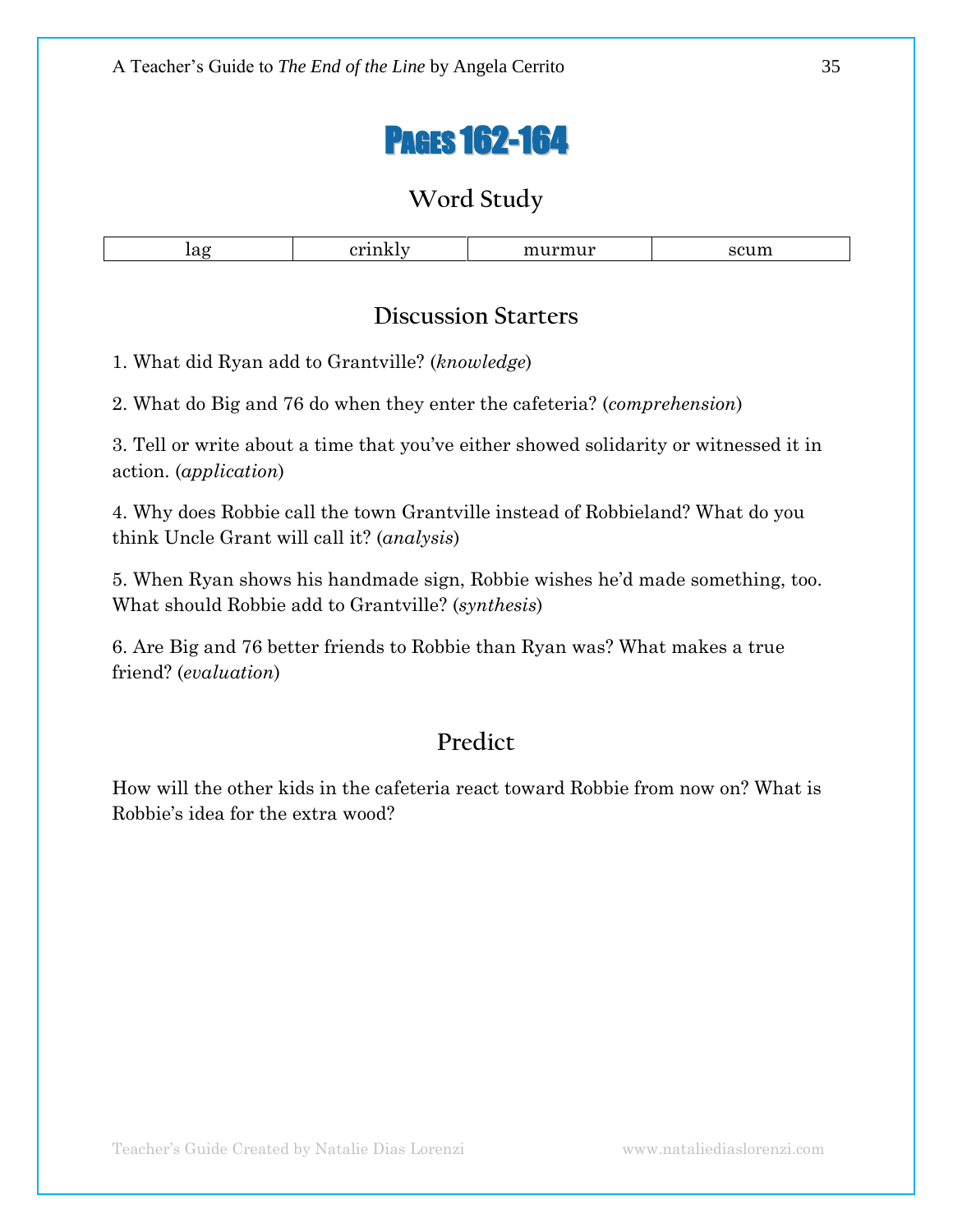# PAGES 165-169

## **Word Study**

| tormation | retrain | hunger strike |
|-----------|---------|---------------|
| sawhorses | pivoted |               |

### **Discussion Starters**

1. What idea does Robbie come up with for using all the extra wood? (*knowledge*)

2. Why is Robbie's dad in such a rush to get the ramp finished? (*comprehension*)

3. What factors do Robbie and his dad need to take into consideration before building a ramp? Find a ramp at your school and calculate the dimensions. What is the slope? If your school doesn't have a ramp, where would be the most convenient place to put one? (*application*)

4. When Big explains why he went on a hunger strike, he says to Robbie, "Maybe if you were a young black man you'd understand.‖ What does he mean? (*analysis*)

5. Big made his own list of items that will get him out of Great Oaks, and then Mr. Lester added two more items. Why weren't these originally on Big's list? Why did Big revise number five? Make a list of three things that Robbie could put on his list. Add two more things that Mr. Lester would consider important for Robbie. (*synthesis*)

6. How do you think Robbie views Ryan's skateboard stunt down the ramp? (*evaluation*)

## **Predict**

What will Uncle Grant's homecoming be like? Before Uncle Grant left for Iraq, Robbie didn't like Ryan spending time with the two of them. How will Robbie feel about having Ryan around once Uncle Grant returns?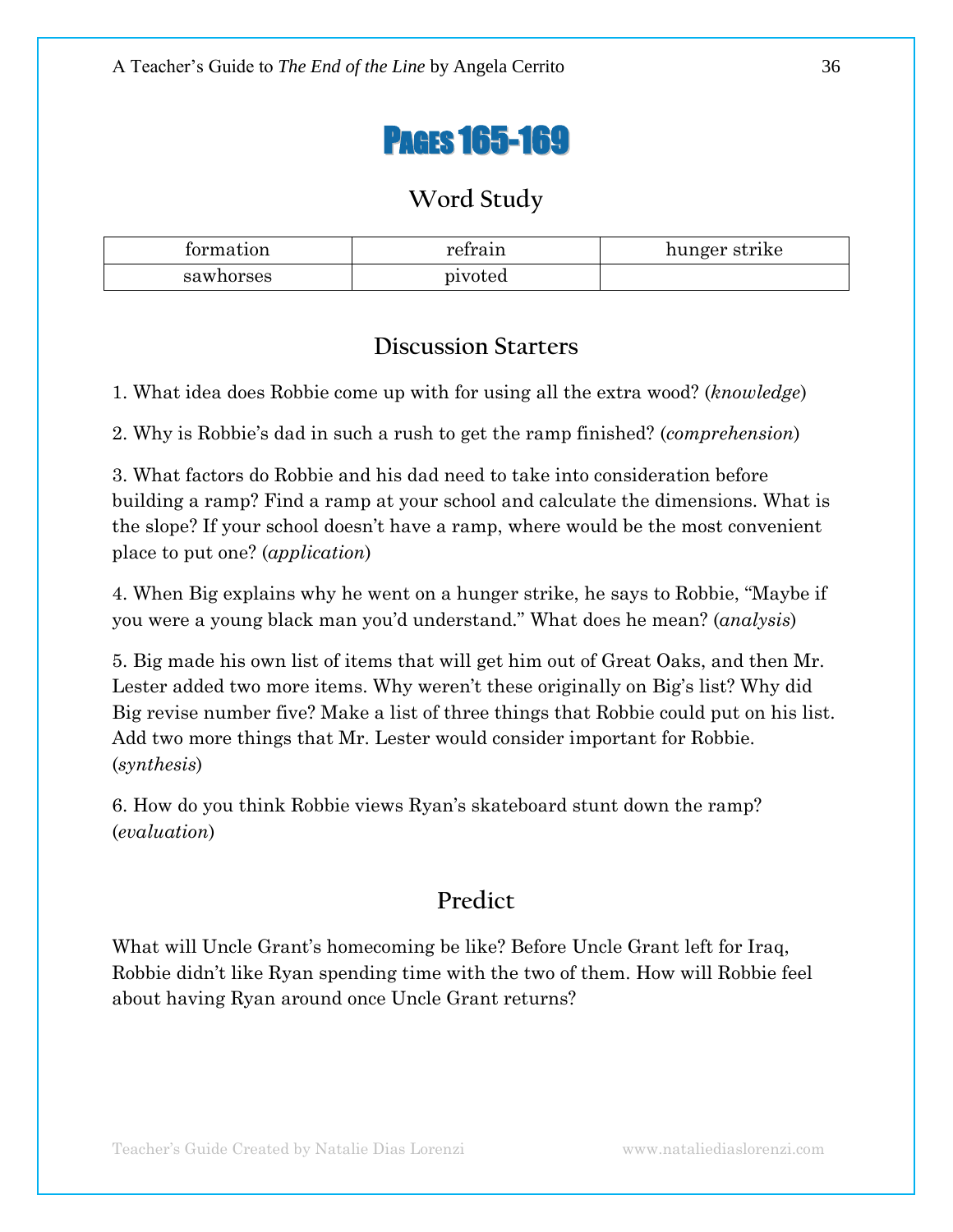

| $\sim$ $\sim$ $\sim$<br>$-20 - 20 - 20$<br>. . | . . | 303<br>UU<br>.<br>--------- |
|------------------------------------------------|-----|-----------------------------|

## **Discussion Starters**

1. Why is Mr. Lester upset with 76? (*knowledge*)

2. What surprises Robbie about what 76 says to Mr. Lester? (*comprehension*)

3. Even though 76 is friendly toward Robbie, he insists on calling him a mass murderer. Why? Tell about a nickname that someone called you that you don't like. What would be a nickname that you wouldn't mind people calling you? (*application*)

4. Robbie guesses that Grant and Christy are breaking up again. Based on the dynamics between Christy and Grandma, what do you think happened while they were visiting Grant? (*analysis*)

5. If Uncle Grant were to send Robbie an email from his hospital in Washington, D.C., what would it say? How would Robbie respond? (*synthesis*)

6. Mr. Lester tells 76, "You are who you associate with." What does he mean? Do you agree that this is a fair assessment? Why or why not? (*evaluation*)

## **Predict**

What will Robbie reveal to Mr. Lester and the group? Will Grant live with Robbie and his parents?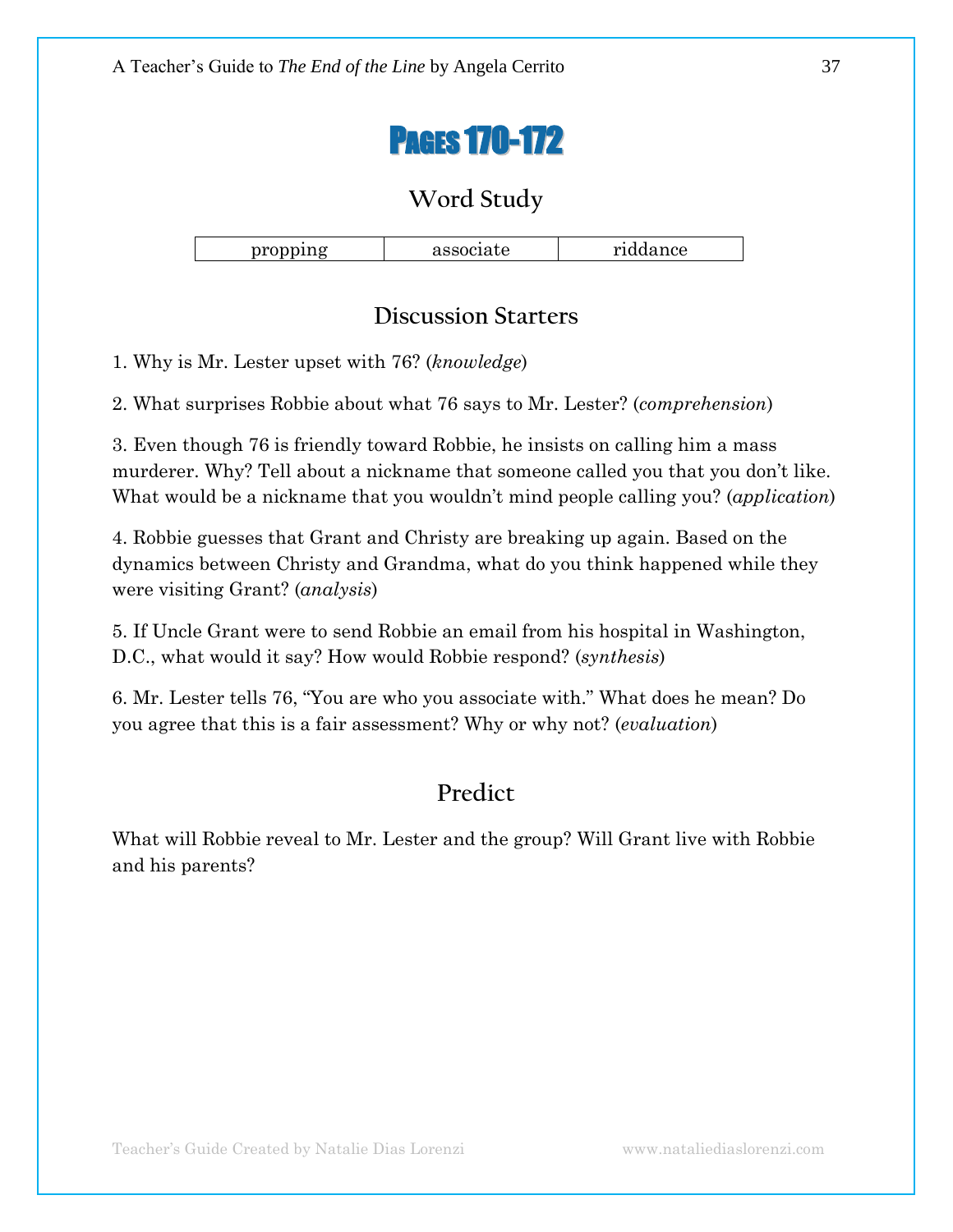

sag hysical therapist

### **Discussion Starters**

1. Who has the easiest time talking to Uncle Grant? (*knowledge*)

2. What question does Mr. Lester insist Robbie answer? (*comprehension*)

3. When Uncle Grant first emerges from the car, Robbie says, "I stayed where I was. I was stuck. I wanted to run to the car to see him, but part of me wanted to back all the way into the house." This is an example of a type of conflict called *character vs. self*. Tell or write about a time when you experienced this type of inner conflict. What did you do? How did you decide which choice to make? (*application*)

4. Why does Big nod as Robbie describes how Ryan took care of his baby sister? (*analysis*)

5. What does Robbie need to say in order to convince Mr. Lester to let him go home? What is different about Robbie's story compared with past versions? (*synthesis*)

6. How does Uncle Grant seem to be dealing with his homecoming? Do you think his emotions match his actions? Why or why not? (*evaluation*)

## **Predict**

How will Robbie's conversation with Mr. Lester continue? Will he remain calm? Why or why not?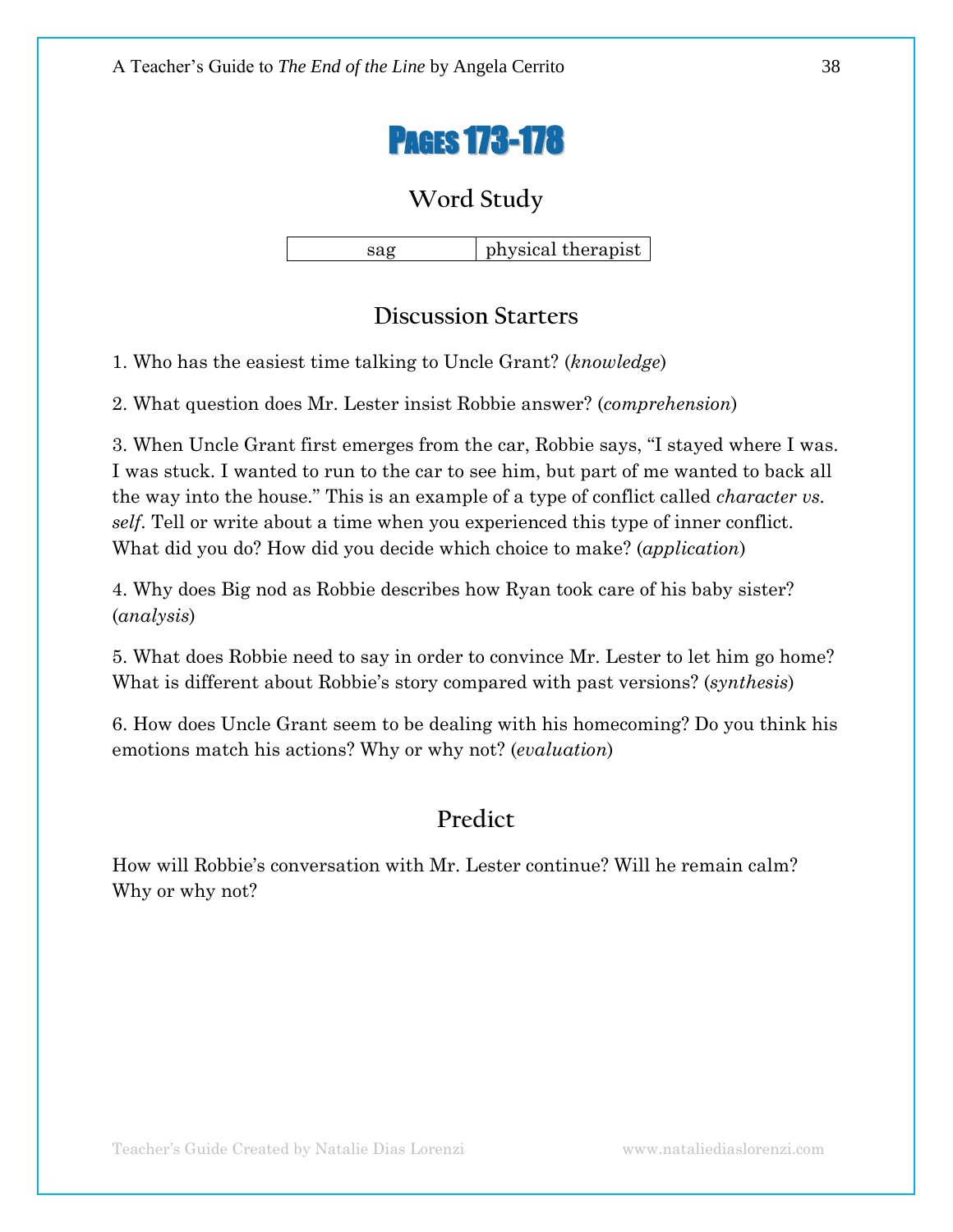

| improvised<br>pendant | explosive device | pending notification |
|-----------------------|------------------|----------------------|
|-----------------------|------------------|----------------------|

#### **Discussion Starters**

1. What does Mr. Lester add to Robbie's list? (*knowledge*)

2. What does Mr. Lester give to Robbie? (*comprehension*)

3. Tell or write about a time in which you feel you were treated unfairly. What did you do? Was the situation resolved? How? If not, why? (*application*)

4. Why do you think Mr. Michaels treats Robbie the way he does? (*analysis*)

5. If Robbie could have given Mr. Michaels a writing assignment, what might it have been? What assignment would you give to Mr. Michaels? (*synthesis*)

6. Do you think Mr. Lester's list for Robbie is a fair one? Why or why not? What would you add or delete? (*evaluation*)

# **Predict**

Who has come to visit Robbie? What happened between Robbie and Ryan?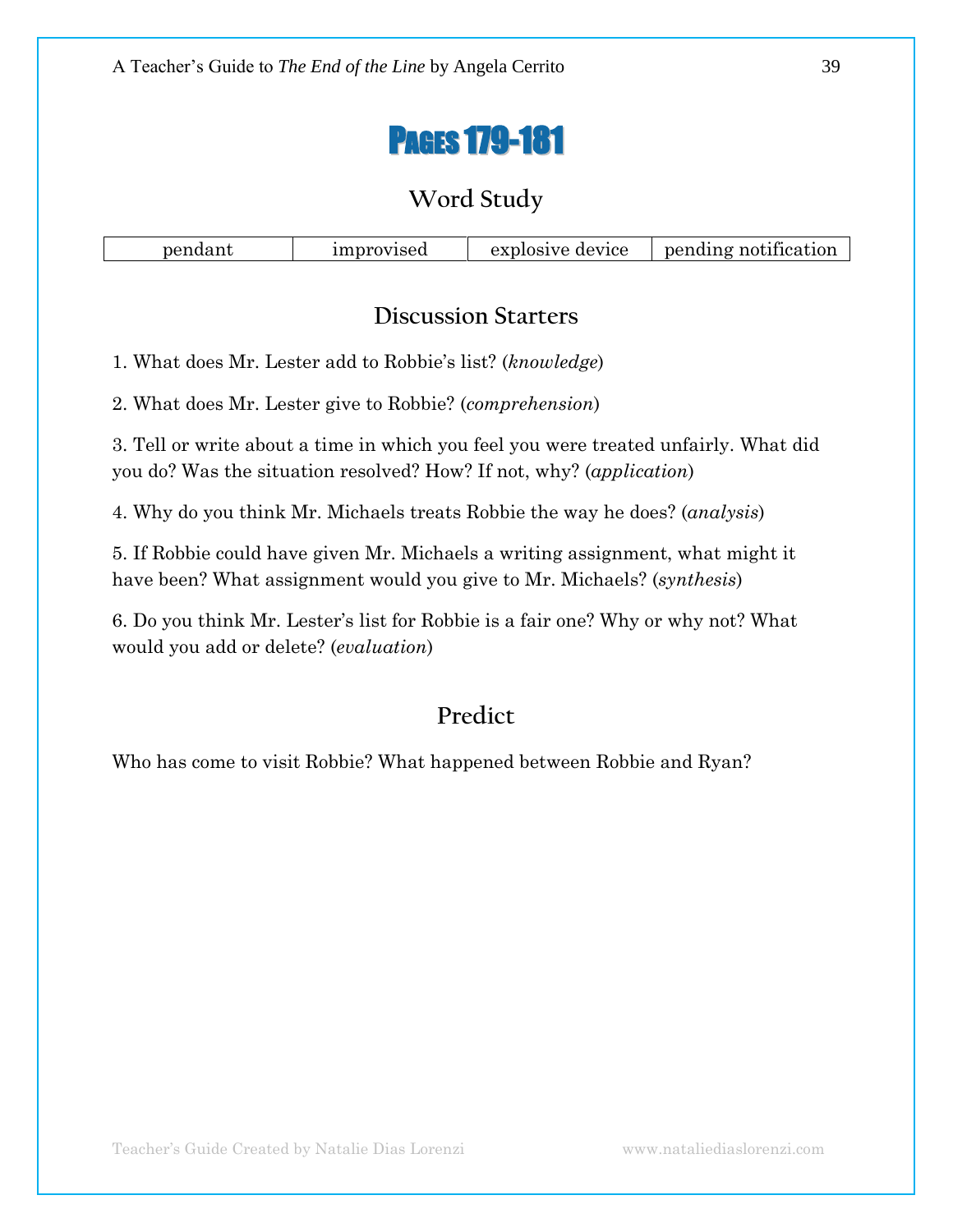# PAGES 182-189

## **Word Study**

| prosthetic | pitched<br>່າເຂກ-ການ | singsong      | $  -$<br>ทลา<br>лис |
|------------|----------------------|---------------|---------------------|
|            |                      | $\sim$ $\sim$ |                     |

### **Discussion Starters**

1. Why was only Uncle Grant allowed to visit Robbie? (*knowledge*)

2. Why did Uncle Grant and Robbie each blame themselves for the other's tragedies? (*comprehension*)

3. Tell or write about a time when you did something that you didn't mean to do. What were the consequences? (*application*)

4. Robbie said that, during their fight, he "... even hated Ryan for living in a fallingdown house without enough to eat.‖ Why do you think he said that? (*analysis*)

5. If Ryan had lived, how would he have described the fight? What might he have been thinking when he pretended to yawn while Robbie lay bleeding? (*synthesis*)

6. Is Robbie a murderer? Explain your reasoning. (*evaluation*)

## **Predict**

Is Robbie ready to go home?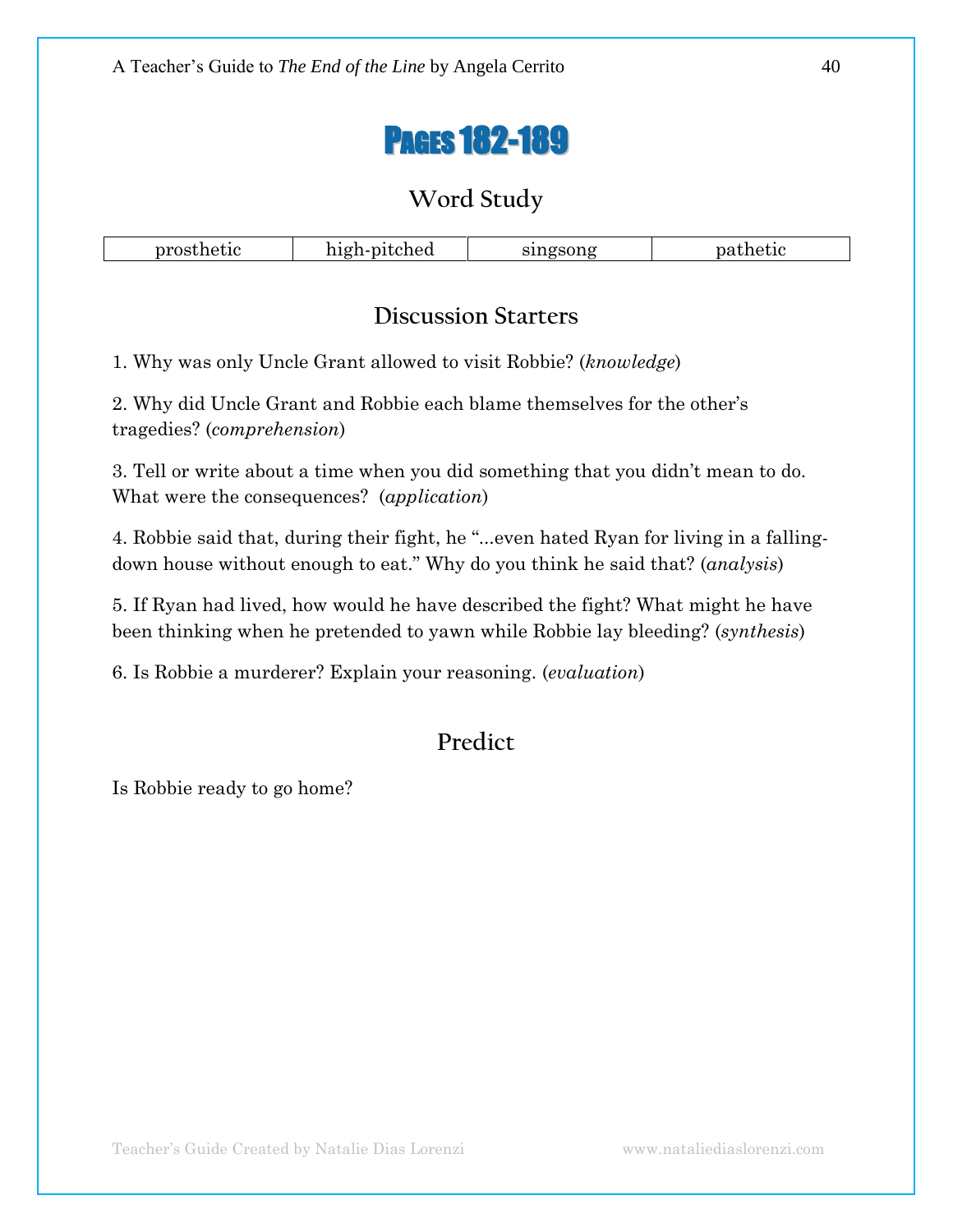

## **Discussion Starters**

1. What does Robbie want to use his tokens to do? (*knowledge*)

2. Why does Uncle Grant feel guilty about what happened to him in Iraq? Why does Robbie feel most guilty about the fight with Ryan? (*comprehension*)

3. Tell or write about something you still feel guilty about. Make a list of ways you might ease your guilt. Put a star next to the one that would be the most difficult. Circle the one that would likely be the most effective. Are they one in the same? (*application*)

4. Although Big says he'll keep in touch, 76 tells Robbie that no one who leaves Great Oaks ever keeps in touch. Why do you think this is the case? Will Robbie keep in touch with anyone? (*analysis*)

5. Robbie wonders if Mr. Lester overheard everything that he said to his Uncle Grant. If that were the case, how would Mr. Lester assess the conversation? What grade would Robbie earn? (*synthesis*)

6. Robbie says that seeing Big with his baby is weird. Why? Do you think Big has changed? How will he do now that he's going home? (*evaluation*)

## **Predict**

Is Robbie finally ready to go? How will he transition from Great Oaks to home?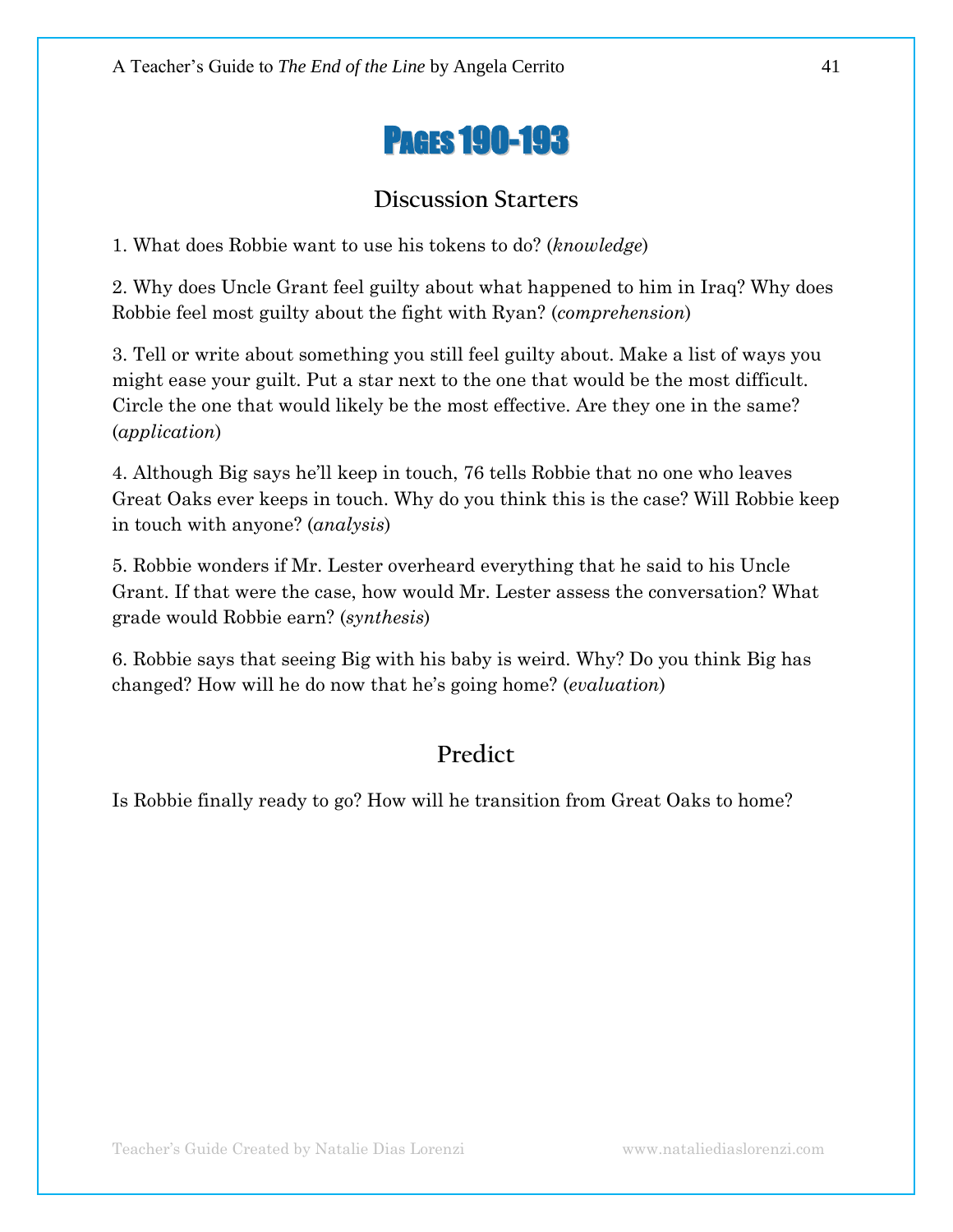

## **Discussion Starters**

1. Why can't Robbie's mom make the long drive to Great Oaks? (*knowledge*)

2. What does Robbie notice when he enters the kitchen? (*comprehension*)

3. What are some of the things that Robbie appreciates when he returns home? While you're at home, make a list of things you don't normally think about on a daily basis, but would miss if you had to be away for an extended period of time. (*application*)

4. Why do you think Robbie didn't remember to grab some food from the refrigerator? (*analysis*)

5. Robbie says, "I want to search every corner of this house and make myself belong here again.‖ What will it take to make Robbie feel at home? (*synthesis*)

6. What do you think of Robbie's middle name? What makes it special? (*evaluation*)

# PREDICT

Will Robbie choose a middle name for Regina? If so, what will it be?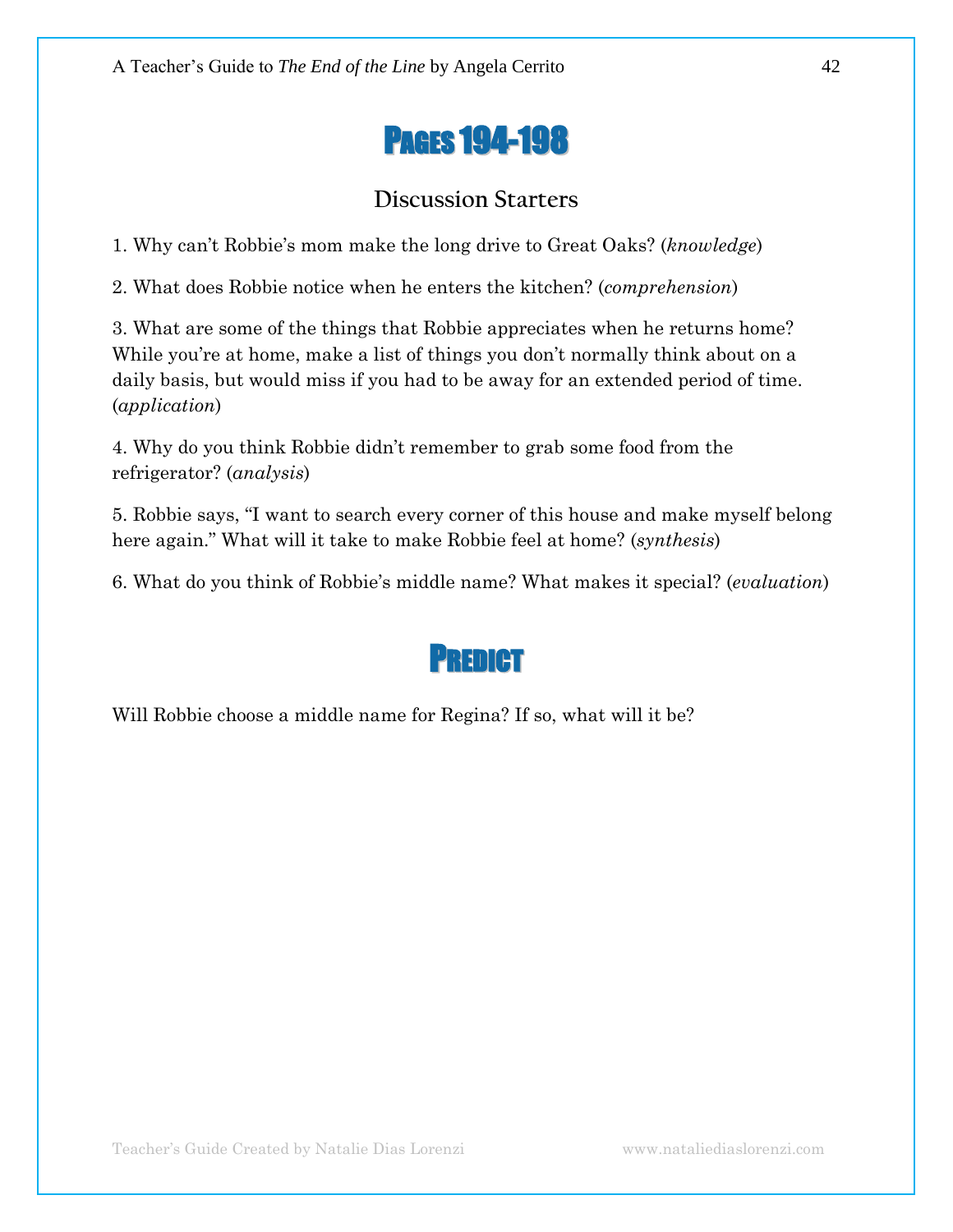

confrontational accumulate impersonation

## **Discussion Starters**

1. What does Mr. Lester say to Robbie when he returns to Great Oaks? (*knowledge*)

2. What does Robbie need to learn before he's really ready to return to life back home? (*comprehension*)

3. Robbie wonders why he never thanked Earl for bringing him food each day and for talking to him even though it was against the rules. Think of someone who does something kind or helpful to you on a regular basis. How could you thank this person? (*application*)

4. How do you think Mr. Lester feels during the sessions with Robbie? What is his opinion of Robbie? Use evidence from the text to support your answer. (*analysis*)

5. Robbie repeats "thank you" to Mr. Lester in order to keep his cool. What else might work? Take each insult that Mr. Lester says and come up with some alternative things Robbie could say or do to diffuse his anger. (*synthesis*)

6. Robbie says, "Going back to school won't be easy. But it will be easier than Great Oaks.‖ Is he right? Why or why not? (*evaluation*)

## **Predict**

How will Robbie be able to remember and apply what he's learned at Great Oaks when he goes back to school in the fall?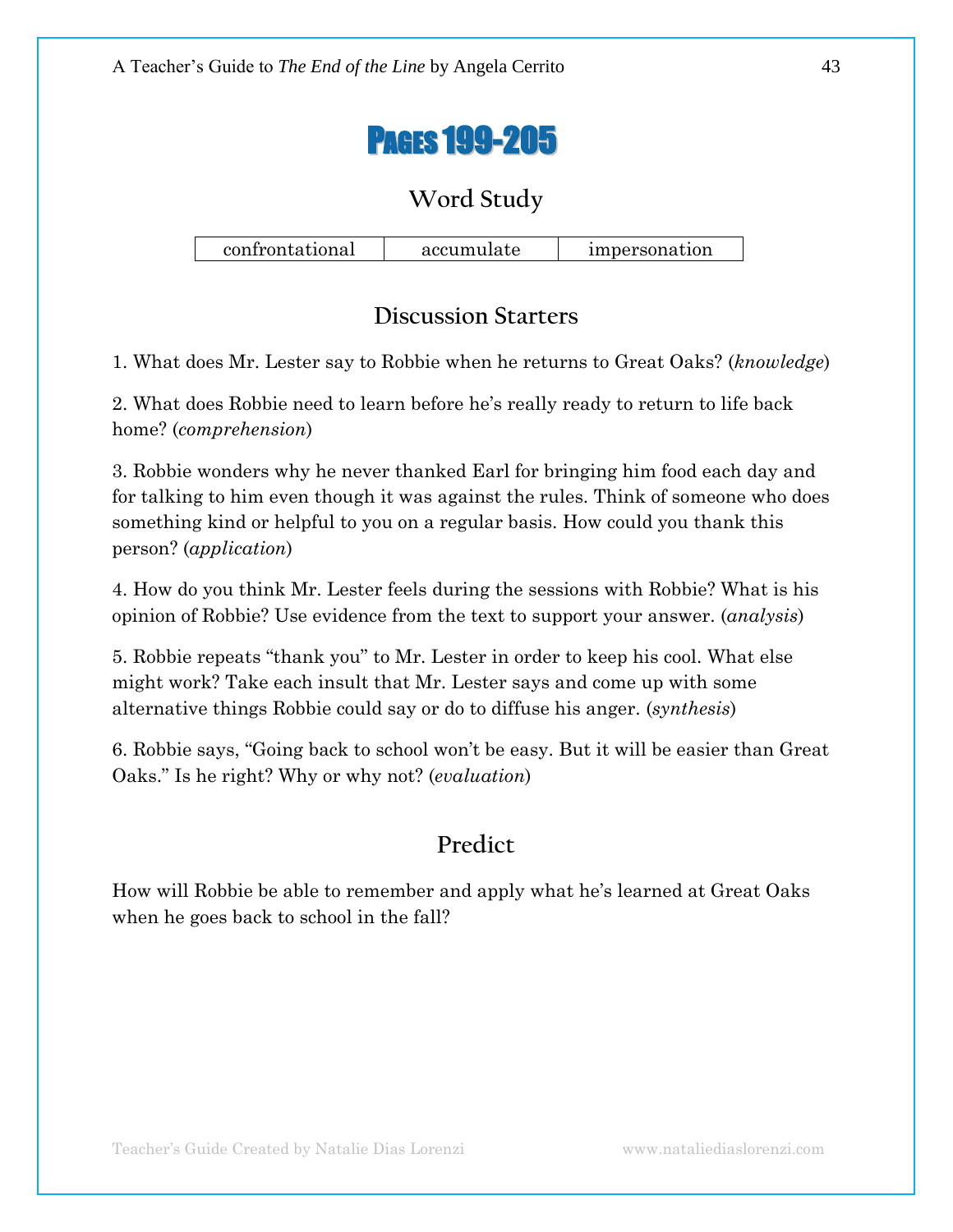

reeks biathlon

### **Discussion Starters**

1. When will Robbie see Mr. Lester again? (*knowledge*)

2. What surprise does Uncle Grant have for Robbie? What surprise does Robbie's dad have? (*comprehension*)

3. When Robbie walks around River Falls and his house, he says, "The thing that is most different....me." Tell or write about a time when you revisited a place or person you knew a long time ago. How did you feel? Who had changed the most the person or place you visited, or you? (*application*)

4. Analyze the change in Robbie's dad and his relationship with Robbie from the beginning of the book to the end. How will their relationship be from here on out? (*analysis*)

5. When Robbie is leaving Ryan's house, the grandfather tells him, "There are some things you just can't change. And then again, there's other things you can." What does he mean? Do you think Ryan shared this philosophy? Use evidence from the text to support your answer. What will Robbie do with this advice from here on out? (*synthesis*)

6. When he goes to the house on Howell Street, what does Robbie learn about Ryan's family? How do you feel about Ryan's grandparents? (*evaluation*)

## **Predict**

Will Robbie be able to forgive himself? What will life be like for him when he returns to school?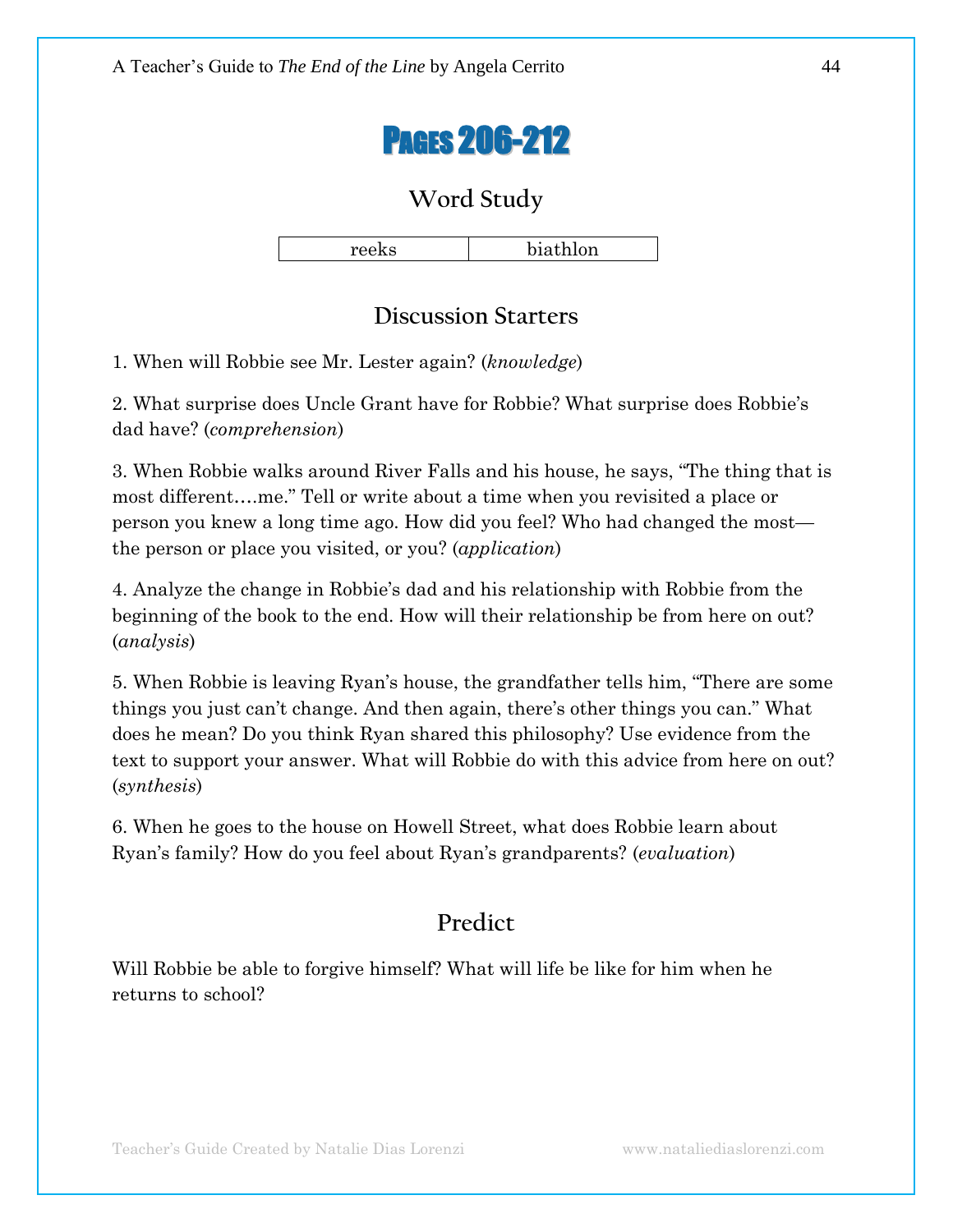# CULMINATING ACTIVITIES

The following projects incorporate Dr. Howard Gardner's theory of multiple intelligences. Consider having students choose a culminating project that best matches their learning styles.

#### **Making a List, Checking It Twice**

(*Verbal-Linguistic, Intrapersonal*)

Now that students have read the novel, ask them to make a new list following the directions Mr. Lester first gave to Robbie: "Write me a list. Tell me who you are."

Take out the lists they made before reading the novel and let them compare the two lists. What are the similarities and differences? Students can enter their lists on author Angela Cerrito's website: [http://www.angelacerrito.com/readers-words.html.](http://www.angelacerrito.com/readers-words.html)

Once the lists are complete, go to [www.wordle.net](http://www.wordle.net/) to create a class "wordle." Each student can cut and paste their lists into one wordle, where font size is relative to the number of times a word is entered. What stands out about your class?

#### **Your-ville**

#### (*Naturalistic, Visual-Spatial*)

Robbie and Uncle Grant created an imaginary town in their basement. Do an Internet image search for Minibyen, a model of a town in Denmark built one-tenth the size of the real town as it existed in 1860.

Create a miniature model of a town—this might be your actual town, an imaginary one like Grantville, or River Falls as it is described in the novel. Include natural features of the land.

To make the model, students can make 3-dimensional figures from clay or other materials such as boxes or cans. For a two-dimensional alternative, students can create a mural.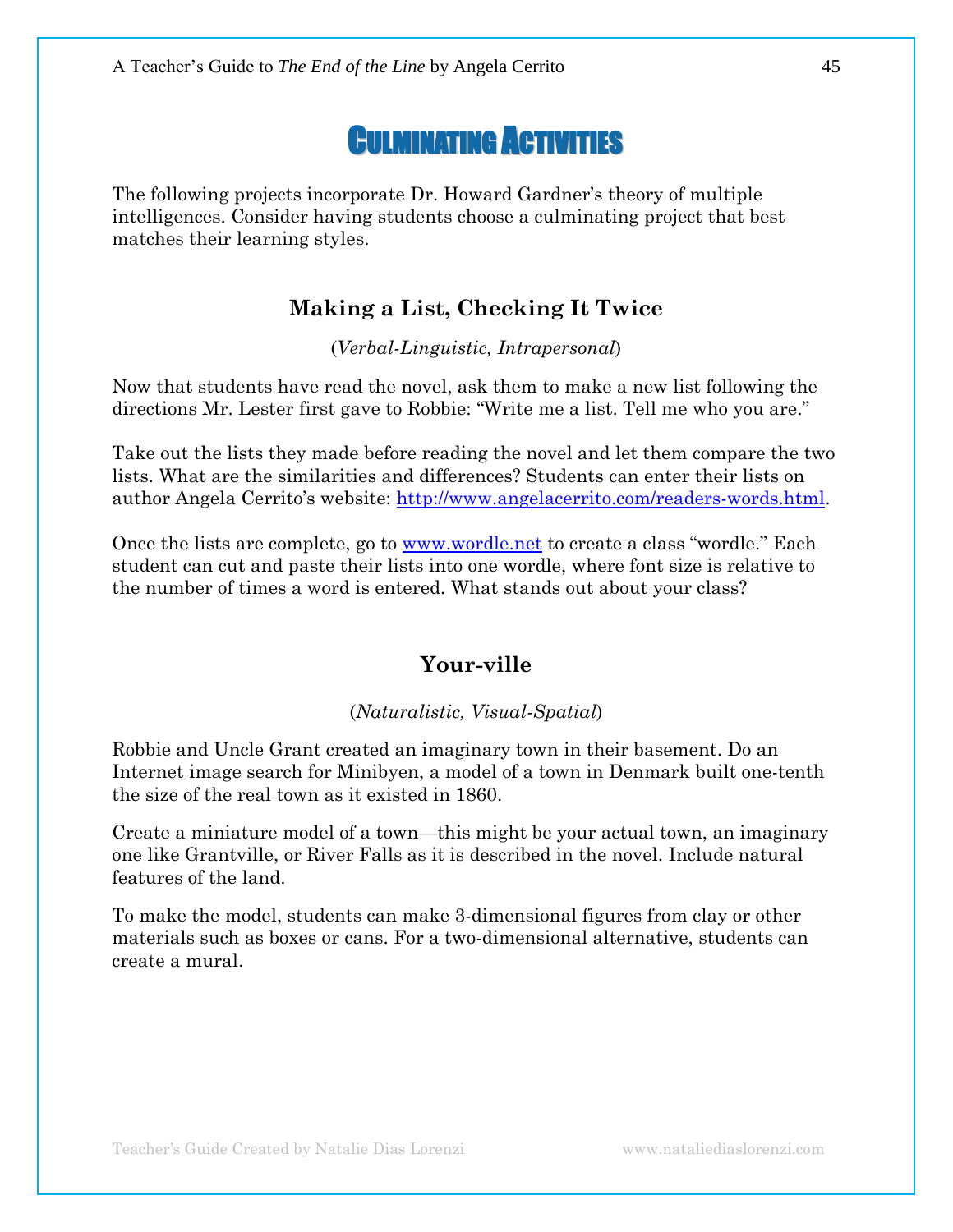## **Reaching Out**

#### (*Bodily-Kinesthetic, Intrapersonal, Interpersonal)*

Like Robbie's Uncle Grant, many soldiers return home as amputees. In the novel, Grant is learning to adjust to daily life without full use of an arm and leg. Ask students to wear one arm in a sling for 24 hours and try not to use that arm or hand for as long as they can. Have them record their before and after thoughts on a class chart like the one below:

| (Before)<br>What I think will be<br>challenging: | (During)<br>Number of hours that<br>passed before I used<br>my hand: | (After)<br>Unexpected challenges: |
|--------------------------------------------------|----------------------------------------------------------------------|-----------------------------------|
|                                                  |                                                                      |                                   |

The Disabled American Veterans is an organization that helps members of the military, like Uncle Grant, who have been disabled in battle. Visit [www.dav.org/volunteers/LVAP.aspx](http://www.dav.org/volunteers/LVAP.aspx) for local volunteer opportunities. (Click on the Jesse Brown Scholarship link for information on scholarships awarded to volunteers under the age of 21.)

Plan a class trip to volunteer for a few hours. Beforehand, have students fill out a chart like the one on the following page. Have students list their thoughts in the first two columns before they go, and their reflections in the last column once they return.

| What I'm looking | Things I'm nervous | Reflections on my |
|------------------|--------------------|-------------------|
| forward to:      | about:             | experience:       |
|                  |                    |                   |
|                  |                    |                   |
|                  |                    |                   |
|                  |                    |                   |
|                  |                    |                   |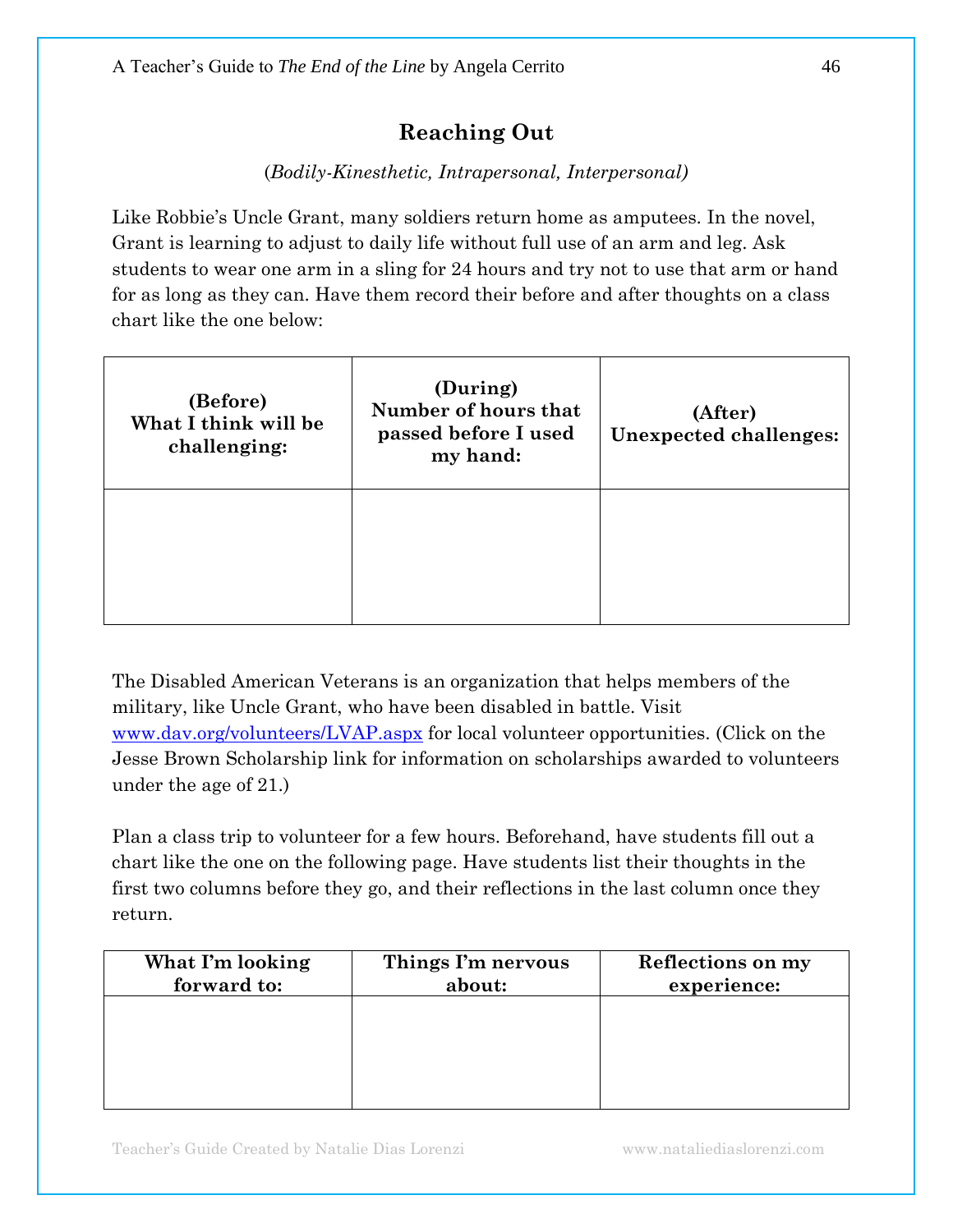#### **Purple Heart**

*(Verbal-Linguistic, Visual-Spatial)*

Learn more about the Military Order of the Purple Heart medal that Uncle Grant was awarded: [http://www.purpleheart.org](http://www.purpleheart.org/). Click on "About the Purple Heart" and then "History of the Medal" to see who created this award and why.

Have students design and create their own awards for valor to give to someone else. Put them on display with a written or oral explanation of the award (symbolism of the design, criteria for the award, a likely recipient, etc.).

#### **Songs of War and Peace**

(*Musical*)

Songs about war have been written and sung for centuries, including songs from the Revolutionary War [\(http://www.pbs.org/ktca/liberty/tguide\\_5.html\)](http://www.pbs.org/ktca/liberty/tguide_5.html) and the Civil War [\(http://www.pdmusic.org/civilwar.html\)](http://www.pdmusic.org/civilwar.html). Lyrics range from patriotic to critical.

Create an annotated playlist of songs (historical or modern) that represent how different characters in the novel feel about war, including Grandma, Robbie, Grant and Ryan.

#### **Mr. Lester's List**

#### *(Logical-Mathematical)*

Each time Robbie writes something at Great Oaks, Mr. Lester gives him a grade. What do you suppose Mr. Lester's criteria are? How does he calculate Robbie's grade? Use a chart like the one on the following page to create a rubric that Mr. Lester might use. Label the criteria categories across the top, then fill in the parameters below for each set of percentage points.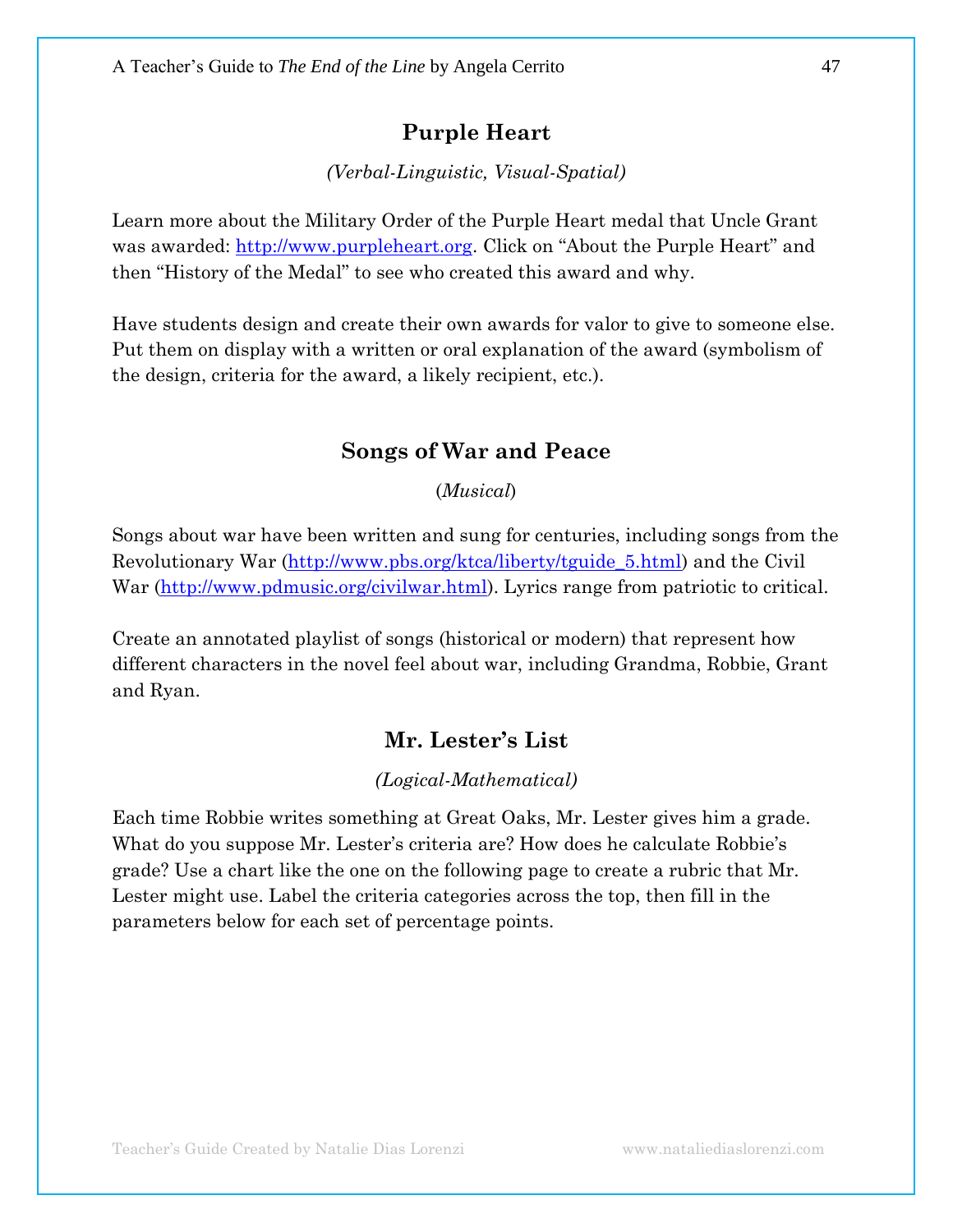A Teacher's Guide to *The End of the Line* by Angela Cerrito 48

# **Mr. Lester's List**

Teacher's Guide Created by Natalie Dias Lorenzi www.nataliediaslorenzi.com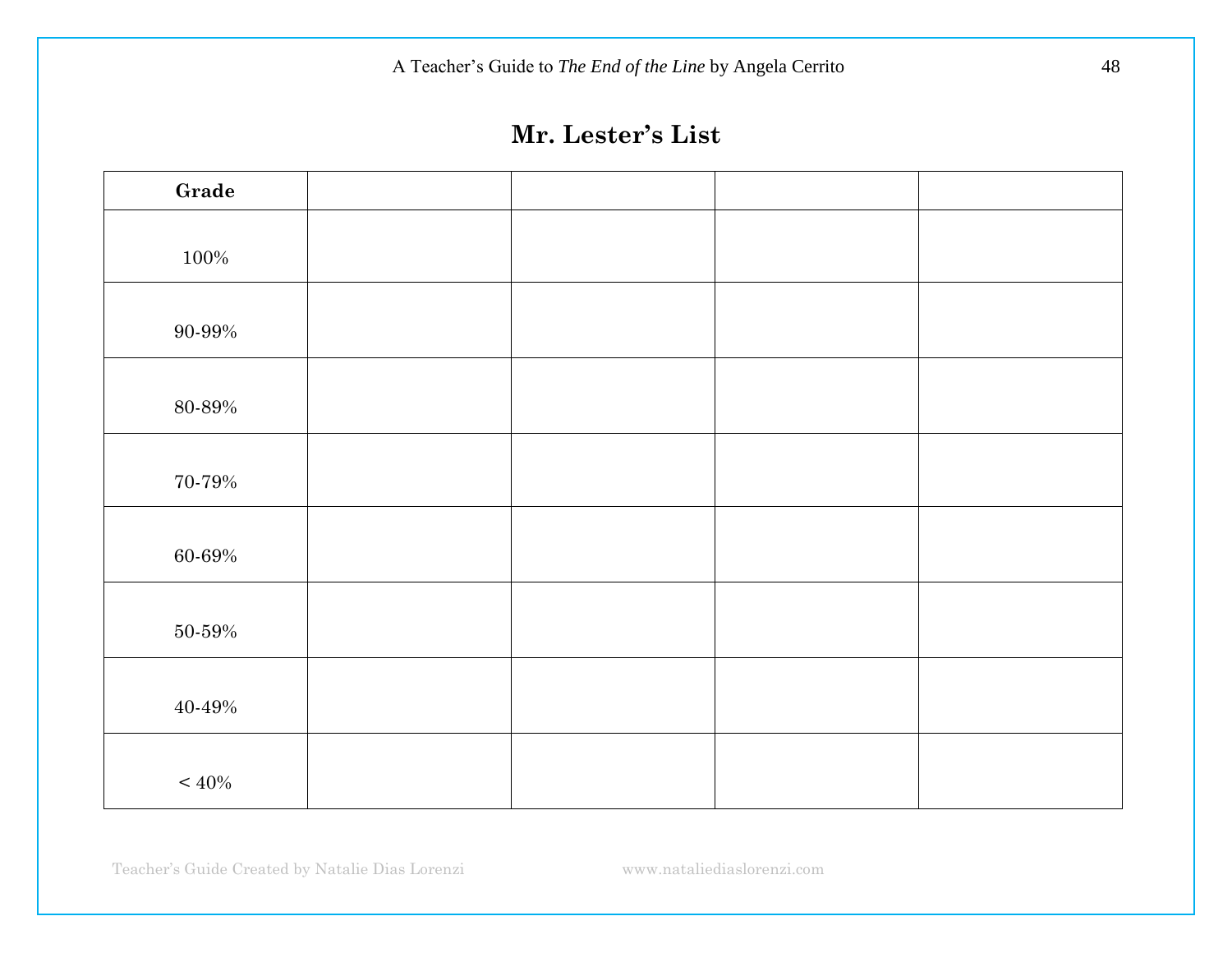# AN INTERVIEW WITH AUTHOR ANGELA CERRITO



#### **How did you get the idea for** *The End of the Line***?**

It was really two thoughts that came together. One was a story idea about a boy filled with guilt over his role in the death of his friend. The other idea was how he would get over his guilt.

#### **Once the idea came to you, what happened next?**

The first thing I did was write the prologue. Then everything had to simmer. I had a pretty good idea about the main character, Robbie, but I couldn't figure out –or even think of a name for—the friend who died. It was a couple of months before I "met" Ryan and knew his part of the story. Then I started writing every day.

#### **What do you mean, you "met" Ryan?**

It was months after I wrote that prologue and I still hadn't written Robbie's story because I still didn't know anything about the boy who died. I couldn't get a picture of him.

One day I heard about a boy who was taking care of his infant sister because his mother couldn't get out of bed and his father didn't live at home. The boy was only eight years old and he was doing everything for the baby…feeding her, changing her diapers and trying to get his mother to eat and get out of bed. No one knew about the situation until the boy started having problems at school. That very same day, I also heard about another boy who hadn't had a meal on a plate … his family just heated up cans and ate the food out of the cans. I couldn't get these two boys out of my mind. They helped me learn about Ryan.

#### **What were the most challenging and rewarding parts of writing this book?**

The most challenging part of the story was writing about Ryan's death. The most rewarding was writing about Robbie's family.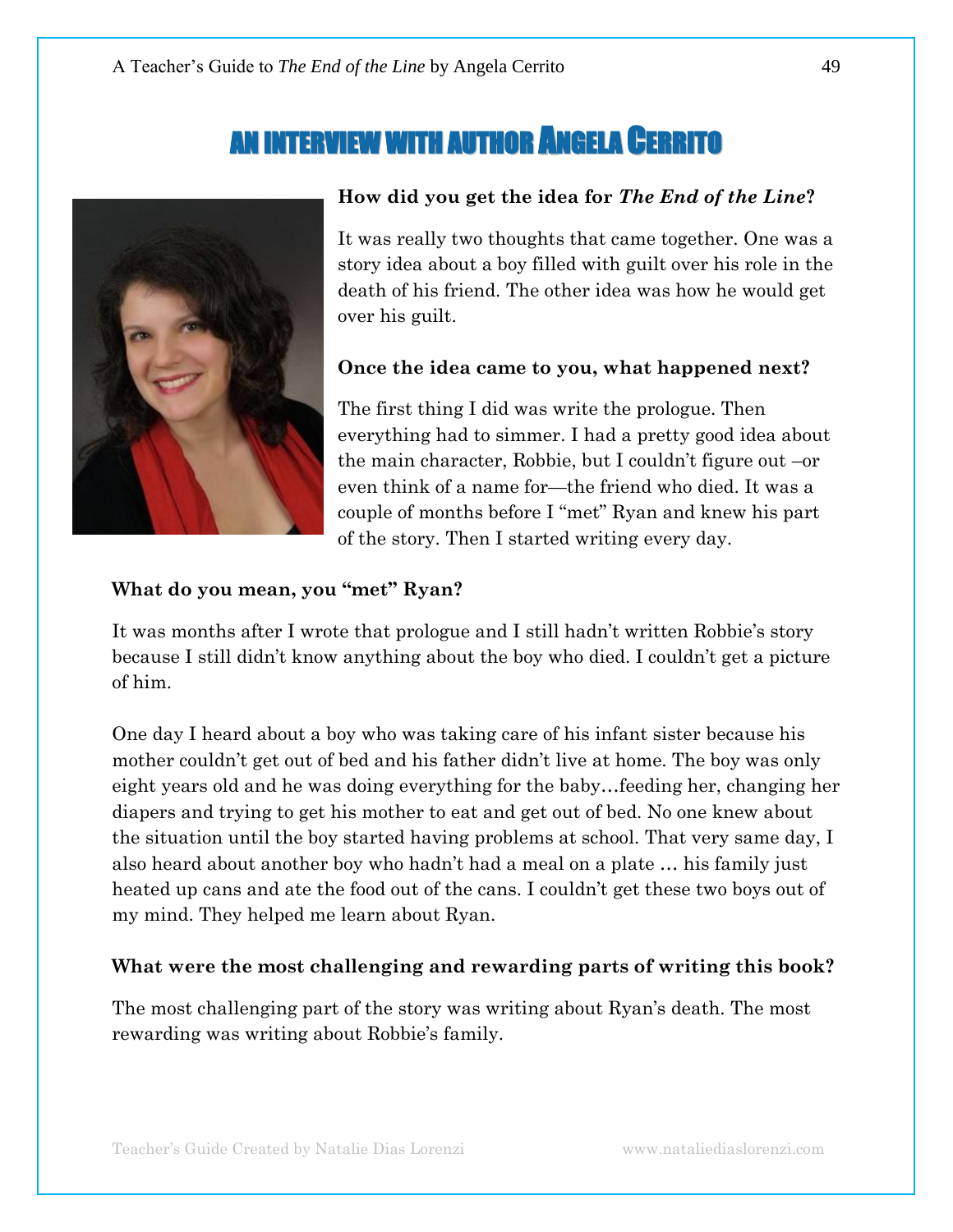## **Are any of the characters, places or experiences in the story modeled after real people or places?**

All of the characters and places are fictional. But two situations grew out of experiences in my life.

When I was in college, I had an internship at a private medical center that specialized in treating children and adults with behavior problems. Each client in the facility had several behavior plans. These are written instructions for the staff about how to react to certain behaviors. It wasn't unusual for some behavior plans to include the type of timed restraint used with The Beef in the novel. Though at the medical center often only two people were needed and the clients' heads were never restrained. So the "hold down" for The Beef was much more intense.

Also, when I was a freshman in college I was fortunate to take Sociology 101 with the amazing Professor Steiger. One of our in-class assignments was to make a list of who we were. This experience stayed with me. Number one on my list was "I am Kelli Cerrito's sister." I'm pretty sure I put my name as one of the items on my list too.

#### **When did you know you wanted to become a writer?**

I started writing poems and stories when I was very young. I never pursued writing for publication until 2003. At the time I was living in Italy, didn't have a job and both of my kids were in school. That year I sold a few stories, poems and nonfiction articles to a company that creates standardized tests for schools in the USA.

### **What's the best piece of writing advice you've ever received?**

*Play with words. Have fun writing. Make stuff up.* From an SCBWI writers' workshop with Markus Zusak in Munich, Germany.

*When you are writing, never ask yourself what happens next. Instead, ask your character what he or she would do next.* From Kathleen Duey at an SCBWI Conference in Bologna, Italy.

*So what?* From Natascha Biebow when she was an editor at Random House. She said that is the question the marketing department asks with every proposal. So the writer should know the answer to this before submitting work.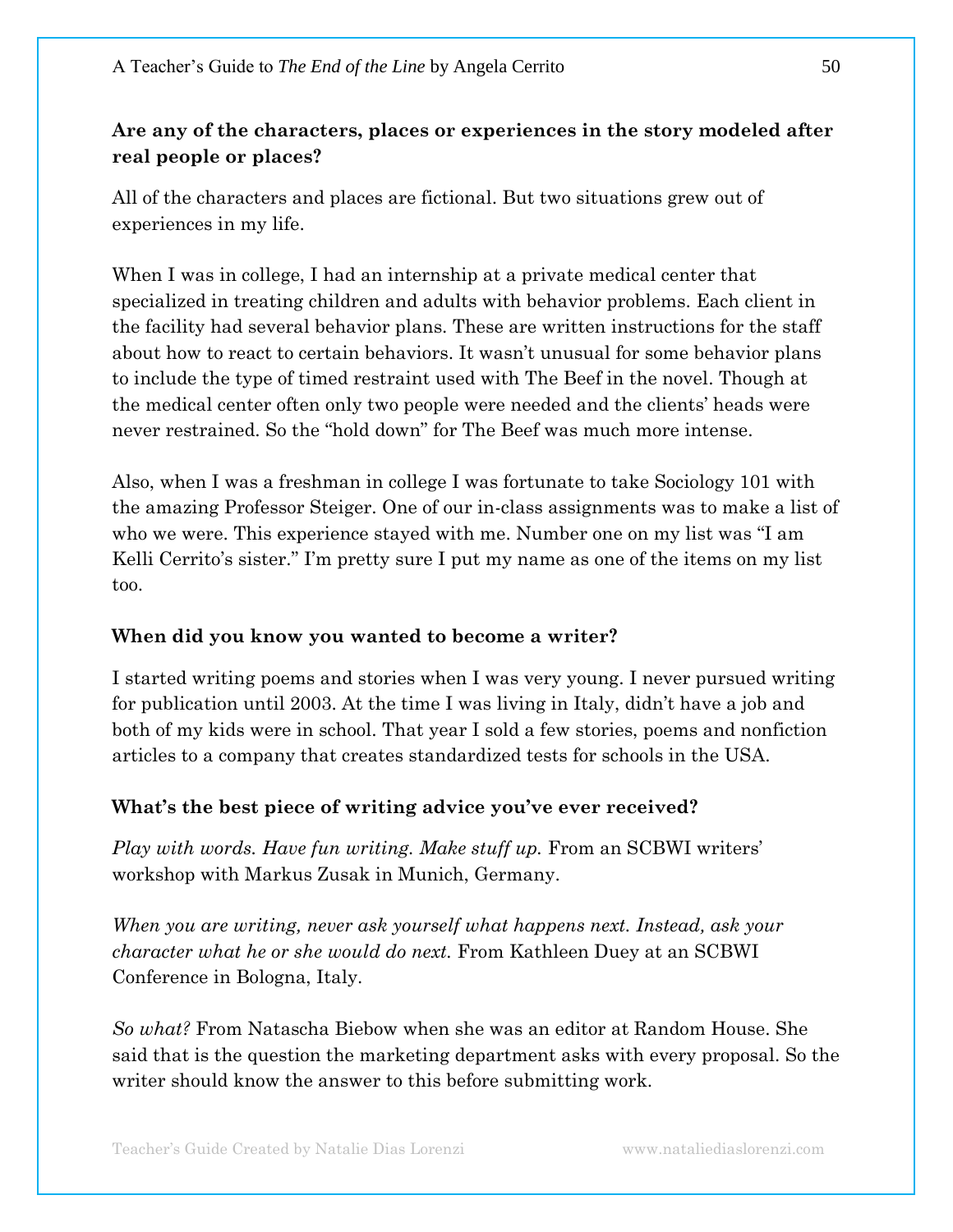## **Can you expand a bit on Ms. Biebow's advice? When she said "So what?" do you think she was referring to the challenges (or what is at stake) for the character in the book?**

During my critique (of a picture book manuscript) she offered advice about growing challenges (and increasing tension) for the main character. But the specific advice: ―So what?‖ was focused on a larger scale. Why is this book important? Why would a parent buy it for their child? For picture books—is this the kind of book a parent will read 100 times (or more) to their children? Why should the publisher invest in this book?

### **You wrote THE END OF THE LINE in two timelines—did you write them in short chapters, as they appear in the book, or did you write several scenes/chapters from the same timeline and separate them later?**

I wrote the first draft in alternating time lines, in short chunks as you see in the book. It was really an interesting experience for me because I didn't have an outline. A lot of things just fell into place. For example, I knew Robbie and Anna Beth's names, but I didn't even think about the letter order until Mr. Michaels became part of the story.

When I revised, I printed out the story and put everything in chronological order. During revision a lot of things changed—scenes were added, cut or split into two sections.

Near the end of the revisions, I mentioned to my editor (Julie Amper at Holiday House) that I was sick of the chapter titles. She suggested we do away with the chapter titles and even the chapter numbers. I loved the idea!

#### **What advice do you have for young writers?**

If you love to write, write. And know that it is okay to use words (and create sentences, paragraphs, chapters, and poetry) in your own way.

#### **Do you have a writing routine?**

Yes, I like to write longhand in a notebook. The routine that works best for me is to wake up early and write before work and then type my morning work on the computer in the evening. Most evenings I will add a bit more to the novel. I always end with ideas about what to write next (instructions for myself). I usually don't revise until I've finished the first draft.